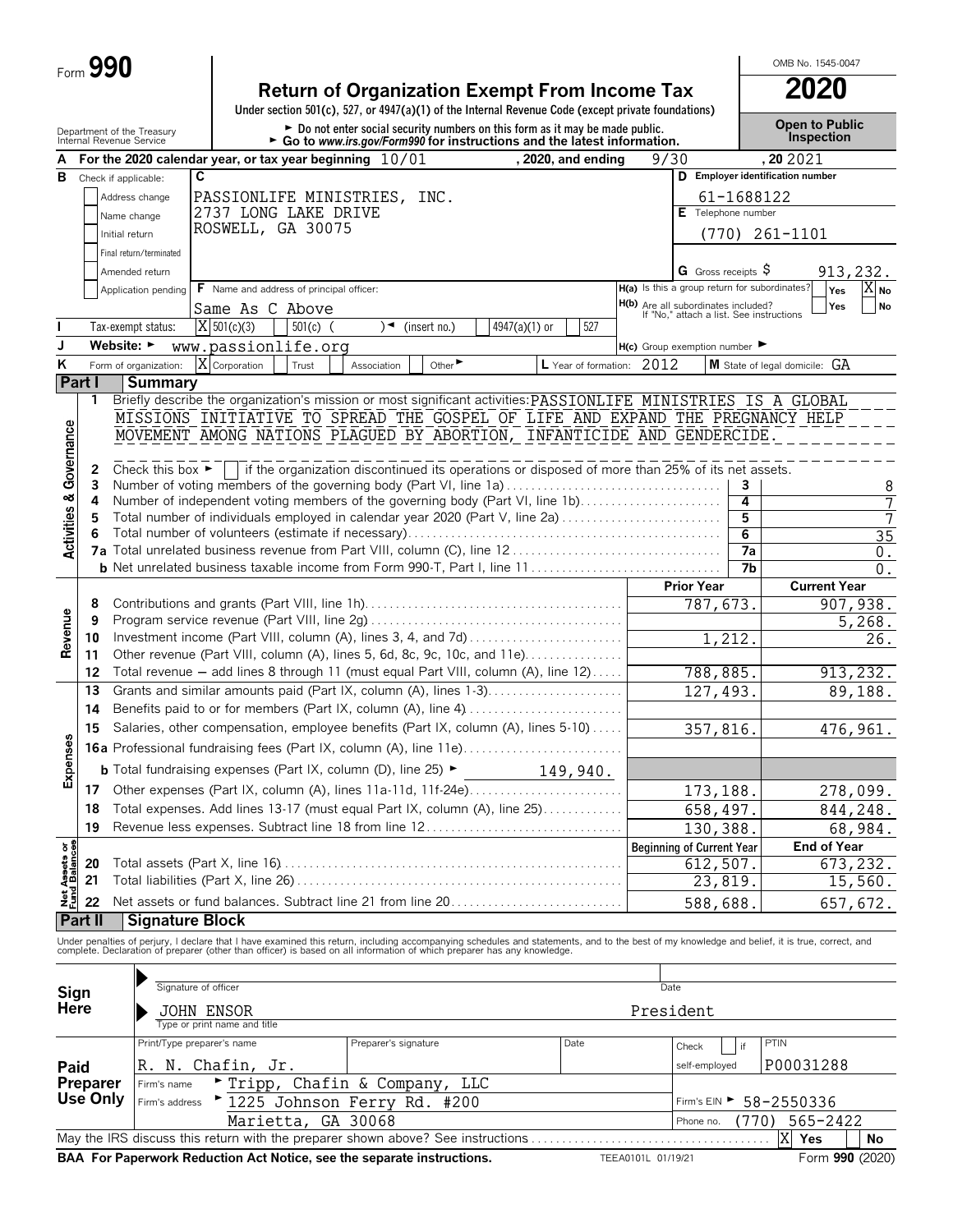|                 |             | Form 990 (2020) PASSIONLIFE MINISTRIES, INC.                                                                                                                                                        |                           |                                |            |                                                | 61-1688122 | Page 2          |
|-----------------|-------------|-----------------------------------------------------------------------------------------------------------------------------------------------------------------------------------------------------|---------------------------|--------------------------------|------------|------------------------------------------------|------------|-----------------|
| <b>Part III</b> |             | <b>Statement of Program Service Accomplishments</b>                                                                                                                                                 |                           |                                |            |                                                |            |                 |
|                 |             |                                                                                                                                                                                                     |                           |                                |            |                                                |            | $\mathbf{X}$    |
| 1               |             | Briefly describe the organization's mission:                                                                                                                                                        |                           |                                |            |                                                |            |                 |
|                 |             | PASSIONLIFE MINISTRIES IS A GLOBAL MISSIONS INITIATIVE TO SPREAD THE GOSPEL OF LIFE                                                                                                                 |                           |                                |            |                                                |            |                 |
|                 |             | AND EXPAND THE PREGNANCY HELP MOVEMENT AMONG NATIONS PLAGUED BY ABORTION, INFANTICIDE                                                                                                               |                           |                                |            |                                                |            |                 |
|                 |             | AND GENDERCIDE.                                                                                                                                                                                     |                           | ______________________         |            |                                                |            |                 |
|                 |             | 2 Did the organization undertake any significant program services during the year which were not listed on the prior                                                                                |                           |                                |            |                                                |            |                 |
|                 |             |                                                                                                                                                                                                     |                           |                                |            |                                                | Yes        | X<br>No         |
|                 |             | If "Yes," describe these new services on Schedule O.                                                                                                                                                |                           |                                |            |                                                |            |                 |
| 3               |             | Did the organization cease conducting, or make significant changes in how it conducts, any program services?                                                                                        |                           |                                |            |                                                | Yes        | ΙX<br>No        |
|                 |             | If "Yes," describe these changes on Schedule O.                                                                                                                                                     |                           |                                |            |                                                |            |                 |
| 4               |             | Describe the organization's program service accomplishments for each of its three largest program services, as measured by expenses.                                                                |                           |                                |            |                                                |            |                 |
|                 |             | Section 501(c)(3) and 501(c)(4) organizations are required to report the amount of grants and allocations to others, the total expenses,<br>and revenue, if any, for each program service reported. |                           |                                |            |                                                |            |                 |
|                 |             |                                                                                                                                                                                                     |                           |                                |            |                                                |            |                 |
|                 |             | 4a (Code: 1999) (Expenses \$19,964, including grants of \$2,484, ) (Revenue \$                                                                                                                      |                           |                                |            |                                                |            | $\rightarrow$   |
|                 |             | See Schedule 0                                                                                                                                                                                      | _________________________ |                                | __________ |                                                |            |                 |
|                 |             |                                                                                                                                                                                                     |                           |                                |            |                                                |            |                 |
|                 |             |                                                                                                                                                                                                     |                           |                                |            |                                                |            |                 |
|                 |             |                                                                                                                                                                                                     |                           |                                |            |                                                |            |                 |
|                 |             |                                                                                                                                                                                                     |                           |                                |            |                                                |            |                 |
|                 |             |                                                                                                                                                                                                     |                           |                                |            |                                                |            |                 |
|                 |             |                                                                                                                                                                                                     |                           |                                |            |                                                |            |                 |
|                 |             |                                                                                                                                                                                                     |                           |                                |            |                                                |            |                 |
|                 |             |                                                                                                                                                                                                     |                           |                                |            |                                                |            |                 |
|                 |             |                                                                                                                                                                                                     |                           |                                |            |                                                |            |                 |
|                 |             |                                                                                                                                                                                                     |                           |                                |            |                                                |            |                 |
|                 | $4b$ (Code: | ) (Expenses \$                                                                                                                                                                                      |                           |                                |            | including grants of $\beta$ (Revenue $\beta$ ) |            | $\rightarrow$   |
|                 |             |                                                                                                                                                                                                     |                           |                                |            |                                                |            |                 |
|                 |             |                                                                                                                                                                                                     |                           |                                |            |                                                |            |                 |
|                 |             |                                                                                                                                                                                                     |                           |                                |            |                                                |            |                 |
|                 |             |                                                                                                                                                                                                     |                           |                                |            |                                                |            |                 |
|                 |             |                                                                                                                                                                                                     |                           |                                |            |                                                |            |                 |
|                 |             |                                                                                                                                                                                                     |                           |                                |            |                                                |            |                 |
|                 |             |                                                                                                                                                                                                     |                           |                                |            |                                                |            |                 |
|                 |             |                                                                                                                                                                                                     |                           |                                |            |                                                |            |                 |
|                 |             |                                                                                                                                                                                                     |                           |                                |            |                                                |            |                 |
|                 |             |                                                                                                                                                                                                     |                           |                                |            |                                                |            |                 |
|                 |             |                                                                                                                                                                                                     |                           |                                |            |                                                |            |                 |
|                 |             |                                                                                                                                                                                                     |                           |                                |            |                                                |            |                 |
|                 | 4c (Code:   | ) (Expenses \$                                                                                                                                                                                      |                           | including grants of $\sqrt{5}$ |            | ) (Revenue \$                                  |            |                 |
|                 |             |                                                                                                                                                                                                     |                           |                                |            |                                                |            |                 |
|                 |             |                                                                                                                                                                                                     |                           |                                |            |                                                |            |                 |
|                 |             |                                                                                                                                                                                                     |                           |                                |            |                                                |            |                 |
|                 |             |                                                                                                                                                                                                     |                           |                                |            |                                                |            |                 |
|                 |             |                                                                                                                                                                                                     |                           |                                |            |                                                |            |                 |
|                 |             |                                                                                                                                                                                                     |                           |                                |            |                                                |            |                 |
|                 |             |                                                                                                                                                                                                     |                           |                                |            |                                                |            |                 |
|                 |             |                                                                                                                                                                                                     |                           |                                |            |                                                |            |                 |
|                 |             |                                                                                                                                                                                                     |                           |                                |            |                                                |            |                 |
|                 |             |                                                                                                                                                                                                     |                           |                                |            |                                                |            |                 |
|                 |             |                                                                                                                                                                                                     |                           |                                |            |                                                |            |                 |
|                 |             | 4d Other program services (Describe on Schedule O.)                                                                                                                                                 |                           |                                |            |                                                |            |                 |
|                 |             | \$<br>(Expenses                                                                                                                                                                                     | including grants of       | Ş.                             |            | ) (Revenue \$                                  |            |                 |
|                 |             | 4e Total program service expenses                                                                                                                                                                   | 549,964.                  |                                |            |                                                |            |                 |
| <b>BAA</b>      |             |                                                                                                                                                                                                     |                           | TEEA0102L 10/07/20             |            |                                                |            | Form 990 (2020) |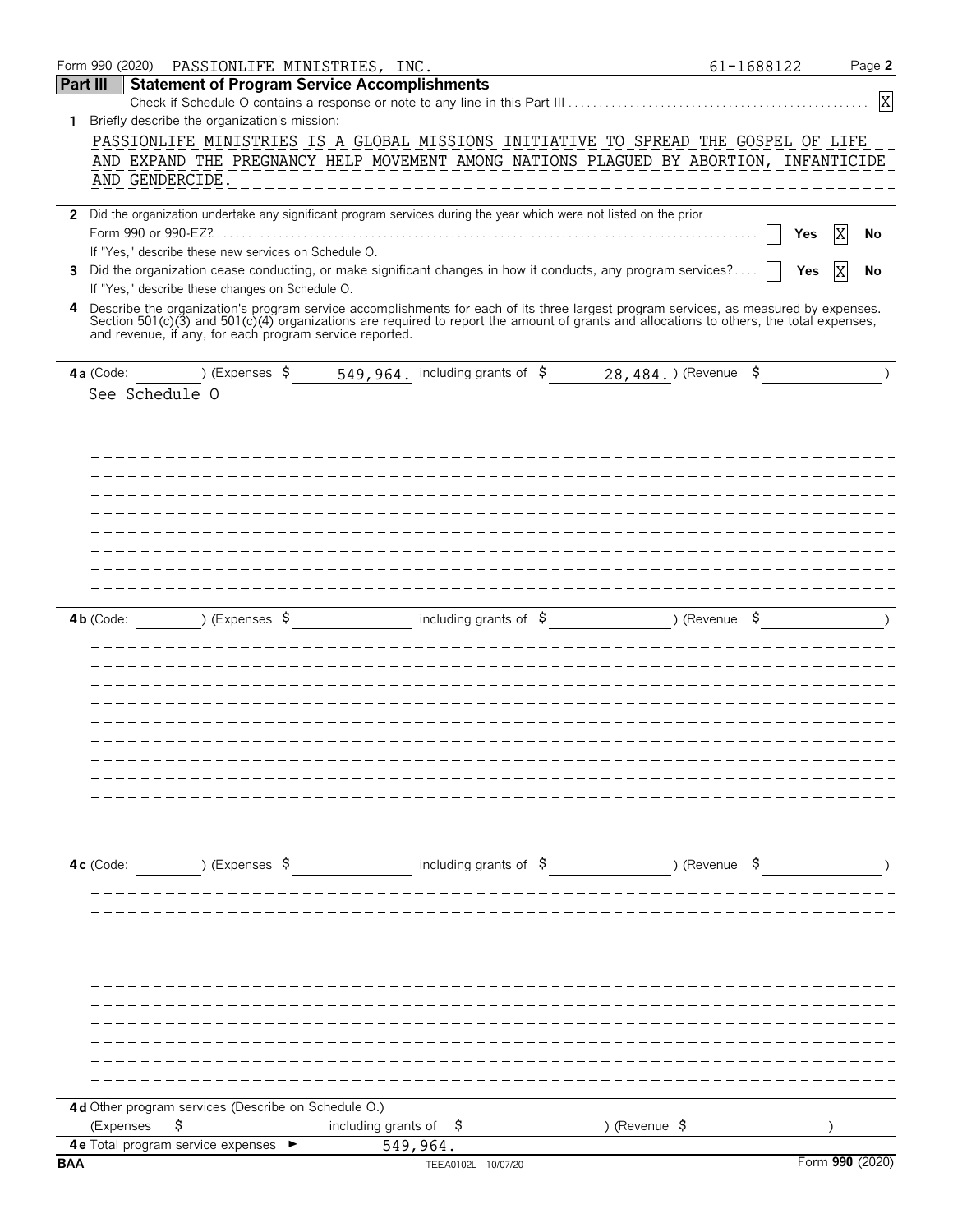Form 990 (2020) Page **3** PASSIONLIFE MINISTRIES, INC. 61-1688122

|            | <b>Checklist of Required Schedules</b><br><b>Part IV</b>                                                                                                                                                                                            |                 |             |                 |
|------------|-----------------------------------------------------------------------------------------------------------------------------------------------------------------------------------------------------------------------------------------------------|-----------------|-------------|-----------------|
|            | Is the organization described in section 501(c)(3) or 4947(a)(1) (other than a private foundation)? If 'Yes,' complete                                                                                                                              |                 | Yes         | No              |
|            |                                                                                                                                                                                                                                                     | 1               | X           |                 |
| 2          | Is the organization required to complete Schedule B, Schedule of Contributors See instructions?                                                                                                                                                     | $\overline{2}$  | X           |                 |
| 3          | Did the organization engage in direct or indirect political campaign activities on behalf of or in opposition to candidates                                                                                                                         | 3               |             | Χ               |
|            | Section 501(c)(3) organizations. Did the organization engage in lobbying activities, or have a section 501(h) election in effect during the tax year? If 'Yes,' complete Schedule C, Part II                                                        | 4               |             | Χ               |
| 5.         | Is the organization a section 501(c)(4), 501(c)(5), or 501(c)(6) organization that receives membership dues, assessments, or similar amounts as defined in Revenue Procedure 98-19? If 'Yes,' complete Schedule C, Part III                         | 5               |             | Χ               |
| 6          | Did the organization maintain any donor advised funds or any similar funds or accounts for which donors have the right<br>to provide advice on the distribution or investment of amounts in such funds or accounts? If 'Yes,' complete Schedule D,  | 6               |             | Χ               |
| 7          | Did the organization receive or hold a conservation easement, including easements to preserve open space, the                                                                                                                                       | $\overline{7}$  |             | Χ               |
| 8          | Did the organization maintain collections of works of art, historical treasures, or other similar assets? If 'Yes,'                                                                                                                                 | 8               |             | X               |
| 9          | Did the organization report an amount in Part X, line 21, for escrow or custodial account liability, serve as a custodian<br>for amounts not listed in Part X; or provide credit counseling, debt management, credit repair, or debt negotiation    | 9               |             | X               |
| 10         | Did the organization, directly or through a related organization, hold assets in donor-restricted endowments                                                                                                                                        | 10              |             | X               |
| 11         | If the organization's answer to any of the following questions is 'Yes', then complete Schedule D, Parts VI, VII, VIII, IX,<br>or X as applicable.                                                                                                  |                 |             |                 |
|            | a Did the organization report an amount for land, buildings, and equipment in Part X, line 10? If 'Yes,' complete Schedule                                                                                                                          | 11a             | Χ           |                 |
|            | <b>b</b> Did the organization report an amount for investments – other securities in Part X, line 12, that is 5% or more of its total                                                                                                               | 11 <sub>b</sub> |             | X               |
|            | c Did the organization report an amount for investments - program related in Part X, line 13, that is 5% or more of its total                                                                                                                       | 11c             |             | X               |
|            | d Did the organization report an amount for other assets in Part X, line 15, that is 5% or more of its total assets reported                                                                                                                        | 11d             |             | X               |
|            | e Did the organization report an amount for other liabilities in Part X, line 25? If 'Yes,' complete Schedule D, Part X                                                                                                                             | 11 e            |             | X               |
|            | f Did the organization's separate or consolidated financial statements for the tax year include a footnote that addresses<br>the organization's liability for uncertain tax positions under FIN 48 (ASC 740)? If 'Yes,' complete Schedule D, Part X | 11f             |             | X               |
|            | 12a Did the organization obtain separate, independent audited financial statements for the tax year? If 'Yes,' complete                                                                                                                             | 12a             |             | Χ               |
|            | <b>b</b> Was the organization included in consolidated, independent audited financial statements for the tax year? If 'Yes,' and<br>if the organization answered 'No' to line 12a, then completing Schedule D, Parts XI and XII is optional         | 12 <sub>b</sub> |             | Χ               |
|            |                                                                                                                                                                                                                                                     | 13              |             | X               |
|            | 14a Did the organization maintain an office, employees, or agents outside of the United States?                                                                                                                                                     | 14a             | X           |                 |
|            | <b>b</b> Did the organization have aggregate revenues or expenses of more than \$10,000 from grantmaking, fundraising,<br>business, investment, and program service activities outside the United States, or aggregate foreign investments valued   | 14b             | $\mathbf X$ |                 |
|            | 15 Did the organization report on Part IX, column (A), line 3, more than \$5,000 of grants or other assistance to or for any foreign organization? If 'Yes,' complete Schedule F, Parts II and IV                                                   | 15              | X           |                 |
|            | 16 Did the organization report on Part IX, column (A), line 3, more than \$5,000 of aggregate grants or other assistance to<br>or for foreign individuals? If 'Yes,' complete Schedule F, Parts III and IV                                          | 16              |             | Χ               |
|            | 17 Did the organization report a total of more than \$15,000 of expenses for professional fundraising services on Part IX,<br>column (A), lines 6 and 11e? If 'Yes,' complete Schedule G, Part I See instructions                                   | 17              |             | X               |
|            | 18 Did the organization report more than \$15,000 total of fundraising event gross income and contributions on Part VIII,                                                                                                                           | 18              |             | X               |
|            | 19 Did the organization report more than \$15,000 of gross income from gaming activities on Part VIII, line 9a? If 'Yes,'                                                                                                                           | 19              |             | X               |
|            |                                                                                                                                                                                                                                                     | 20a             |             | Χ               |
|            | <b>b</b> If 'Yes' to line 20a, did the organization attach a copy of its audited financial statements to this return?                                                                                                                               | 20 <sub>b</sub> |             |                 |
| 21         | Did the organization report more than \$5,000 of grants or other assistance to any domestic organization or                                                                                                                                         | 21              | X           |                 |
| <b>BAA</b> | TEEA0103L 10/07/20                                                                                                                                                                                                                                  |                 |             | Form 990 (2020) |

|               |  |  | IONLIIL MINISIRILS, INC. |
|---------------|--|--|--------------------------|
|               |  |  |                          |
| $\sim$ $\sim$ |  |  |                          |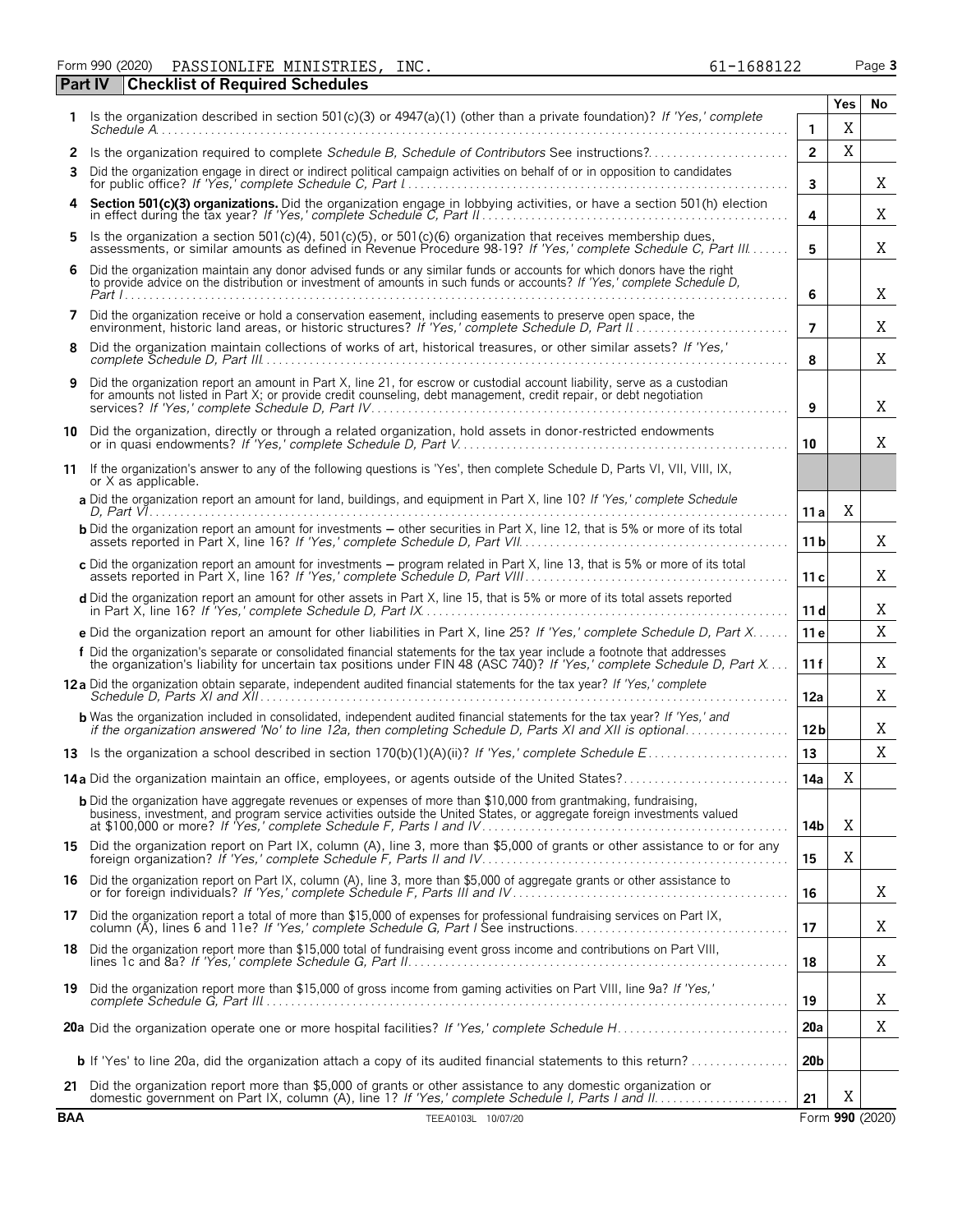Form 990 (2020) Page **4** PASSIONLIFE MINISTRIES, INC. 61-1688122

|            | Part IV | <b>Checklist of Required Schedules</b> (continued)                                                                                                                                                                                                                                                                                    |                 |     |                         |
|------------|---------|---------------------------------------------------------------------------------------------------------------------------------------------------------------------------------------------------------------------------------------------------------------------------------------------------------------------------------------|-----------------|-----|-------------------------|
|            |         |                                                                                                                                                                                                                                                                                                                                       |                 | Yes | No                      |
|            |         | 22 Did the organization report more than \$5,000 of grants or other assistance to or for domestic individuals on Part IX,                                                                                                                                                                                                             | 22              |     | Χ                       |
|            |         | 23 Did the organization answer 'Yes' to Part VII, Section A, line 3, 4, or 5 about compensation of the organization's current<br>and former officers, directors, trustees, key employees, and highest compensated employees? If 'Yes,' complete                                                                                       | 23              |     | X                       |
|            |         | 24 a Did the organization have a tax-exempt bond issue with an outstanding principal amount of more than \$100,000 as of the last day of the year, that was issued after December 31, 2002? If 'Yes,' answer lines 24b through                                                                                                        | 24a             |     | X                       |
|            |         | <b>b</b> Did the organization invest any proceeds of tax-exempt bonds beyond a temporary period exception?                                                                                                                                                                                                                            | 24 <sub>b</sub> |     |                         |
|            |         | c Did the organization maintain an escrow account other than a refunding escrow at any time during the year to defease                                                                                                                                                                                                                | 24c             |     |                         |
|            |         | d Did the organization act as an 'on behalf of' issuer for bonds outstanding at any time during the year?                                                                                                                                                                                                                             | 24d             |     |                         |
|            |         | 25 a Section 501(c)(3), 501(c)(4), and 501(c)(29) organizations. Did the organization engage in an excess benefit                                                                                                                                                                                                                     | 25a             |     | X                       |
|            |         | <b>b</b> Is the organization aware that it engaged in an excess benefit transaction with a disqualified person in a prior year, and<br>that the transaction has not been reported on any of the organization's prior Forms 990 or 990-EZ? If 'Yes,' complete                                                                          | 25 <sub>b</sub> |     | X                       |
|            |         | 26 Did the organization report any amount on Part X, line 5 or 22, for receivables from or payables to any current or<br>former officer, director, trustee, key employee, creator or founder, substantial contributor, or 35% controlled entity<br>or family member of any of these persons? If 'Yes,' complete Schedule L, Part II   | 26              |     | Χ                       |
| 27         |         | Did the organization provide a grant or other assistance to any current or former officer, director, trustee, key<br>employee, creator or founder, substantial contributor or employee thereof, a grant selection committee<br>member, or to a 35% controlled entity (including an employee thereof) or family member of any of these | 27              |     | X                       |
| 28         |         | Was the organization a party to a business transaction with one of the following parties (see Schedule L, Part IV<br>instructions, for applicable filing thresholds, conditions, and exceptions):                                                                                                                                     |                 |     |                         |
|            |         | a A current or former officer, director, trustee, key employee, creator or founder, or substantial contributor? If                                                                                                                                                                                                                    | 28a             |     | Χ                       |
|            |         | <b>b</b> A family member of any individual described in line 28a? If 'Yes,' complete Schedule L, Part IV                                                                                                                                                                                                                              | 28 <sub>b</sub> |     | X                       |
|            |         | c A 35% controlled entity of one or more individuals and/or organizations described in lines 28a or 28b? If                                                                                                                                                                                                                           | 28c             |     | Χ                       |
| 29         |         | Did the organization receive more than \$25,000 in non-cash contributions? If 'Yes,' complete Schedule M                                                                                                                                                                                                                              | 29              |     | $\overline{\mathrm{X}}$ |
| 30         |         | Did the organization receive contributions of art, historical treasures, or other similar assets, or qualified conservation                                                                                                                                                                                                           | 30              |     | Χ                       |
| 31         |         | Did the organization liquidate, terminate, or dissolve and cease operations? If 'Yes,' complete Schedule N, Part I                                                                                                                                                                                                                    | 31              |     | X                       |
| 32         |         | Did the organization sell, exchange, dispose of, or transfer more than 25% of its net assets? If 'Yes,' complete                                                                                                                                                                                                                      | 32              |     | X                       |
|            |         | Did the organization own 100% of an entity disregarded as separate from the organization under Regulations sections                                                                                                                                                                                                                   | 33              |     | Χ                       |
| 34         |         | Was the organization related to any tax-exempt or taxable entity? If 'Yes,' complete Schedule R, Part II, III, or IV,                                                                                                                                                                                                                 | 34              |     | Χ                       |
|            |         |                                                                                                                                                                                                                                                                                                                                       | 35a             |     | $\overline{X}$          |
|            |         | <b>b</b> If 'Yes' to line 35a, did the organization receive any payment from or engage in any transaction with a controlled entity within the meaning of section 512(b)(13)? If 'Yes,' complete Schedule R, Part V, line 2                                                                                                            | 35 <sub>b</sub> |     |                         |
|            |         |                                                                                                                                                                                                                                                                                                                                       | 36              |     | Χ                       |
|            |         | 37 Did the organization conduct more than 5% of its activities through an entity that is not a related organization and that is treated as a partnership for federal income tax purposes? If 'Yes,' complete Schedule R, Part                                                                                                         | 37              |     | Χ                       |
| 38         |         | Did the organization complete Schedule O and provide explanations in Schedule O for Part VI, lines 11b and 19?                                                                                                                                                                                                                        | 38              | Χ   |                         |
|            |         | Part V Statements Regarding Other IRS Filings and Tax Compliance                                                                                                                                                                                                                                                                      |                 |     |                         |
|            |         |                                                                                                                                                                                                                                                                                                                                       |                 |     |                         |
|            |         | 3                                                                                                                                                                                                                                                                                                                                     |                 | Yes | l No                    |
|            |         | <b>b</b> Enter the number of Forms W-2G included in line 1a. Enter -0- if not applicable<br>1 b<br>0                                                                                                                                                                                                                                  |                 |     |                         |
|            |         |                                                                                                                                                                                                                                                                                                                                       |                 |     |                         |
| <b>BAA</b> |         | C Did the organization comply with backup withholding rules for reportable payments to vendors and reportable gaming<br>(gambling) winnings to prize winners?<br>TEEA0104L 10/07/20                                                                                                                                                   | 1c              |     | Form 990 (2020)         |
|            |         |                                                                                                                                                                                                                                                                                                                                       |                 |     |                         |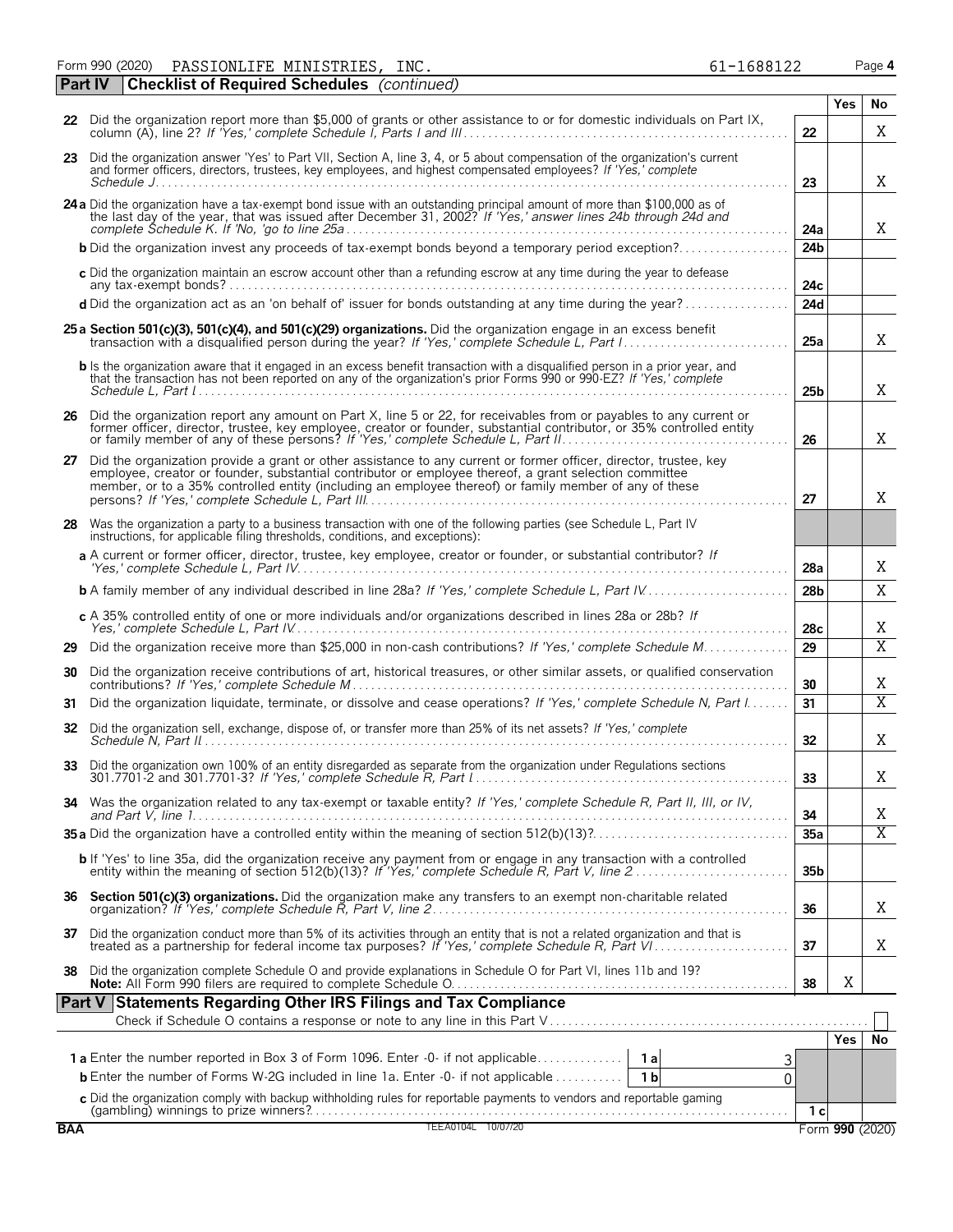|               | Form 990 (2020)<br>PASSIONLIFE MINISTRIES, INC.<br>61-1688122                                                                                                                                                                  |                |     | Page 5          |
|---------------|--------------------------------------------------------------------------------------------------------------------------------------------------------------------------------------------------------------------------------|----------------|-----|-----------------|
| <b>Part V</b> | Statements Regarding Other IRS Filings and Tax Compliance (continued)                                                                                                                                                          |                |     |                 |
|               |                                                                                                                                                                                                                                |                | Yes | No.             |
|               | 2a Enter the number of employees reported on Form W-3, Transmittal of Wage and Tax State-<br>ments, filed for the calendar year ending with or within the year covered by this return<br>2a                                    |                |     |                 |
|               | <b>b</b> If at least one is reported on line 2a, did the organization file all required federal employment tax returns?                                                                                                        | 2 <sub>b</sub> | Χ   |                 |
|               | Note: If the sum of lines 1a and 2a is greater than 250, you may be required to e-file (see instructions)                                                                                                                      |                |     |                 |
|               | 3a Did the organization have unrelated business gross income of \$1,000 or more during the year?                                                                                                                               | 3a             |     | X               |
|               |                                                                                                                                                                                                                                | 3 <sub>b</sub> |     |                 |
|               | 4 a At any time during the calendar year, did the organization have an interest in, or a signature or other authority over, a financial account in a foreign country (such as a bank account, securities account, or other fin | 4a             |     | X               |
|               | <b>b</b> If 'Yes,' enter the name of the foreign country                                                                                                                                                                       |                |     |                 |
|               | See instructions for filing requirements for FinCEN Form 114, Report of Foreign Bank and Financial Accounts (FBAR).                                                                                                            |                |     |                 |
|               | <b>5a</b> Was the organization a party to a prohibited tax shelter transaction at any time during the tax year?                                                                                                                | 5a             |     | Χ               |
|               | <b>b</b> Did any taxable party notify the organization that it was or is a party to a prohibited tax shelter transaction?                                                                                                      | 5 b            |     | X               |
|               |                                                                                                                                                                                                                                | 5 c            |     |                 |
|               | 6 a Does the organization have annual gross receipts that are normally greater than \$100,000, and did the organization solicit any contributions that were not tax deductible as charitable contributions?                    | 6a             |     | X               |
|               | b If 'Yes,' did the organization include with every solicitation an express statement that such contributions or gifts were                                                                                                    | 6b             |     |                 |
|               | 7 Organizations that may receive deductible contributions under section 170(c).                                                                                                                                                |                |     |                 |
|               | a Did the organization receive a payment in excess of \$75 made partly as a contribution and partly for goods and                                                                                                              | <b>7a</b>      |     | X               |
|               |                                                                                                                                                                                                                                | 7 <sub>b</sub> |     |                 |
|               | c Did the organization sell, exchange, or otherwise dispose of tangible personal property for which it was required to file                                                                                                    |                |     |                 |
|               |                                                                                                                                                                                                                                | 7 с            |     | X               |
|               |                                                                                                                                                                                                                                |                |     |                 |
|               | e Did the organization receive any funds, directly or indirectly, to pay premiums on a personal benefit contract?                                                                                                              | <b>7e</b>      |     | Χ               |
|               | f Did the organization, during the year, pay premiums, directly or indirectly, on a personal benefit contract?                                                                                                                 | 7f             |     | Χ               |
|               | g If the organization received a contribution of qualified intellectual property, did the organization file Form 8899                                                                                                          | 7 <sub>q</sub> |     |                 |
|               | h If the organization received a contribution of cars, boats, airplanes, or other vehicles, did the organization file a                                                                                                        | 7 h            |     |                 |
| 8.            | Sponsoring organizations maintaining donor advised funds. Did a donor advised fund maintained by the sponsoring                                                                                                                |                |     |                 |
|               |                                                                                                                                                                                                                                | 8              |     |                 |
| 9             | Sponsoring organizations maintaining donor advised funds.                                                                                                                                                                      |                |     |                 |
|               | a Did the sponsoring organization make any taxable distributions under section 4966?                                                                                                                                           | 9a             |     |                 |
|               |                                                                                                                                                                                                                                | 9 <sub>b</sub> |     |                 |
|               | 10 Section 501(c)(7) organizations. Enter:                                                                                                                                                                                     |                |     |                 |
|               | a Initiation fees and capital contributions included on Part VIII, line 12<br>10a                                                                                                                                              |                |     |                 |
|               | <b>b</b> Gross receipts, included on Form 990, Part VIII, line 12, for public use of club facilities<br>10 <sub>b</sub>                                                                                                        |                |     |                 |
|               | 11 Section 501(c)(12) organizations. Enter:                                                                                                                                                                                    |                |     |                 |
|               | 11a                                                                                                                                                                                                                            |                |     |                 |
|               | <b>b</b> Gross income from other sources (Do not net amounts due or paid to other sources<br>11 b                                                                                                                              |                |     |                 |
|               | 12a Section 4947(a)(1) non-exempt charitable trusts. Is the organization filing Form 990 in lieu of Form 1041?                                                                                                                 | 12a            |     |                 |
|               | <b>b</b> If 'Yes,' enter the amount of tax-exempt interest received or accrued during the year<br>12 <sub>b</sub>                                                                                                              |                |     |                 |
|               | 13 Section 501(c)(29) qualified nonprofit health insurance issuers.                                                                                                                                                            |                |     |                 |
|               |                                                                                                                                                                                                                                | 13a            |     |                 |
|               | <b>Note:</b> See the instructions for additional information the organization must report on Schedule O.                                                                                                                       |                |     |                 |
|               | <b>b</b> Enter the amount of reserves the organization is required to maintain by the states in<br>13 <sub>b</sub>                                                                                                             |                |     |                 |
|               | 13c                                                                                                                                                                                                                            |                |     |                 |
|               |                                                                                                                                                                                                                                | 14 a           |     | Χ               |
|               | b If 'Yes,' has it filed a Form 720 to report these payments? If 'No,' provide an explanation on Schedule O                                                                                                                    | 14 b           |     |                 |
|               | 15 Is the organization subject to the section 4960 tax on payment(s) of more than \$1,000,000 in remuneration or                                                                                                               | 15             |     | Χ               |
|               | If 'Yes,' see instructions and file Form 4720, Schedule N.                                                                                                                                                                     |                |     |                 |
|               | 16 Is the organization an educational institution subject to the section 4968 excise tax on net investment income?                                                                                                             | 16             |     | Χ               |
|               | If 'Yes,' complete Form 4720, Schedule O.                                                                                                                                                                                      |                |     |                 |
| <b>BAA</b>    | TEEA0105L 10/07/20                                                                                                                                                                                                             |                |     | Form 990 (2020) |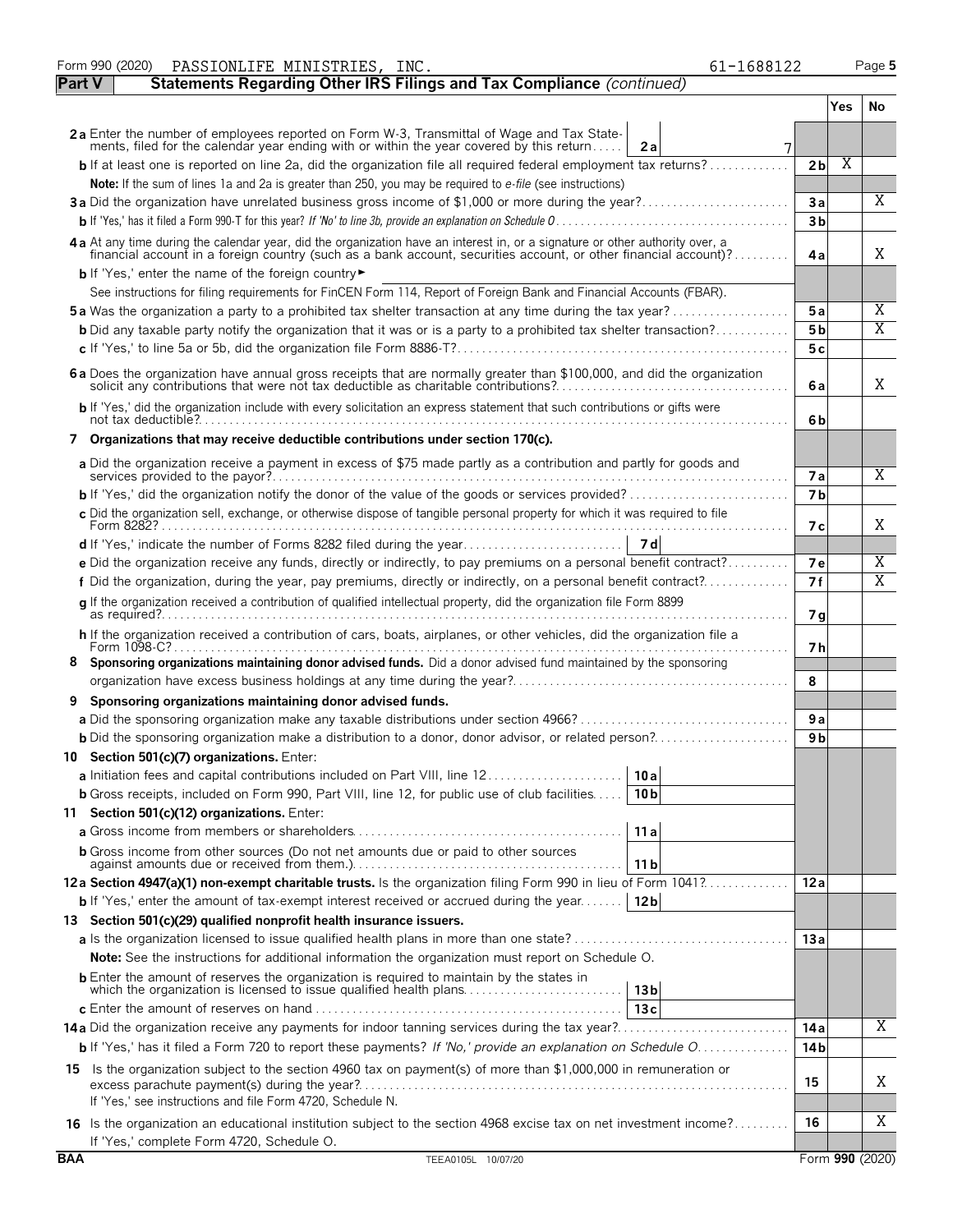| Form 990 (2020) PASSIONLIFE MINISTRIES, | INC. | 61-1688122 | Page 6 |
|-----------------------------------------|------|------------|--------|
|-----------------------------------------|------|------------|--------|

**Part VI Governance, Management, and Disclosure** *For each 'Yes' response to lines 2 through 7b below, and for a 'No' response to line 8a, 8b, or 10b below, describe the circumstances, processes, or changes on Schedule O. See instructions.* Check if Schedule O contains a response or note to any line in this Part VI. . . . . . . . . . . . . . . . . . . . . . . . . . . . . . . . . . . . . . . . . . . . . . . . . . X

|                                                                                                                                                                                                                                   | <b>Section A. Governing Body and Management</b>                                                                                                                                                                                                                                                                                |                 |                |                     |  |  |  |  |  |
|-----------------------------------------------------------------------------------------------------------------------------------------------------------------------------------------------------------------------------------|--------------------------------------------------------------------------------------------------------------------------------------------------------------------------------------------------------------------------------------------------------------------------------------------------------------------------------|-----------------|----------------|---------------------|--|--|--|--|--|
|                                                                                                                                                                                                                                   |                                                                                                                                                                                                                                                                                                                                |                 | Yes            | <b>No</b>           |  |  |  |  |  |
|                                                                                                                                                                                                                                   | 1a Enter the number of voting members of the governing body at the end of the tax year<br>1a<br>8                                                                                                                                                                                                                              |                 |                |                     |  |  |  |  |  |
|                                                                                                                                                                                                                                   | If there are material differences in voting rights among members of the governing body, or if the governing body delegated broad                                                                                                                                                                                               |                 |                |                     |  |  |  |  |  |
|                                                                                                                                                                                                                                   | authority to an executive committee or similar committee, explain on Schedule O.                                                                                                                                                                                                                                               |                 |                |                     |  |  |  |  |  |
|                                                                                                                                                                                                                                   | <b>b</b> Enter the number of voting members included on line 1a, above, who are independent   1b                                                                                                                                                                                                                               |                 |                |                     |  |  |  |  |  |
|                                                                                                                                                                                                                                   | 2 Did any officer, director, trustee, or key employee have a family relationship or a business relationship with any other                                                                                                                                                                                                     | $\overline{2}$  |                | $\overline{X}$      |  |  |  |  |  |
|                                                                                                                                                                                                                                   | 3 Did the organization delegate control over management duties customarily performed by or under the direct supervision                                                                                                                                                                                                        |                 |                |                     |  |  |  |  |  |
|                                                                                                                                                                                                                                   |                                                                                                                                                                                                                                                                                                                                | $\mathbf{3}$    |                | Χ                   |  |  |  |  |  |
| 4                                                                                                                                                                                                                                 | Did the organization make any significant changes to its governing documents                                                                                                                                                                                                                                                   |                 |                |                     |  |  |  |  |  |
|                                                                                                                                                                                                                                   |                                                                                                                                                                                                                                                                                                                                | 4               |                | Χ<br>$\overline{X}$ |  |  |  |  |  |
| Did the organization become aware during the year of a significant diversion of the organization's assets?                                                                                                                        |                                                                                                                                                                                                                                                                                                                                |                 |                |                     |  |  |  |  |  |
| 6.                                                                                                                                                                                                                                |                                                                                                                                                                                                                                                                                                                                | 6               |                | $\overline{X}$      |  |  |  |  |  |
| 7a Did the organization have members, stockholders, or other persons who had the power to elect or appoint one or more                                                                                                            |                                                                                                                                                                                                                                                                                                                                |                 |                |                     |  |  |  |  |  |
| <b>b</b> Are any governance decisions of the organization reserved to (or subject to approval by) members,                                                                                                                        |                                                                                                                                                                                                                                                                                                                                |                 |                |                     |  |  |  |  |  |
|                                                                                                                                                                                                                                   | 8 Did the organization contemporaneously document the meetings held or written actions undertaken during the year by<br>the following:                                                                                                                                                                                         |                 |                |                     |  |  |  |  |  |
|                                                                                                                                                                                                                                   |                                                                                                                                                                                                                                                                                                                                | 8a              | Χ              |                     |  |  |  |  |  |
|                                                                                                                                                                                                                                   |                                                                                                                                                                                                                                                                                                                                | 8b              | $\overline{X}$ |                     |  |  |  |  |  |
|                                                                                                                                                                                                                                   | 9 Is there any officer, director, trustee, or key employee listed in Part VII, Section A, who cannot be reached at the                                                                                                                                                                                                         |                 |                |                     |  |  |  |  |  |
|                                                                                                                                                                                                                                   | organization's mailing address? If 'Yes,' provide the names and addresses on Schedule Q<br>Section B. Policies (This Section B requests information about policies not required by the Internal Revenue Code.)                                                                                                                 | 9               |                | X                   |  |  |  |  |  |
|                                                                                                                                                                                                                                   |                                                                                                                                                                                                                                                                                                                                |                 | <b>Yes</b>     | No                  |  |  |  |  |  |
|                                                                                                                                                                                                                                   |                                                                                                                                                                                                                                                                                                                                | 10a             |                | X                   |  |  |  |  |  |
|                                                                                                                                                                                                                                   | b If 'Yes,' did the organization have written policies and procedures governing the activities of such chapters, affiliates, and branches to ensure their                                                                                                                                                                      | 10 <sub>b</sub> |                |                     |  |  |  |  |  |
|                                                                                                                                                                                                                                   |                                                                                                                                                                                                                                                                                                                                | 11a             | $\overline{X}$ |                     |  |  |  |  |  |
|                                                                                                                                                                                                                                   | <b>b</b> Describe in Schedule O the process, if any, used by the organization to review this Form 990. See Schedule O                                                                                                                                                                                                          |                 |                |                     |  |  |  |  |  |
|                                                                                                                                                                                                                                   |                                                                                                                                                                                                                                                                                                                                | 12a             | X              |                     |  |  |  |  |  |
|                                                                                                                                                                                                                                   | <b>b</b> Were officers, directors, or trustees, and key employees required to disclose annually interests that could give rise                                                                                                                                                                                                 | 12 bl           | Χ              |                     |  |  |  |  |  |
|                                                                                                                                                                                                                                   | c Did the organization regularly and consistently monitor and enforce compliance with the policy? If 'Yes,' describe in                                                                                                                                                                                                        | 12c             | X              |                     |  |  |  |  |  |
|                                                                                                                                                                                                                                   |                                                                                                                                                                                                                                                                                                                                | 13              | $\overline{X}$ |                     |  |  |  |  |  |
|                                                                                                                                                                                                                                   |                                                                                                                                                                                                                                                                                                                                | 14              | $\overline{X}$ |                     |  |  |  |  |  |
|                                                                                                                                                                                                                                   | 15 Did the process for determining compensation of the following persons include a review and approval by independent<br>persons, comparability data, and contemporaneous substantiation of the deliberation and decision?                                                                                                     |                 |                |                     |  |  |  |  |  |
|                                                                                                                                                                                                                                   |                                                                                                                                                                                                                                                                                                                                | 15a             | X              |                     |  |  |  |  |  |
|                                                                                                                                                                                                                                   |                                                                                                                                                                                                                                                                                                                                | 15 <sub>b</sub> | Χ              |                     |  |  |  |  |  |
|                                                                                                                                                                                                                                   | If 'Yes' to line 15a or 15b, describe the process in Schedule O (see instructions).                                                                                                                                                                                                                                            |                 |                |                     |  |  |  |  |  |
|                                                                                                                                                                                                                                   | 16 a Did the organization invest in, contribute assets to, or participate in a joint venture or similar arrangement with a                                                                                                                                                                                                     | 16 a            |                | X                   |  |  |  |  |  |
| b If 'Yes,' did the organization follow a written policy or procedure requiring the organization to evaluate its<br>participation in joint venture arrangements under applicable federal tax law, and take steps to safeguard the |                                                                                                                                                                                                                                                                                                                                |                 |                |                     |  |  |  |  |  |
|                                                                                                                                                                                                                                   |                                                                                                                                                                                                                                                                                                                                | 16 b            |                |                     |  |  |  |  |  |
| 17                                                                                                                                                                                                                                | <b>Section C. Disclosure</b><br>List the states with which a copy of this Form 990 is required to be filed ►                                                                                                                                                                                                                   |                 |                |                     |  |  |  |  |  |
|                                                                                                                                                                                                                                   | GA                                                                                                                                                                                                                                                                                                                             |                 |                |                     |  |  |  |  |  |
| 18                                                                                                                                                                                                                                | Section 6104 requires an organization to make its Forms 1023 (1024 or 1024-A, if applicable), 990, and 990-T (Section 501(c)(3)s only)<br>available for public inspection. Indicate how you made these available. Check all that apply.<br>X Upon request<br>Another's website<br>Own website<br>Other (explain on Schedule O) |                 |                |                     |  |  |  |  |  |
| 19                                                                                                                                                                                                                                | Describe on Schedule O whether (and if so, how) the organization made its governing documents, conflict of interest policy, and financial statements available to                                                                                                                                                              |                 |                |                     |  |  |  |  |  |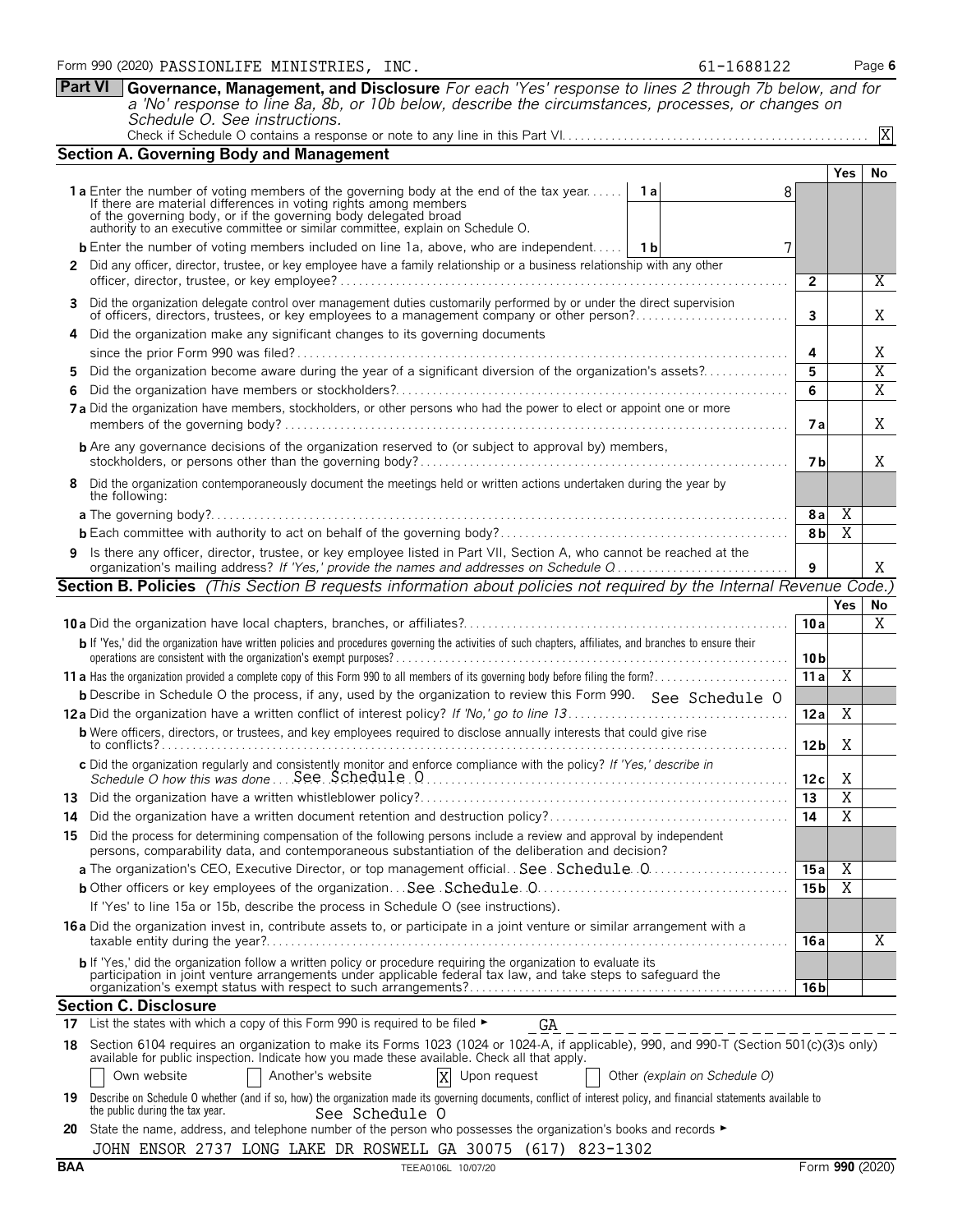| Form 990 (2020)  PASSIONLIFE MINISTRIES, INC.                                                                                                                                                                                                                                                        | 61-1688122 | Page 7 |  |  |  |  |  |  |
|------------------------------------------------------------------------------------------------------------------------------------------------------------------------------------------------------------------------------------------------------------------------------------------------------|------------|--------|--|--|--|--|--|--|
| Part VII   Compensation of Officers, Directors, Trustees, Key Employees, Highest Compensated Employees, and<br><b>Independent Contractors</b>                                                                                                                                                        |            |        |  |  |  |  |  |  |
|                                                                                                                                                                                                                                                                                                      |            |        |  |  |  |  |  |  |
| Section A. Officers, Directors, Trustees, Key Employees, and Highest Compensated Employees                                                                                                                                                                                                           |            |        |  |  |  |  |  |  |
| 1 a Complete this table for all persons required to be listed. Report compensation for the calendar year ending with or within the<br>organization's tax year.<br>I ict all of the organization's current officers directors trustees (whether individuals or organizations) regardless of amount of |            |        |  |  |  |  |  |  |

? List all of the organization's **current** officers, directors, trustees (whether individuals or organizations), regardless of amount of compensation. Enter -0- in columns (D), (E), and (F) if no compensation was paid.

? List all of the organization's **current** key employees, if any. See instructions for definition of 'key employee.'

? List the organization's five **current** highest compensated employees (other than an officer, director, trustee, or key employee) who received reportable compensation (Box 5 of Form W-2 and/or Box 7 of Form 1099-MISC) of more than \$100,000 from the organization and any related organizations.

? List all of the organization's **former** officers, key employees, and highest compensated employees who received more than \$100,000 of reportable compensation from the organization and any related organizations.

? List all of the organization's **former directors or trustees** that received, in the capacity as a former director or trustee of the

organization, more than \$10,000 of reportable compensation from the organization and any related organizations.

See instructions for the order in which to list the persons above.

Check this box if neither the organization nor any related organization compensated any current officer, director, or trustee.

|                       |                                                                                            | (C)                               |                       |         |                   |                                                                                        |  |                                        |                                          |                                                                       |
|-----------------------|--------------------------------------------------------------------------------------------|-----------------------------------|-----------------------|---------|-------------------|----------------------------------------------------------------------------------------|--|----------------------------------------|------------------------------------------|-----------------------------------------------------------------------|
| (A)<br>Name and title | (B)<br>Average<br>hours<br>per                                                             |                                   |                       |         | director/trustee) | Position (do not check more<br>than one box, unless person<br>is both an officer and a |  | (D)<br>Reportable<br>compensation from | (E)<br>Reportable<br>compensation from   | (F)<br>Estimated amount<br>of other                                   |
|                       | week<br>(list any<br>hours for<br>related<br>organiza<br>tions<br>below<br>dotted<br>line) | Individual trustee<br>qirect<br>₫ | Institutional trustee | Officer | Key employee      | Former<br>Highest compensated<br>employee                                              |  | the organization<br>(W-2/1099-MISC)    | related organizations<br>(W-2/1099-MISC) | compensation from<br>the organization<br>and related<br>organizations |
| (1) JOHN ENSOR        | 40                                                                                         |                                   |                       |         |                   |                                                                                        |  |                                        |                                          |                                                                       |
| President             | $\mathbf 0$                                                                                | X                                 |                       | X       |                   |                                                                                        |  | 90,878.                                | $\mathbf 0$                              | 0.                                                                    |
| (2) PIROSCKA VENTURA  | $\mathbf 1$                                                                                |                                   |                       |         |                   |                                                                                        |  |                                        |                                          |                                                                       |
| Director              | $\Omega$                                                                                   | X                                 |                       |         |                   |                                                                                        |  | $\mathbf 0$                            | $\mathbf 0$                              | $0$ .                                                                 |
| (3) DAWN NELSON       | $\overline{1}$                                                                             |                                   |                       |         |                   |                                                                                        |  |                                        |                                          |                                                                       |
| Treasurer             | $\Omega$                                                                                   | $\rm X$                           |                       | X       |                   |                                                                                        |  | $\mathbf 0$                            | $\mathbf 0$                              | $0$ .                                                                 |
| (4) PEG BENICKE       | $\overline{1}$                                                                             |                                   |                       |         |                   |                                                                                        |  |                                        |                                          |                                                                       |
| Secretary             | $\mathbf{0}$                                                                               | Χ                                 |                       | X       |                   |                                                                                        |  | 0                                      | $\mathbf 0$                              | 0.                                                                    |
| (5) QUINN SKINNER     | $\mathbf{1}$                                                                               |                                   |                       |         |                   |                                                                                        |  |                                        |                                          |                                                                       |
| Chairman              | $\Omega$                                                                                   | X                                 |                       | X       |                   |                                                                                        |  | 0                                      | 0                                        | 0.                                                                    |
| (6) MARK BOIVIN       | $\mathbf{1}$                                                                               |                                   |                       |         |                   |                                                                                        |  |                                        |                                          |                                                                       |
| Director              | $\Omega$                                                                                   | $\rm X$                           |                       |         |                   |                                                                                        |  | 0                                      | $\mathbf 0$                              | $0_{.}$                                                               |
| (7) JOHN CISSEL       | $\overline{1}$                                                                             |                                   |                       |         |                   |                                                                                        |  |                                        |                                          |                                                                       |
| Director              | $\Omega$                                                                                   | $\mathbf X$                       |                       |         |                   |                                                                                        |  | $\Omega$                               | $\mathbf 0$                              | $\boldsymbol{0}$ .                                                    |
| (8) MARK SCHLUP       | $\mathbf{1}$                                                                               |                                   |                       |         |                   |                                                                                        |  |                                        |                                          |                                                                       |
| Director              | $\mathbf{0}$                                                                               | X                                 |                       |         |                   |                                                                                        |  | $\mathbf 0$                            | $\mathbf 0$                              | 0.                                                                    |
| (9)                   |                                                                                            |                                   |                       |         |                   |                                                                                        |  |                                        |                                          |                                                                       |
| (10)                  |                                                                                            |                                   |                       |         |                   |                                                                                        |  |                                        |                                          |                                                                       |
| (11)                  |                                                                                            |                                   |                       |         |                   |                                                                                        |  |                                        |                                          |                                                                       |
| (12)                  |                                                                                            |                                   |                       |         |                   |                                                                                        |  |                                        |                                          |                                                                       |
| (13)                  |                                                                                            |                                   |                       |         |                   |                                                                                        |  |                                        |                                          |                                                                       |
| (14)                  |                                                                                            |                                   |                       |         |                   |                                                                                        |  |                                        |                                          |                                                                       |
| <b>BAA</b>            | TEEA0107L 10/07/20                                                                         |                                   |                       |         |                   |                                                                                        |  |                                        |                                          | Form 990 (2020)                                                       |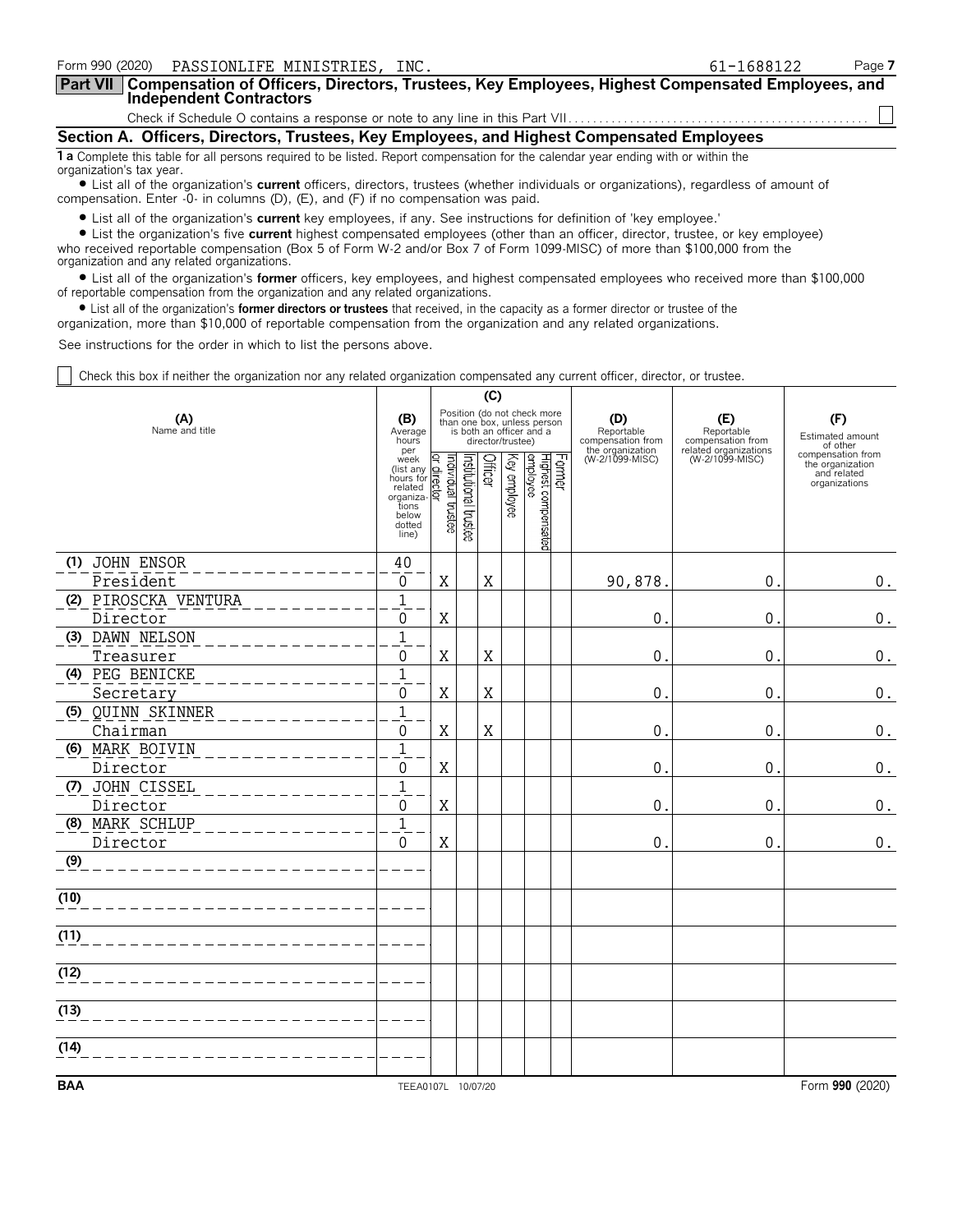#### Form 990 (2020) Page **8** PASSIONLIFE MINISTRIES, INC. 61-1688122

|                   | Part VII Section A. Officers, Directors, Trustees, Key Employees, and Highest Compensated Employees (continued)                                                                                                                                        |                                 |                              |                      |         |              |                                                                                                 |        |                                        |                                          |                     |                                                      |  |
|-------------------|--------------------------------------------------------------------------------------------------------------------------------------------------------------------------------------------------------------------------------------------------------|---------------------------------|------------------------------|----------------------|---------|--------------|-------------------------------------------------------------------------------------------------|--------|----------------------------------------|------------------------------------------|---------------------|------------------------------------------------------|--|
|                   |                                                                                                                                                                                                                                                        | (B)                             |                              |                      |         | (C)          |                                                                                                 |        |                                        |                                          |                     |                                                      |  |
|                   | (A)<br>Name and title                                                                                                                                                                                                                                  | Average<br>hours<br>per<br>week |                              |                      |         | Position     | (do not check more than one<br>box, unless person is both an<br>officer and a director/trustee) |        | (D)<br>Reportable<br>compensation from | (E)<br>Reportable<br>compensation from   |                     | (F)<br>Estimated amount<br>of other                  |  |
|                   |                                                                                                                                                                                                                                                        | (list any<br>hours<br>for       |                              |                      | Officer |              |                                                                                                 | Former | the organization<br>(W-2/1099-MISC)    | related organizations<br>(W-2/1099-MISC) |                     | compensation from<br>the organization<br>and related |  |
|                   |                                                                                                                                                                                                                                                        | related<br>organiza             | Individual trustee<br>rector | nstitutional trustee |         | Key employee | Highest compensated<br>employee                                                                 |        |                                        |                                          |                     | organizations                                        |  |
|                   |                                                                                                                                                                                                                                                        | - tions<br>below<br>dotted      |                              |                      |         |              |                                                                                                 |        |                                        |                                          |                     |                                                      |  |
|                   |                                                                                                                                                                                                                                                        | line)                           |                              |                      |         |              |                                                                                                 |        |                                        |                                          |                     |                                                      |  |
| (15)              |                                                                                                                                                                                                                                                        |                                 |                              |                      |         |              |                                                                                                 |        |                                        |                                          |                     |                                                      |  |
| $\overline{(16)}$ |                                                                                                                                                                                                                                                        |                                 |                              |                      |         |              |                                                                                                 |        |                                        |                                          |                     |                                                      |  |
| (17)              |                                                                                                                                                                                                                                                        |                                 |                              |                      |         |              |                                                                                                 |        |                                        |                                          |                     |                                                      |  |
| (18)              |                                                                                                                                                                                                                                                        |                                 |                              |                      |         |              |                                                                                                 |        |                                        |                                          |                     |                                                      |  |
| (19)              |                                                                                                                                                                                                                                                        |                                 |                              |                      |         |              |                                                                                                 |        |                                        |                                          |                     |                                                      |  |
| (20)              |                                                                                                                                                                                                                                                        |                                 |                              |                      |         |              |                                                                                                 |        |                                        |                                          |                     |                                                      |  |
| (21)              |                                                                                                                                                                                                                                                        |                                 |                              |                      |         |              |                                                                                                 |        |                                        |                                          |                     |                                                      |  |
| (22)              |                                                                                                                                                                                                                                                        |                                 |                              |                      |         |              |                                                                                                 |        |                                        |                                          |                     |                                                      |  |
|                   |                                                                                                                                                                                                                                                        |                                 |                              |                      |         |              |                                                                                                 |        |                                        |                                          |                     |                                                      |  |
| (23)              |                                                                                                                                                                                                                                                        |                                 |                              |                      |         |              |                                                                                                 |        |                                        |                                          |                     |                                                      |  |
| (24)              |                                                                                                                                                                                                                                                        |                                 |                              |                      |         |              |                                                                                                 |        |                                        |                                          |                     |                                                      |  |
| (25)              |                                                                                                                                                                                                                                                        |                                 |                              |                      |         |              |                                                                                                 |        |                                        |                                          |                     |                                                      |  |
|                   |                                                                                                                                                                                                                                                        |                                 |                              |                      |         |              |                                                                                                 |        | 90,878.                                | 0.                                       |                     | 0.                                                   |  |
|                   |                                                                                                                                                                                                                                                        |                                 |                              |                      |         |              |                                                                                                 |        | 0.<br>90,878.                          | 0.<br>$\overline{0}$ .                   |                     | $\mathbf 0$ .<br>$0$ .                               |  |
|                   | 2 Total number of individuals (including but not limited to those listed above) who received more than \$100,000 of reportable compensation                                                                                                            |                                 |                              |                      |         |              |                                                                                                 |        |                                        |                                          |                     |                                                      |  |
|                   | from the organization $\blacktriangleright$<br>$\overline{0}$                                                                                                                                                                                          |                                 |                              |                      |         |              |                                                                                                 |        |                                        |                                          |                     |                                                      |  |
| 3                 |                                                                                                                                                                                                                                                        |                                 |                              |                      |         |              |                                                                                                 |        |                                        |                                          |                     | Yes<br>No                                            |  |
|                   | Did the organization list any former officer, director, trustee, key employee, or highest compensated employee                                                                                                                                         |                                 |                              |                      |         |              |                                                                                                 |        |                                        |                                          | $\mathbf{3}$        | Χ                                                    |  |
| 4                 | For any individual listed on line 1a, is the sum of reportable compensation and other compensation from<br>the organization and related organizations greater than \$150,000? If 'Yes,' complete Schedule J for                                        |                                 |                              |                      |         |              |                                                                                                 |        |                                        |                                          | 4                   | X                                                    |  |
| 5.                | Did any person listed on line 1a receive or accrue compensation from any unrelated organization or individual<br>for services rendered to the organization? If 'Yes,' complete Schedule J for such person                                              |                                 |                              |                      |         |              |                                                                                                 |        |                                        |                                          | 5                   | X                                                    |  |
|                   | <b>Section B. Independent Contractors</b>                                                                                                                                                                                                              |                                 |                              |                      |         |              |                                                                                                 |        |                                        |                                          |                     |                                                      |  |
|                   | Complete this table for your five highest compensated independent contractors that received more than \$100,000 of<br>compensation from the organization. Report compensation for the calendar year ending with or within the organization's tax year. |                                 |                              |                      |         |              |                                                                                                 |        |                                        |                                          |                     |                                                      |  |
|                   | (A)<br>Name and business address                                                                                                                                                                                                                       |                                 |                              |                      |         |              |                                                                                                 |        | (B)<br>Description of services         |                                          | (C)<br>Compensation |                                                      |  |
|                   |                                                                                                                                                                                                                                                        |                                 |                              |                      |         |              |                                                                                                 |        |                                        |                                          |                     |                                                      |  |
|                   |                                                                                                                                                                                                                                                        |                                 |                              |                      |         |              |                                                                                                 |        |                                        |                                          |                     |                                                      |  |
|                   |                                                                                                                                                                                                                                                        |                                 |                              |                      |         |              |                                                                                                 |        |                                        |                                          |                     |                                                      |  |
|                   | 2 Total number of independent contractors (including but not limited to those listed above) who received more than                                                                                                                                     |                                 |                              |                      |         |              |                                                                                                 |        |                                        |                                          |                     |                                                      |  |
|                   | \$100,000 of compensation from the organization $\blacktriangleright$ 0                                                                                                                                                                                |                                 |                              |                      |         |              |                                                                                                 |        |                                        |                                          |                     |                                                      |  |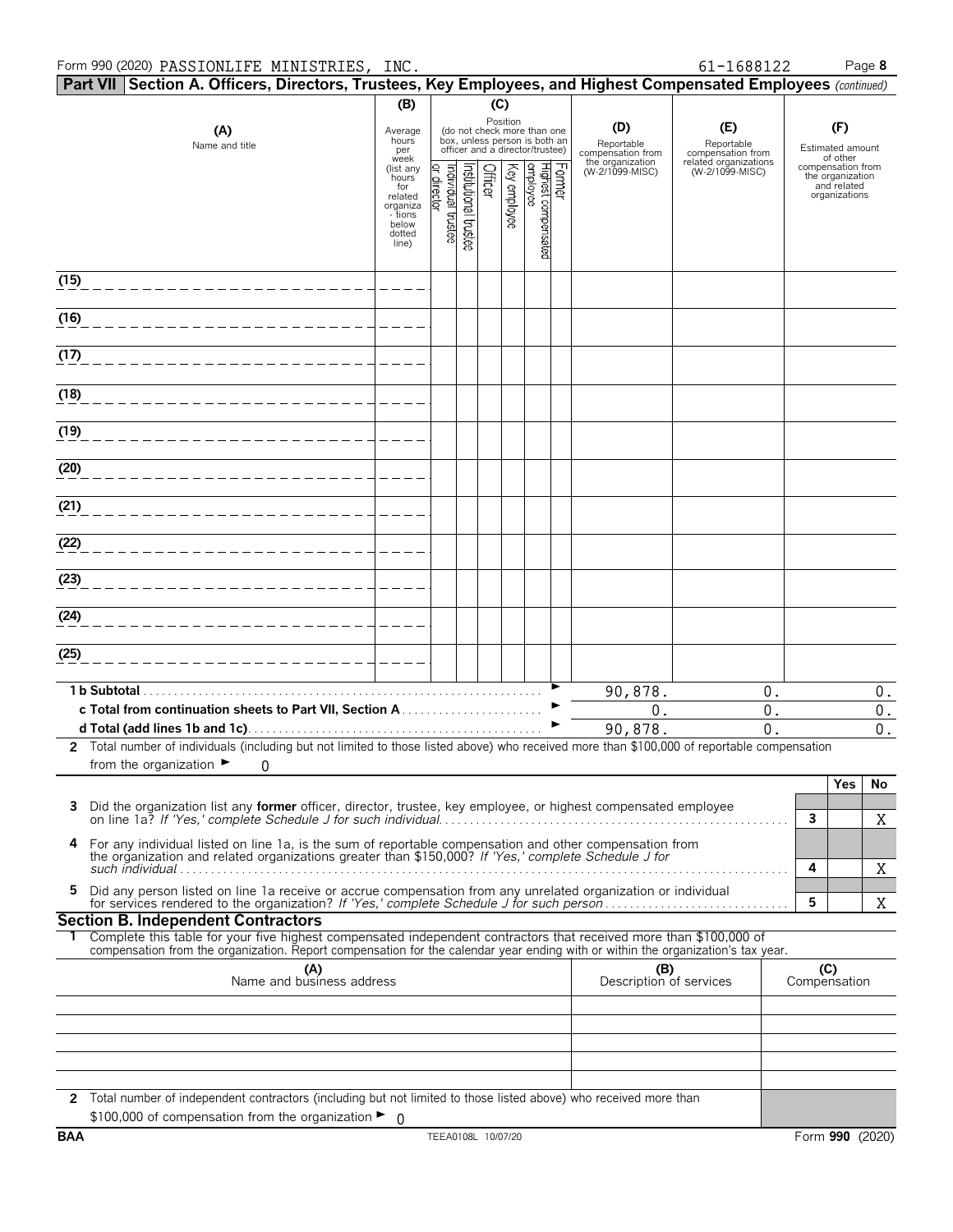#### Form 990 (2020) Page **9** PASSIONLIFE MINISTRIES, INC. 61-1688122

#### **Part VIII Statement of Revenue**

|                                                           |                                             |                                                                                                            | (A)<br>Total revenue | (B)<br>Related or<br>exempt<br>function<br>revenue | (C)<br>Unrelated<br>business<br>revenue | (D)<br>Revenue<br>excluded from tax<br>under sections<br>512-514 |
|-----------------------------------------------------------|---------------------------------------------|------------------------------------------------------------------------------------------------------------|----------------------|----------------------------------------------------|-----------------------------------------|------------------------------------------------------------------|
|                                                           |                                             | 1a Federated campaigns<br>1a                                                                               |                      |                                                    |                                         |                                                                  |
| Contributions, Gifts, Grants<br>and Other Similar Amounts |                                             | 1 <sub>b</sub><br><b>b</b> Membership dues                                                                 |                      |                                                    |                                         |                                                                  |
|                                                           |                                             | c Fundraising events<br>1 <sub>c</sub>                                                                     |                      |                                                    |                                         |                                                                  |
|                                                           |                                             | d Related organizations<br>1 <sub>d</sub>                                                                  |                      |                                                    |                                         |                                                                  |
|                                                           |                                             | 1e<br><b>e</b> Government grants (contributions) $\ldots$<br>f All other contributions, gifts, grants, and |                      |                                                    |                                         |                                                                  |
|                                                           |                                             | similar amounts not included above<br>1f<br>907, 938.                                                      |                      |                                                    |                                         |                                                                  |
|                                                           |                                             | g Noncash contributions included in<br>1 <sub>g</sub>                                                      |                      |                                                    |                                         |                                                                  |
|                                                           |                                             | $\blacktriangleright$                                                                                      | <u>907,938.</u>      |                                                    |                                         |                                                                  |
|                                                           |                                             | <b>Business Code</b>                                                                                       |                      |                                                    |                                         |                                                                  |
| Program Service Revenue                                   |                                             | 2a Training fees _________                                                                                 | 5,268.               | 5,268.                                             |                                         |                                                                  |
|                                                           | b                                           |                                                                                                            |                      |                                                    |                                         |                                                                  |
|                                                           |                                             |                                                                                                            |                      |                                                    |                                         |                                                                  |
|                                                           |                                             |                                                                                                            |                      |                                                    |                                         |                                                                  |
|                                                           |                                             |                                                                                                            |                      |                                                    |                                         |                                                                  |
|                                                           |                                             | f All other program service revenue<br>$\blacktriangleright$                                               |                      |                                                    |                                         |                                                                  |
|                                                           |                                             |                                                                                                            | 5,268.               |                                                    |                                         |                                                                  |
|                                                           | 3                                           |                                                                                                            | 26.                  |                                                    |                                         | 26.                                                              |
|                                                           | 4                                           | Income from investment of tax-exempt bond proceeds ▶                                                       |                      |                                                    |                                         |                                                                  |
|                                                           | 5                                           |                                                                                                            |                      |                                                    |                                         |                                                                  |
|                                                           |                                             | (i) Real<br>(ii) Personal                                                                                  |                      |                                                    |                                         |                                                                  |
|                                                           |                                             | <b>6a</b> Gross rents<br><u> 6a</u>                                                                        |                      |                                                    |                                         |                                                                  |
|                                                           |                                             | <b>b</b> Less: rental expenses<br>6b                                                                       |                      |                                                    |                                         |                                                                  |
|                                                           |                                             | c Rental income or (loss) $6c$                                                                             |                      |                                                    |                                         |                                                                  |
|                                                           |                                             | (i) Securities<br>(ii) Other                                                                               |                      |                                                    |                                         |                                                                  |
|                                                           |                                             | 7 a Gross amount from<br>sales of assets                                                                   |                      |                                                    |                                         |                                                                  |
|                                                           |                                             | 7a<br>other than inventory                                                                                 |                      |                                                    |                                         |                                                                  |
|                                                           |                                             | <b>b</b> Less: cost or other basis<br>7b<br>and sales expenses                                             |                      |                                                    |                                         |                                                                  |
|                                                           |                                             | 7c<br>$c$ Gain or (loss) $\ldots$ .                                                                        |                      |                                                    |                                         |                                                                  |
|                                                           |                                             |                                                                                                            |                      |                                                    |                                         |                                                                  |
|                                                           |                                             | <b>8a</b> Gross income from fundraising events                                                             |                      |                                                    |                                         |                                                                  |
|                                                           |                                             | (not including $\zeta$                                                                                     |                      |                                                    |                                         |                                                                  |
|                                                           |                                             | of contributions reported on line 1c).                                                                     |                      |                                                    |                                         |                                                                  |
|                                                           |                                             | See Part IV, line 18<br>8а<br><b>b</b> Less: direct expenses<br>8b                                         |                      |                                                    |                                         |                                                                  |
| <b>Other Revenue</b>                                      |                                             | c Net income or (loss) from fundraising events                                                             |                      |                                                    |                                         |                                                                  |
|                                                           |                                             | 9 a Gross income from gaming activities.                                                                   |                      |                                                    |                                         |                                                                  |
|                                                           |                                             | See Part IV, line 19.<br>9a                                                                                |                      |                                                    |                                         |                                                                  |
|                                                           |                                             | <b>b</b> Less: direct expenses<br>9 <sub>b</sub>                                                           |                      |                                                    |                                         |                                                                  |
|                                                           |                                             | c Net income or (loss) from gaming activities                                                              |                      |                                                    |                                         |                                                                  |
|                                                           |                                             | <b>10a</b> Gross sales of inventory, less<br>returns and allowances.                                       |                      |                                                    |                                         |                                                                  |
|                                                           |                                             | 10a                                                                                                        |                      |                                                    |                                         |                                                                  |
|                                                           |                                             | <b>b</b> Less: cost of goods sold<br>10 bl<br>c Net income or (loss) from sales of inventory               |                      |                                                    |                                         |                                                                  |
|                                                           |                                             | <b>Business Code</b>                                                                                       |                      |                                                    |                                         |                                                                  |
| Miscellaneous                                             |                                             |                                                                                                            |                      |                                                    |                                         |                                                                  |
|                                                           | Revenue<br>$\frac{1}{a}$ b<br>$\frac{1}{b}$ |                                                                                                            |                      |                                                    |                                         |                                                                  |
|                                                           |                                             |                                                                                                            |                      |                                                    |                                         |                                                                  |
|                                                           |                                             | d All other revenue                                                                                        |                      |                                                    |                                         |                                                                  |
|                                                           |                                             | e Total. Add lines 11a-11d<br>▶                                                                            |                      |                                                    |                                         |                                                                  |
|                                                           | 12                                          | Total revenue. See instructions                                                                            | 913, 232.            | 5,268.                                             | 0                                       | 26.                                                              |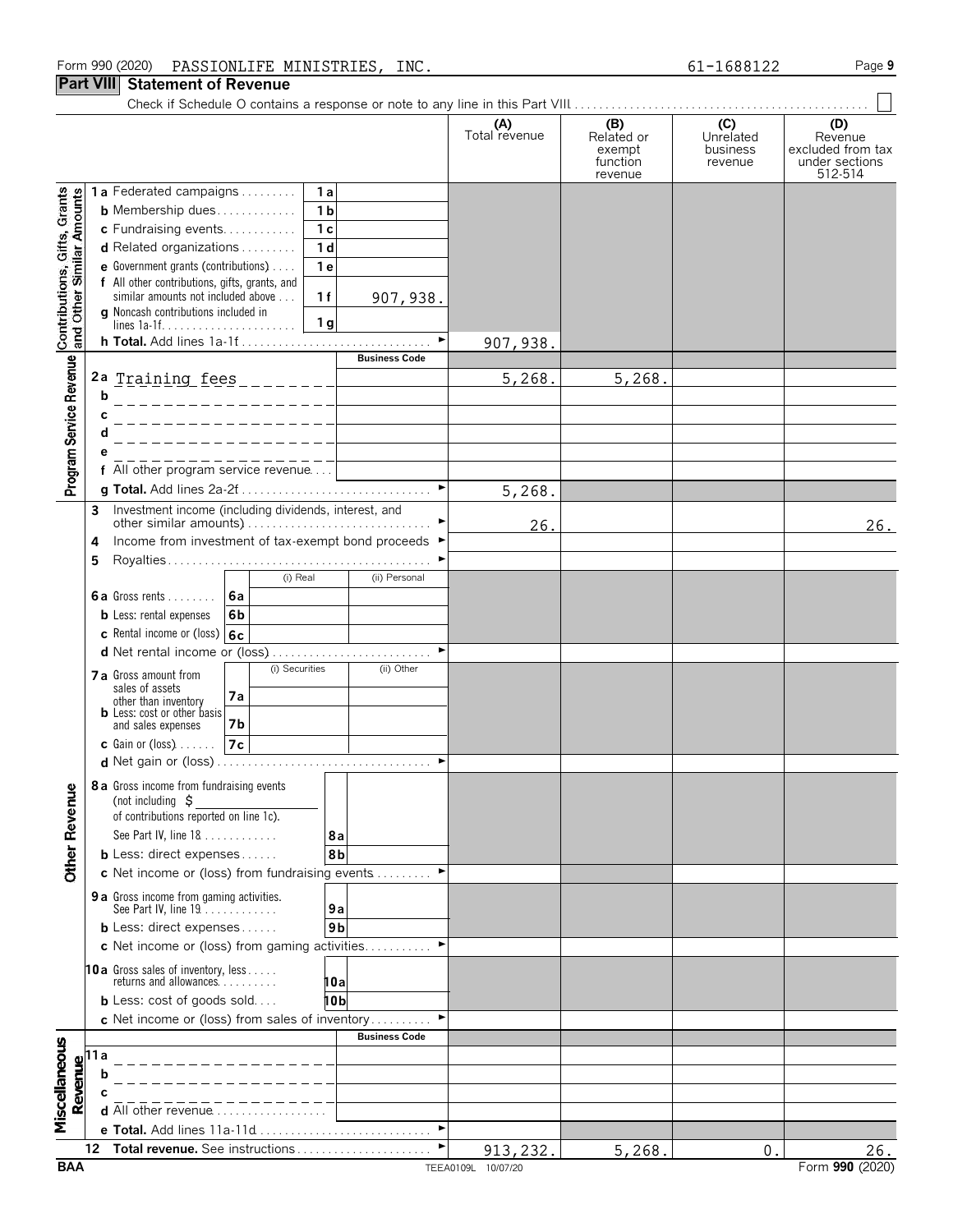**Part IX | Statement of Functional Expenses** 

|                | Section 501(c)(3) and 501(c)(4) organizations must complete all columns. All other organizations must complete column (A).                                                                                                    |                       |                                    |                                                      |                                |  |  |  |  |  |
|----------------|-------------------------------------------------------------------------------------------------------------------------------------------------------------------------------------------------------------------------------|-----------------------|------------------------------------|------------------------------------------------------|--------------------------------|--|--|--|--|--|
|                | X                                                                                                                                                                                                                             |                       |                                    |                                                      |                                |  |  |  |  |  |
|                | Do not include amounts reported on lines<br>6b, 7b, 8b, 9b, and 10b of Part VIII.                                                                                                                                             | (A)<br>Total expenses | (B)<br>Program service<br>expenses | $\overline{C}$<br>Management and<br>general expenses | (D)<br>Fundraising<br>expenses |  |  |  |  |  |
| 1.             | Grants and other assistance to domestic<br>organizations and domestic governments.                                                                                                                                            |                       |                                    |                                                      |                                |  |  |  |  |  |
| $\overline{2}$ | Grants and other assistance to domestic<br>individuals. See Part IV, line 22                                                                                                                                                  | 28,484.               | 28,484.                            |                                                      |                                |  |  |  |  |  |
|                | 3 Grants and other assistance to foreign<br>organizations, foreign governments, and for-<br>eign individuals. See Part IV, lines 15 and 16                                                                                    | 60,704.               | 60,704.                            |                                                      |                                |  |  |  |  |  |
| 4              | Benefits paid to or for members                                                                                                                                                                                               |                       |                                    |                                                      |                                |  |  |  |  |  |
| 5              | Compensation of current officers, directors,                                                                                                                                                                                  |                       |                                    |                                                      |                                |  |  |  |  |  |
|                | trustees, and key employees                                                                                                                                                                                                   | 90,878.               | 63,615.                            | 13,631.                                              | 13,632.                        |  |  |  |  |  |
| ĥ              | Compensation not included above to<br>disqualified persons (as defined under<br>section 4958(f)(1)) and persons described                                                                                                     | 0.                    | 0.                                 | 0.                                                   | 0.                             |  |  |  |  |  |
|                | 7 Other salaries and wages                                                                                                                                                                                                    | 345,426.              | 202,592.                           | 65,271.                                              | 77,563.                        |  |  |  |  |  |
| 8              | Pension plan accruals and contributions<br>(include section $401(k)$ and $403(b)$                                                                                                                                             |                       |                                    |                                                      |                                |  |  |  |  |  |
| 9              | Other employee benefits                                                                                                                                                                                                       | 12,674.               | 9,105.                             | 2,243.                                               | 1,326.                         |  |  |  |  |  |
| 10             | Payroll taxes                                                                                                                                                                                                                 | 27,983.               | 17,073.                            | 5,061.                                               | 5,849.                         |  |  |  |  |  |
| 11             | Fees for services (nonemployees):                                                                                                                                                                                             |                       |                                    |                                                      |                                |  |  |  |  |  |
|                | a Management                                                                                                                                                                                                                  |                       |                                    |                                                      |                                |  |  |  |  |  |
|                |                                                                                                                                                                                                                               | 17,934.               | 7,174.                             | 8,967.                                               | 1,793.                         |  |  |  |  |  |
|                |                                                                                                                                                                                                                               | 5,943.                |                                    | 5,943.                                               |                                |  |  |  |  |  |
|                |                                                                                                                                                                                                                               |                       |                                    |                                                      |                                |  |  |  |  |  |
|                | <b>e</b> Professional fundraising services. See Part IV, line $17$                                                                                                                                                            |                       |                                    |                                                      |                                |  |  |  |  |  |
|                | f Investment management fees                                                                                                                                                                                                  |                       |                                    |                                                      |                                |  |  |  |  |  |
|                | g Other. (If line 11g amount exceeds 10% of line 25, column<br>(A) amount, list line 11g expenses on Schedule $0.5ch$ . $0$<br>12 Advertising and promotion                                                                   | 125,169.              | 87,916.                            | 5,052.                                               | 32,201.                        |  |  |  |  |  |
| 13             | Office expenses                                                                                                                                                                                                               | 28,918.               | 11,922.                            | 14,468.                                              | 2,528.                         |  |  |  |  |  |
| 14             | Information technology                                                                                                                                                                                                        |                       |                                    |                                                      |                                |  |  |  |  |  |
| 15             |                                                                                                                                                                                                                               |                       |                                    |                                                      |                                |  |  |  |  |  |
| 16             | Occupancy                                                                                                                                                                                                                     |                       |                                    |                                                      |                                |  |  |  |  |  |
| 17             |                                                                                                                                                                                                                               | 38,223.               | 27,541.                            |                                                      | 10,682.                        |  |  |  |  |  |
| 18.            | Payments of travel or entertainment<br>expenses for any federal, state, or local<br>public officials                                                                                                                          |                       |                                    |                                                      |                                |  |  |  |  |  |
| 19             | Conferences, conventions, and meetings                                                                                                                                                                                        | 32,090.               | 12,836.                            | 16,045.                                              | 3,209.                         |  |  |  |  |  |
| 20             | $Interest \dots \dots \dots \dots \dots \dots \dots \dots \dots \dots \dots \dots \dots \dots \dots$                                                                                                                          |                       |                                    |                                                      |                                |  |  |  |  |  |
| 21             | Payments to affiliates                                                                                                                                                                                                        |                       |                                    |                                                      |                                |  |  |  |  |  |
| 22             | Depreciation, depletion, and amortization                                                                                                                                                                                     | 2,232.                | 758.                               | 737.                                                 | 737.                           |  |  |  |  |  |
| 23             | Insurance<br>24 Other expenses. Itemize expenses not                                                                                                                                                                          | 1,737.                |                                    | 1,737.                                               |                                |  |  |  |  |  |
|                | covered above (List miscellaneous expenses<br>on line 24e. If line 24e amount exceeds 10%<br>of line 25, column (A) amount, list line 24e<br>expenses on Schedule O.)                                                         |                       |                                    |                                                      |                                |  |  |  |  |  |
|                | a Training & materials                                                                                                                                                                                                        | 13,911                | 13,911                             |                                                      |                                |  |  |  |  |  |
|                | <b>b</b> Miscellaneous<br>$- - - - - - - - -$                                                                                                                                                                                 | 7,737.                | 4,651                              | 3,086.                                               |                                |  |  |  |  |  |
|                | c Telephone<br>_____________                                                                                                                                                                                                  | 4,205.                | 682                                | 2,103.                                               | 420.                           |  |  |  |  |  |
|                | d Bank fees                                                                                                                                                                                                                   |                       |                                    |                                                      |                                |  |  |  |  |  |
|                | e All other expenses                                                                                                                                                                                                          |                       |                                    |                                                      |                                |  |  |  |  |  |
|                | 25 Total functional expenses. Add lines 1 through 24e                                                                                                                                                                         | 844,248.              | 549,964.                           | 144,344.                                             | 149,940.                       |  |  |  |  |  |
| 26             | Joint costs. Complete this line only if<br>the organization reported in column (B)<br>joint costs from a combined educational<br>campaign and fundraising solicitation.<br>Check here $\blacktriangleright$  <br>if following |                       |                                    |                                                      |                                |  |  |  |  |  |

SOP 98-2 (ASC 958-720). . . . . . . . . . . . . . . . .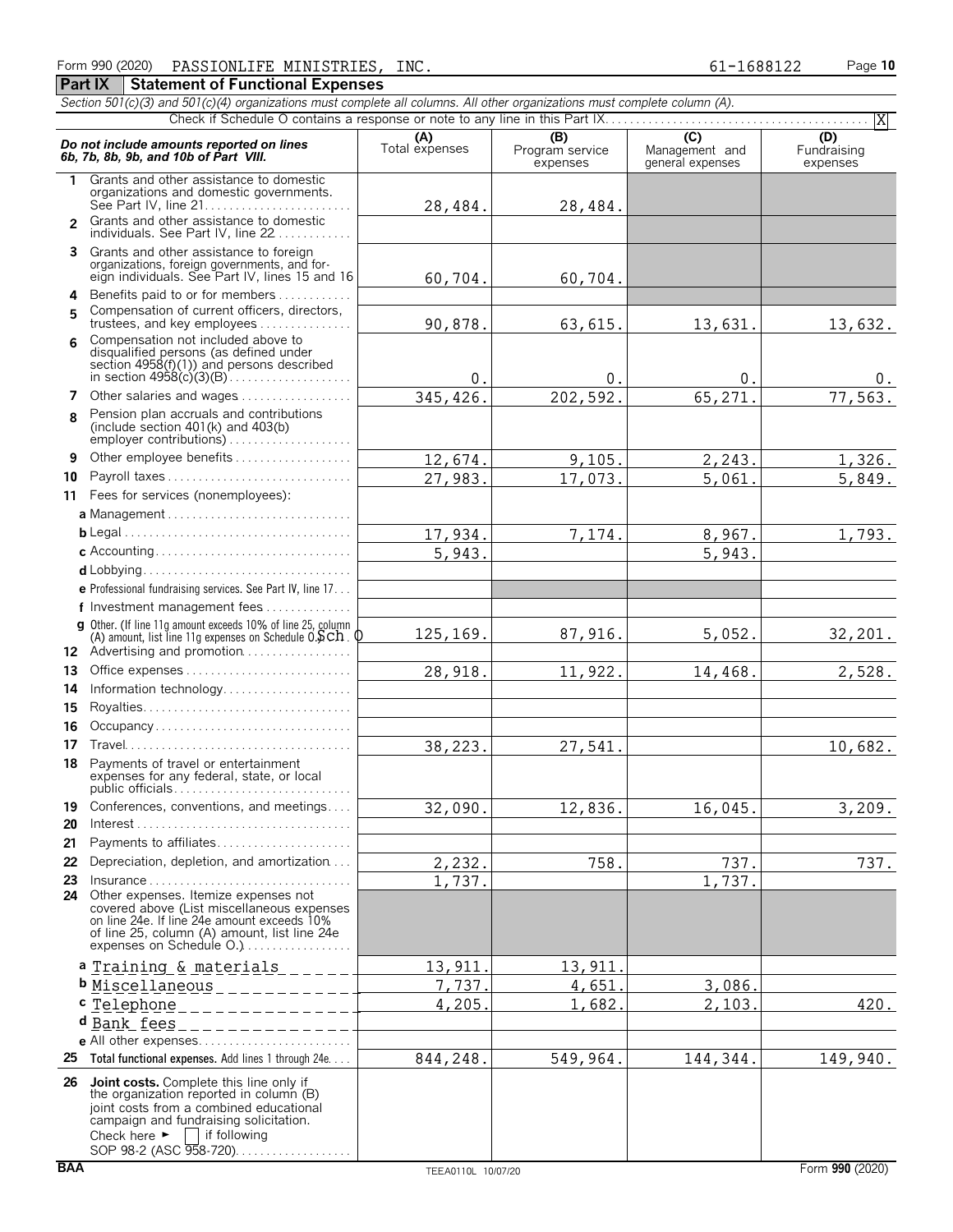#### Form 990 (2020) Page **11** PASSIONLIFE MINISTRIES, INC. 61-1688122

| -1688122 |  |
|----------|--|
|          |  |

|                             | <b>Part X</b> | <b>Balance Sheet</b>                                                                                                                                                                                            |                          |                       |                        |
|-----------------------------|---------------|-----------------------------------------------------------------------------------------------------------------------------------------------------------------------------------------------------------------|--------------------------|-----------------------|------------------------|
|                             |               |                                                                                                                                                                                                                 |                          |                       |                        |
|                             |               |                                                                                                                                                                                                                 | (A)<br>Beginning of year |                       | $( B )$<br>End of year |
|                             | 1             |                                                                                                                                                                                                                 | 337,089.                 | 1                     | 412,618.               |
|                             | 2             |                                                                                                                                                                                                                 | 251, 212.                | $\mathbf{2}$          | 251,239.               |
|                             | 3             |                                                                                                                                                                                                                 |                          | 3                     |                        |
|                             | 4             |                                                                                                                                                                                                                 | 764                      | 4                     |                        |
|                             | 5             | Loans and other receivables from any current or former officer, director, trustee, key employee, creator or founder, substantial contributor, or 35% controlled entity or family member of any of these persons |                          | 5                     |                        |
|                             | 6             | Loans and other receivables from other disqualified persons (as defined under                                                                                                                                   |                          |                       |                        |
|                             |               | section 4958(f)(1)), and persons described in section $4958(c)(3)(B)$                                                                                                                                           |                          | 6                     |                        |
|                             | 7             |                                                                                                                                                                                                                 |                          | $\overline{ }$        |                        |
|                             | 8             |                                                                                                                                                                                                                 |                          | 8                     |                        |
| Assets                      | 9             |                                                                                                                                                                                                                 | 20,668.                  | 9                     | 5,000.                 |
|                             |               | 14,036.                                                                                                                                                                                                         |                          |                       |                        |
|                             |               | 9,661.                                                                                                                                                                                                          | 2,774.                   | 10c                   | 4,375.                 |
|                             | 11            |                                                                                                                                                                                                                 |                          | 11                    |                        |
|                             | 12            |                                                                                                                                                                                                                 |                          | 12                    |                        |
|                             | 13            | Investments - program-related. See Part IV, line 11                                                                                                                                                             |                          | 13                    |                        |
|                             | 14            |                                                                                                                                                                                                                 |                          | 14                    |                        |
|                             | 15            |                                                                                                                                                                                                                 |                          | 15                    |                        |
|                             | 16            | <b>Total assets.</b> Add lines 1 through 15 (must equal line 33)                                                                                                                                                | 612,507.                 | 16                    | 673,232.               |
|                             | 17            |                                                                                                                                                                                                                 | 23,819.                  | 17                    | 15,560.                |
|                             | 18            |                                                                                                                                                                                                                 |                          | $\overline{18}$<br>19 |                        |
|                             | 19            |                                                                                                                                                                                                                 |                          | 20                    |                        |
|                             | 20            | Escrow or custodial account liability. Complete Part IV of Schedule D.                                                                                                                                          |                          | 21                    |                        |
|                             | 21<br>22      | Loans and other payables to any current or former officer, director, trustee,                                                                                                                                   |                          |                       |                        |
| Liabilities                 |               | key employee, creator or founder, substantial contributor, or 35%<br>controlled entity or family member of any of these persons                                                                                 |                          | 22                    |                        |
|                             | 23            | Secured mortgages and notes payable to unrelated third parties                                                                                                                                                  |                          | 23                    |                        |
|                             | 24            | Unsecured notes and loans payable to unrelated third parties                                                                                                                                                    |                          | 24                    |                        |
|                             | 25            | Other liabilities (including federal income tax, payables to related third parties, and other liabilities not included on lines 17-24). Complete Part X of Schedule D.                                          |                          | 25                    |                        |
|                             | 26            |                                                                                                                                                                                                                 | 23,819.                  | 26                    | 15,560.                |
|                             |               | Organizations that follow FASB ASC 958, check here ►<br>$\mathbf X$<br>and complete lines 27, 28, 32, and 33.                                                                                                   |                          |                       |                        |
|                             | 27            |                                                                                                                                                                                                                 | 588,688.                 | 27                    | 657,672.               |
|                             | 28            |                                                                                                                                                                                                                 |                          | 28                    |                        |
| Net Assets or Fund Balances |               | Organizations that do not follow FASB ASC 958, check here ►<br>and complete lines 29 through 33.                                                                                                                |                          |                       |                        |
|                             | 29            | Capital stock or trust principal, or current funds                                                                                                                                                              |                          | 29                    |                        |
|                             | 30            | Paid-in or capital surplus, or land, building, or equipment fund                                                                                                                                                |                          | 30                    |                        |
|                             | 31            | Retained earnings, endowment, accumulated income, or other funds                                                                                                                                                |                          | 31                    |                        |
|                             | 32            |                                                                                                                                                                                                                 | 588,688                  | 32                    | 657,672.               |
|                             | 33            | Total liabilities and net assets/fund balances                                                                                                                                                                  | 612,507.                 | 33                    | 673,232.               |
| <b>BAA</b>                  |               | TEEA0111L 10/07/20                                                                                                                                                                                              |                          |                       | Form 990 (2020)        |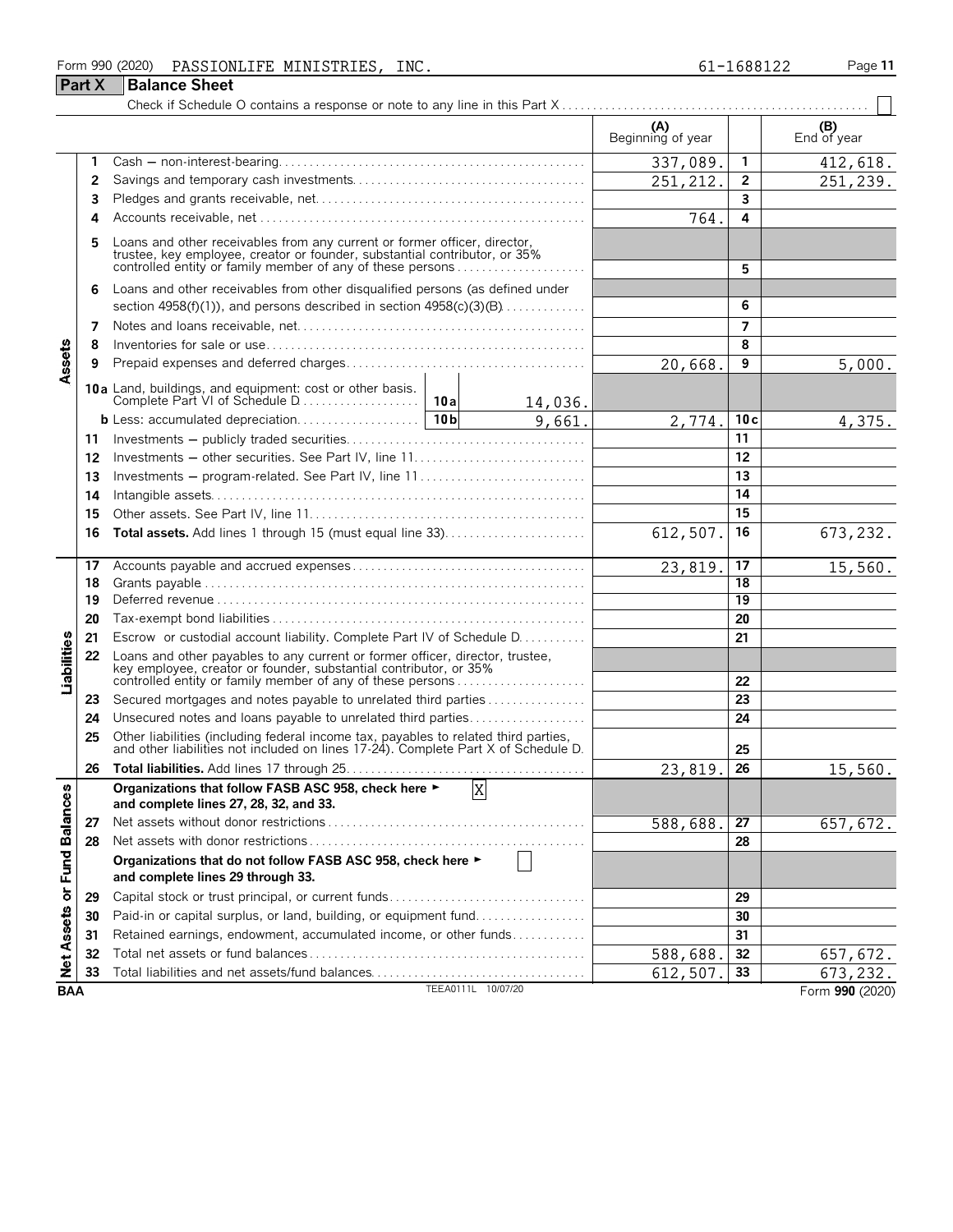|                | Form 990 (2020) | PASSIONLIFE MINISTRIES, INC.                                                                                                                                                                                                                         | 61-1688122              |                |      | Page 12         |
|----------------|-----------------|------------------------------------------------------------------------------------------------------------------------------------------------------------------------------------------------------------------------------------------------------|-------------------------|----------------|------|-----------------|
| <b>Part XI</b> |                 | Reconciliation of Net Assets                                                                                                                                                                                                                         |                         |                |      |                 |
|                |                 |                                                                                                                                                                                                                                                      |                         |                |      |                 |
| 1              |                 |                                                                                                                                                                                                                                                      | $\mathbf{1}$            |                |      | 913, 232.       |
| 2              |                 |                                                                                                                                                                                                                                                      | $\overline{2}$          |                |      | 844,248.        |
| 3              |                 |                                                                                                                                                                                                                                                      | $\overline{\mathbf{3}}$ |                |      | 68,984.         |
| 4              |                 | Net assets or fund balances at beginning of year (must equal Part X, line 32, column (A)).                                                                                                                                                           | 4                       |                |      | 588,688.        |
| 5              |                 |                                                                                                                                                                                                                                                      | 5                       |                |      |                 |
| 6              |                 |                                                                                                                                                                                                                                                      | $\overline{6}$          |                |      |                 |
| 7              |                 |                                                                                                                                                                                                                                                      | $\overline{\mathbf{z}}$ |                |      |                 |
| 8              |                 |                                                                                                                                                                                                                                                      | $\overline{8}$          |                |      |                 |
| 9              |                 |                                                                                                                                                                                                                                                      | 9                       |                |      | 0.              |
| 10             |                 | Net assets or fund balances at end of year. Combine lines 3 through 9 (must equal Part X, line 32,                                                                                                                                                   | 10                      |                |      | 657,672.        |
|                |                 | <b>Part XII Financial Statements and Reporting</b>                                                                                                                                                                                                   |                         |                |      |                 |
|                |                 |                                                                                                                                                                                                                                                      |                         |                |      |                 |
|                |                 |                                                                                                                                                                                                                                                      |                         |                | Yes. | No.             |
| 1              |                 | Accounting method used to prepare the Form 990: $X$ Cash<br>Other<br>Accrual                                                                                                                                                                         |                         |                |      |                 |
|                | in Schedule O.  | If the organization changed its method of accounting from a prior year or checked 'Other,' explain                                                                                                                                                   |                         |                |      |                 |
|                |                 | 2a Were the organization's financial statements compiled or reviewed by an independent accountant?                                                                                                                                                   |                         | 2a             |      | X               |
|                |                 | If 'Yes,' check a box below to indicate whether the financial statements for the year were compiled or reviewed on a<br>separate basis, consolidated basis, or both:<br>Both consolidated and separate basis<br>Separate basis<br>Consolidated basis |                         |                |      |                 |
|                |                 | <b>b</b> Were the organization's financial statements audited by an independent accountant?                                                                                                                                                          |                         | 2 <sub>b</sub> |      | X               |
|                |                 | If 'Yes,' check a box below to indicate whether the financial statements for the year were audited on a separate                                                                                                                                     |                         |                |      |                 |
|                |                 | basis, consolidated basis, or both:<br>Consolidated basis<br>Both consolidated and separate basis<br>Separate basis                                                                                                                                  |                         |                |      |                 |
|                |                 | c If 'Yes' to line 2a or 2b, does the organization have a committee that assumes responsibility for oversight of the audit,<br>review, or compilation of its financial statements and selection of an independent accountant?                        |                         | 2c             |      |                 |
|                | on Schedule O.  | If the organization changed either its oversight process or selection process during the tax year, explain                                                                                                                                           |                         |                |      |                 |
|                |                 | 3a As a result of a federal award, was the organization required to undergo an audit or audits as set forth in the Single                                                                                                                            |                         | 3a             |      | X               |
|                |                 | b If 'Yes,' did the organization undergo the required audit or audits? If the organization did not undergo the required audit<br>or audits, explain why on Schedule O and describe any steps taken to undergo such audits                            |                         | 3 <sub>b</sub> |      |                 |
| <b>BAA</b>     |                 | TEEA0112L 10/19/20                                                                                                                                                                                                                                   |                         |                |      | Form 990 (2020) |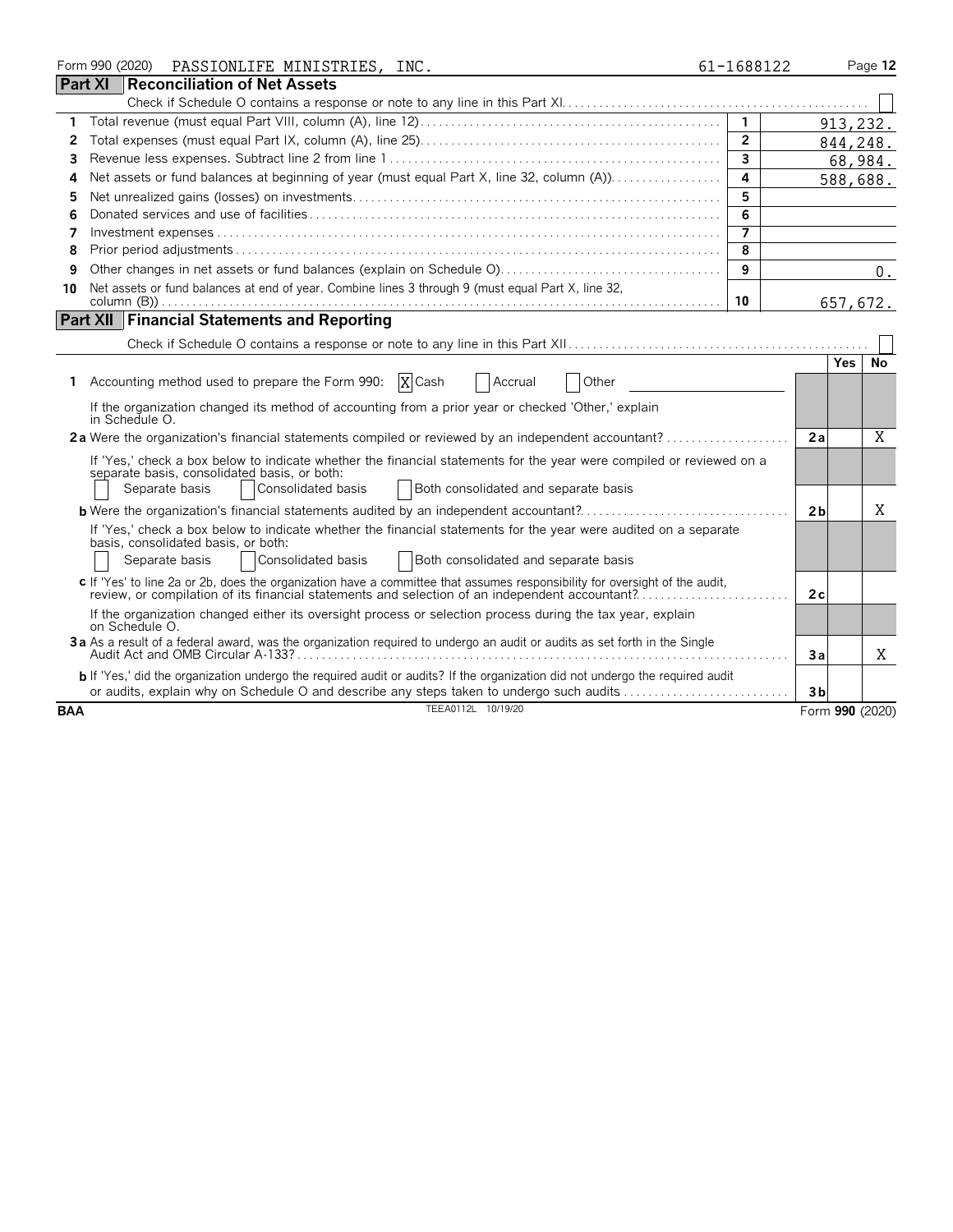| <b>SCHEDULE A</b>    |  |  |
|----------------------|--|--|
| (Form 990 or 990-FZ) |  |  |

# Public Charity Status and Public Support<br>
Complete if the organization is a section 501(c)(3) organization or a section

**COMPOSCHEDULE A**<br>(Form 990 or 990-EZ) Complete if the organization is a section 501(c)(3) organization or a section<br>4947(a)(1) nonexempt charitable trust.

 $\triangleright$  Attach to Form 990 or Form 990-EZ.<br>artment of the Treasury

| 2020                                                 |  |
|------------------------------------------------------|--|
| <b>Open to Public</b><br>المنافذ والمعاملة والمستحدث |  |

|                | Internal Revenue Service | spartment or the measury |                                          |                                                                          | Go to www.irs.gov/Form990 for instructions and the latest information.                                                                                                                                                                                                                                                                                                                                             |     |                                                       |                            | <b>Inspection</b>                     |  |  |  |
|----------------|--------------------------|--------------------------|------------------------------------------|--------------------------------------------------------------------------|--------------------------------------------------------------------------------------------------------------------------------------------------------------------------------------------------------------------------------------------------------------------------------------------------------------------------------------------------------------------------------------------------------------------|-----|-------------------------------------------------------|----------------------------|---------------------------------------|--|--|--|
|                | Name of the organization |                          |                                          |                                                                          |                                                                                                                                                                                                                                                                                                                                                                                                                    |     |                                                       |                            | <b>Employer identification number</b> |  |  |  |
|                |                          |                          | PASSIONLIFE MINISTRIES, INC.             |                                                                          |                                                                                                                                                                                                                                                                                                                                                                                                                    |     |                                                       | 61-1688122                 |                                       |  |  |  |
| Part I         |                          |                          |                                          |                                                                          | Reason for Public Charity Status. (All organizations must complete this part.) See instructions.                                                                                                                                                                                                                                                                                                                   |     |                                                       |                            |                                       |  |  |  |
|                |                          |                          |                                          |                                                                          | The organization is not a private foundation because it is: (For lines 1 through 12, check only one box.)<br>A church, convention of churches, or association of churches described in <b>section 170(b)(1)(A)(i).</b>                                                                                                                                                                                             |     |                                                       |                            |                                       |  |  |  |
| 1<br>2         |                          |                          |                                          |                                                                          | A school described in section 170(b)(1)(A)(ii). (Attach Schedule E (Form 990 or 990-EZ).)                                                                                                                                                                                                                                                                                                                          |     |                                                       |                            |                                       |  |  |  |
| 3              |                          |                          |                                          |                                                                          | A hospital or a cooperative hospital service organization described in section 170(b)(1)(A)(iii).                                                                                                                                                                                                                                                                                                                  |     |                                                       |                            |                                       |  |  |  |
| 4              |                          |                          |                                          |                                                                          | A medical research organization operated in conjunction with a hospital described in section 170(b)(1)(A)(iii). Enter the hospital's                                                                                                                                                                                                                                                                               |     |                                                       |                            |                                       |  |  |  |
|                |                          |                          | name, city, and state:                   |                                                                          |                                                                                                                                                                                                                                                                                                                                                                                                                    |     |                                                       |                            |                                       |  |  |  |
| 5              |                          |                          |                                          | section 170(b)(1)(A)(iv). (Complete Part II.)                            | An organization operated for the benefit of a college or university owned or operated by a governmental unit described in                                                                                                                                                                                                                                                                                          |     |                                                       |                            |                                       |  |  |  |
| 6              |                          |                          |                                          |                                                                          | A federal, state, or local government or governmental unit described in section 170(b)(1)(A)(v).                                                                                                                                                                                                                                                                                                                   |     |                                                       |                            |                                       |  |  |  |
| 7              |                          |                          |                                          | in section 170(b)(1)(A)(vi). (Complete Part II.)                         | An organization that normally receives a substantial part of its support from a governmental unit or from the general public described                                                                                                                                                                                                                                                                             |     |                                                       |                            |                                       |  |  |  |
| 8              |                          |                          |                                          |                                                                          | A community trust described in <b>section 170(b)(1)(A)(vi).</b> (Complete Part II.)                                                                                                                                                                                                                                                                                                                                |     |                                                       |                            |                                       |  |  |  |
| 9              |                          |                          |                                          |                                                                          | An agricultural research organization described in <b>section 170(b)(1)(A)(ix)</b> operated in conjunction with a land-grant college                                                                                                                                                                                                                                                                               |     |                                                       |                            |                                       |  |  |  |
|                |                          |                          |                                          |                                                                          | or university or a non-land-grant college of agriculture (see instructions). Enter the name, city, and state of the college or                                                                                                                                                                                                                                                                                     |     |                                                       |                            |                                       |  |  |  |
|                |                          | university:              |                                          |                                                                          |                                                                                                                                                                                                                                                                                                                                                                                                                    |     |                                                       |                            |                                       |  |  |  |
| 10             | X                        |                          |                                          | June 30, 1975. See section 509(a)(2). (Complete Part III.)               | An organization that normally receives (1) more than 33-1/3% of its support from contributions, membership fees, and gross receipts<br>from activities related to its exempt functions, subject to certain exceptions; and (2) no more than 33-1/3% of its support from gross<br>investment income and unrelated business taxable income (less section 511 tax) from businesses acquired by the organization after |     |                                                       |                            |                                       |  |  |  |
| 11             |                          |                          |                                          |                                                                          | An organization organized and operated exclusively to test for public safety. See section 509(a)(4).                                                                                                                                                                                                                                                                                                               |     |                                                       |                            |                                       |  |  |  |
| 12             |                          |                          |                                          |                                                                          | An organization organized and operated exclusively for the benefit of, to perform the functions of, or to carry out the purposes of one<br>or more publicly supported organizations described in section 509(a)(1) or section 509(a)(2). See section 509(a)(3). Check the box in<br>lines 12a through 12d that describes the type of supporting organization and complete lines 12e, 12f, and 12g.                 |     |                                                       |                            |                                       |  |  |  |
| а              |                          |                          | complete Part IV, Sections A and B.      |                                                                          | Type I. A supporting organization operated, supervised, or controlled by its supported organization(s), typically by giving the supported<br>organization(s) the power to regularly appoint or elect a majority of the directors or trustees of the supporting organization. You must                                                                                                                              |     |                                                       |                            |                                       |  |  |  |
| b              |                          |                          | must complete Part IV, Sections A and C. |                                                                          | Type II. A supporting organization supervised or controlled in connection with its supported organization(s), by having control or<br>management of the supporting organization vested in the same persons that control or manage the supported organization(s). You                                                                                                                                               |     |                                                       |                            |                                       |  |  |  |
| с              |                          |                          |                                          |                                                                          | Type III functionally integrated. A supporting organization operated in connection with, and functionally integrated with, its supported<br>organization(s) (see instructions). You must complete Part IV, Sections A, D, and E.                                                                                                                                                                                   |     |                                                       |                            |                                       |  |  |  |
| d              |                          |                          |                                          |                                                                          | Type III non-functionally integrated. A supporting organization operated in connection with its supported organization(s) that is not<br>functionally integrated. The organization generally must satisfy a distribution requirement and an attentiveness requirement (see<br>instructions). You must complete Part IV, Sections A and D, and Part V.                                                              |     |                                                       |                            |                                       |  |  |  |
| е              |                          |                          |                                          |                                                                          | Check this box if the organization received a written determination from the IRS that it is a Type I, Type II, Type III functionally                                                                                                                                                                                                                                                                               |     |                                                       |                            |                                       |  |  |  |
|                |                          |                          |                                          |                                                                          | integrated, or Type III non-functionally integrated supporting organization.                                                                                                                                                                                                                                                                                                                                       |     |                                                       |                            |                                       |  |  |  |
|                |                          |                          |                                          | g Provide the following information about the supported organization(s). |                                                                                                                                                                                                                                                                                                                                                                                                                    |     |                                                       |                            |                                       |  |  |  |
|                |                          |                          | (i) Name of supported organization       | $(ii)$ $EIN$                                                             | (iii) Type of organization                                                                                                                                                                                                                                                                                                                                                                                         |     | $(iv)$ is the                                         | (v) Amount of monetary     | (vi) Amount of other                  |  |  |  |
|                |                          |                          |                                          |                                                                          | (described on lines 1-10<br>above (see instructions))                                                                                                                                                                                                                                                                                                                                                              |     | organization listed<br>in your governing<br>document? | support (see instructions) | support (see instructions)            |  |  |  |
|                |                          |                          |                                          |                                                                          |                                                                                                                                                                                                                                                                                                                                                                                                                    | Yes | No                                                    |                            |                                       |  |  |  |
| (A)            |                          |                          |                                          |                                                                          |                                                                                                                                                                                                                                                                                                                                                                                                                    |     |                                                       |                            |                                       |  |  |  |
| (B)            |                          |                          |                                          |                                                                          |                                                                                                                                                                                                                                                                                                                                                                                                                    |     |                                                       |                            |                                       |  |  |  |
| $\overline{c}$ |                          |                          |                                          |                                                                          |                                                                                                                                                                                                                                                                                                                                                                                                                    |     |                                                       |                            |                                       |  |  |  |
| (D)            |                          |                          |                                          |                                                                          |                                                                                                                                                                                                                                                                                                                                                                                                                    |     |                                                       |                            |                                       |  |  |  |
| (E)            |                          |                          |                                          |                                                                          |                                                                                                                                                                                                                                                                                                                                                                                                                    |     |                                                       |                            |                                       |  |  |  |
|                |                          |                          |                                          |                                                                          |                                                                                                                                                                                                                                                                                                                                                                                                                    |     |                                                       |                            |                                       |  |  |  |

**Total**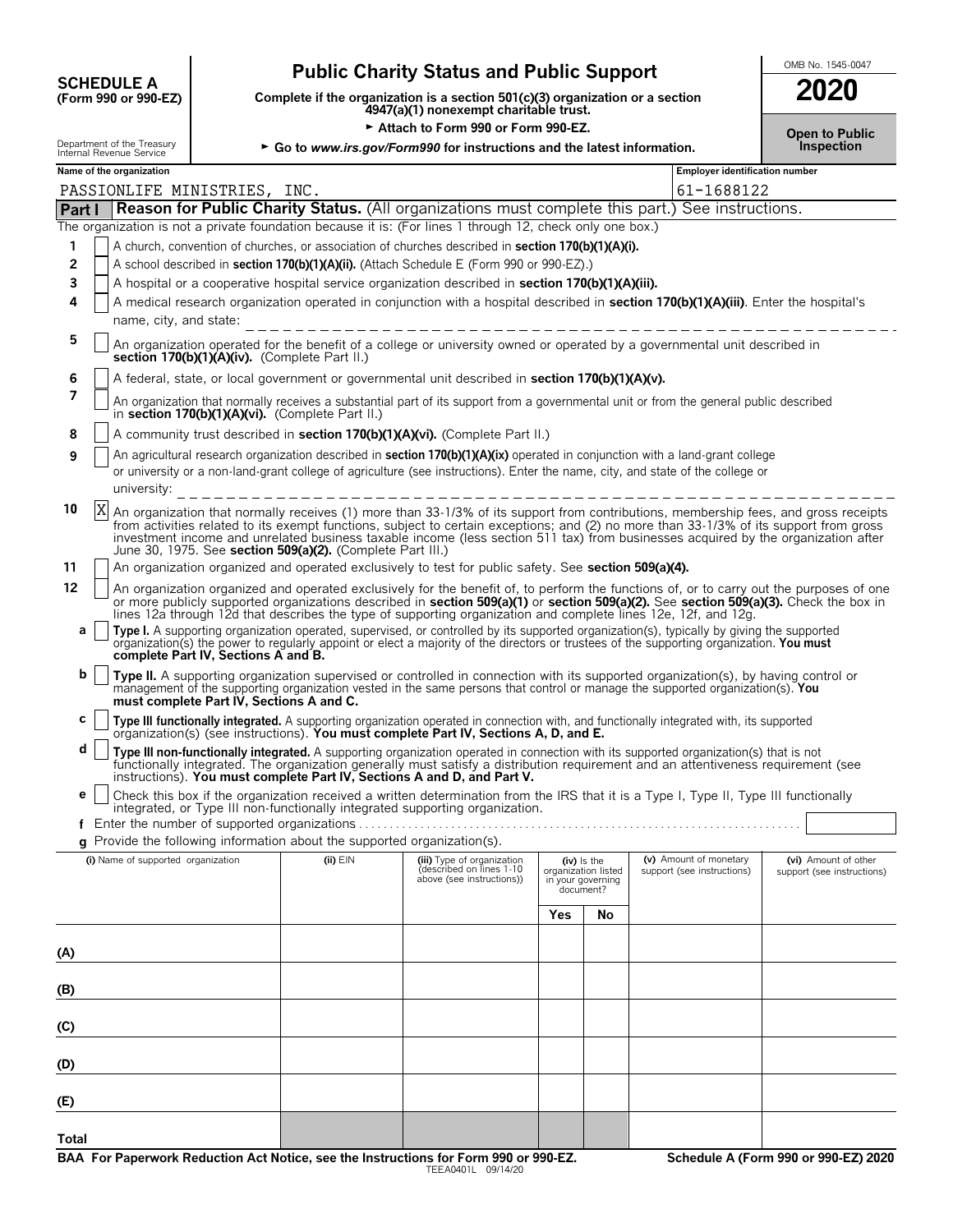| Schedule A (Form 990 or 990-EZ) 2020  PASSIONLIFE MINISTRIES, INC. |  | 61-1688122 | Page 2 |
|--------------------------------------------------------------------|--|------------|--------|
|--------------------------------------------------------------------|--|------------|--------|

**Part II Support Schedule for Organizations Described in Sections 170(b)(1)(A)(iv) and 170(b)(1)(A)(vi)** (Complete only if you checked the box on line 5, 7, or 8 of Part I or if the organization failed to qualify under Part III. If the organization fails to qualify under the tests listed below, please complete Part III.)

|                                                              | <b>Section A. Public Support</b>                                                                                                                                                                                                                                                                                                                                                                        |          |            |            |            |            |           |  |  |
|--------------------------------------------------------------|---------------------------------------------------------------------------------------------------------------------------------------------------------------------------------------------------------------------------------------------------------------------------------------------------------------------------------------------------------------------------------------------------------|----------|------------|------------|------------|------------|-----------|--|--|
| Calendar year (or fiscal year<br>beginning in) $\rightarrow$ |                                                                                                                                                                                                                                                                                                                                                                                                         | (a) 2016 | (b) $2017$ | $(c)$ 2018 | $(d)$ 2019 | (e) $2020$ | (f) Total |  |  |
| 1.                                                           | Gifts, grants, contributions, and<br>membership fees received. (Do not<br>include any 'unusual grants.')                                                                                                                                                                                                                                                                                                |          |            |            |            |            |           |  |  |
| 2                                                            | Tax revenues levied for the<br>organization's benefit and<br>either paid to or expended                                                                                                                                                                                                                                                                                                                 |          |            |            |            |            |           |  |  |
| 3                                                            | The value of services or<br>facilities furnished by a<br>governmental unit to the<br>organization without charge                                                                                                                                                                                                                                                                                        |          |            |            |            |            |           |  |  |
| 4                                                            | <b>Total.</b> Add lines 1 through 3                                                                                                                                                                                                                                                                                                                                                                     |          |            |            |            |            |           |  |  |
| 5                                                            | The portion of total<br>contributions by each person<br>(other than a governmental<br>unit or publicly supported<br>organization) included on line 1<br>that exceeds 2% of the amount<br>shown on line 11, column (f)                                                                                                                                                                                   |          |            |            |            |            |           |  |  |
| 6                                                            | <b>Public support.</b> Subtract line 5<br>from line $4$                                                                                                                                                                                                                                                                                                                                                 |          |            |            |            |            |           |  |  |
|                                                              | <b>Section B. Total Support</b>                                                                                                                                                                                                                                                                                                                                                                         |          |            |            |            |            |           |  |  |
|                                                              | Calendar year (or fiscal year<br>beginning in) $\rightarrow$                                                                                                                                                                                                                                                                                                                                            | (a) 2016 | $(b)$ 2017 | $(c)$ 2018 | $(d)$ 2019 | (e) $2020$ | (f) Total |  |  |
|                                                              | <b>7</b> Amounts from line $4$                                                                                                                                                                                                                                                                                                                                                                          |          |            |            |            |            |           |  |  |
| 8                                                            | Gross income from interest,<br>dividends, payments received<br>on securities loans, rents,<br>royalties, and income from<br>similar sources                                                                                                                                                                                                                                                             |          |            |            |            |            |           |  |  |
| 9                                                            | Net income from unrelated<br>business activities, whether or<br>not the business is regularly<br>carried on                                                                                                                                                                                                                                                                                             |          |            |            |            |            |           |  |  |
| 10                                                           | Other income. Do not include<br>gain or loss from the sale of<br>capital assets (Explain in                                                                                                                                                                                                                                                                                                             |          |            |            |            |            |           |  |  |
|                                                              | 11 Total support. Add lines 7<br>through $10$                                                                                                                                                                                                                                                                                                                                                           |          |            |            |            |            |           |  |  |
| 12                                                           |                                                                                                                                                                                                                                                                                                                                                                                                         |          |            |            |            | 12         |           |  |  |
|                                                              | 13 First 5 years. If the Form 990 is for the organization's first, second, third, fourth, or fifth tax year as a section 501(c)(3)                                                                                                                                                                                                                                                                      |          |            |            |            |            |           |  |  |
|                                                              | <b>Section C. Computation of Public Support Percentage</b>                                                                                                                                                                                                                                                                                                                                              |          |            |            |            |            |           |  |  |
|                                                              |                                                                                                                                                                                                                                                                                                                                                                                                         |          |            |            |            |            | %         |  |  |
|                                                              |                                                                                                                                                                                                                                                                                                                                                                                                         |          |            |            |            | 15         | %         |  |  |
|                                                              | 16a 33-1/3% support test-2020. If the organization did not check the box on line 13, and line 14 is 33-1/3% or more, check this box                                                                                                                                                                                                                                                                     |          |            |            |            |            |           |  |  |
|                                                              | <b>b 33-1/3% support test-2019.</b> If the organization did not check a box on line 13 or 16a, and line 15 is 33-1/3% or more, check this box                                                                                                                                                                                                                                                           |          |            |            |            |            |           |  |  |
|                                                              | 17a 10%-facts-and-circumstances test-2020. If the organization did not check a box on line 13, 16a, or 16b, and line 14 is 10%<br>or more, and if the organization meets the facts-and-circumstances test, check this box and stop here. Explain in Part VI how<br>the organization meets the facts-and-circumstances test. The organization qualifies as a publicly supported organization             |          |            |            |            |            |           |  |  |
|                                                              | <b>b 10%-facts-and-circumstances test-2019.</b> If the organization did not check a box on line 13, 16a, 16b, or 17a, and line 15 is 10%<br>or more, and if the organization meets the facts-and-circumstances test, check this box and stop here. Explain in Part VI how the<br>organization meets the 'facts-and-circumstances' test. The organization qualifies as a publicly supported organization |          |            |            |            |            |           |  |  |
|                                                              | 18 Private foundation. If the organization did not check a box on line 13, 16a, 16b, 17a, or 17b, check this box and see instructions                                                                                                                                                                                                                                                                   |          |            |            |            |            |           |  |  |

**BAA Schedule A (Form 990 or 990-EZ) 2020**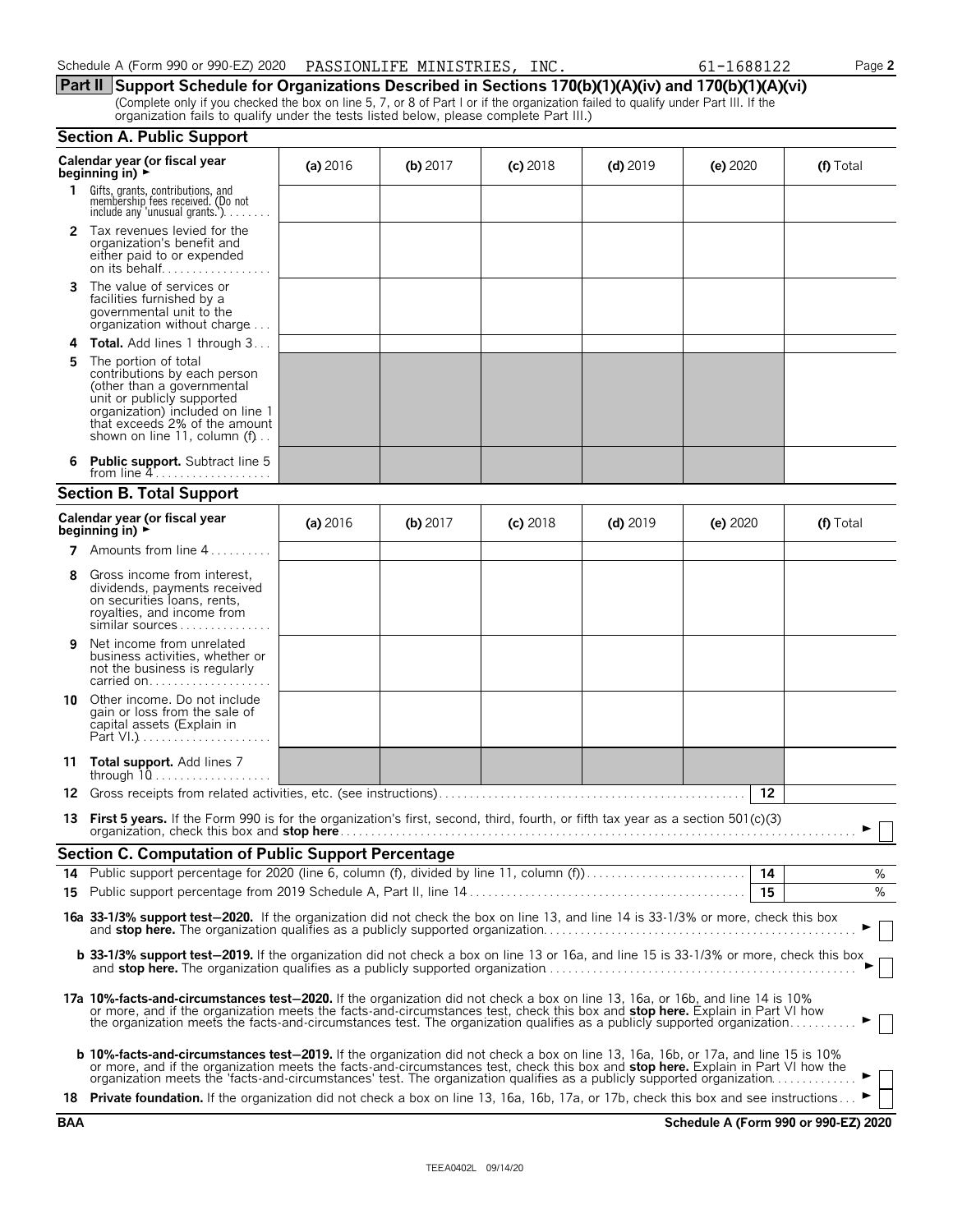#### **Part III Support Schedule for Organizations Described in Section 509(a)(2)**

(Complete only if you checked the box on line 10 of Part I or if the organization failed to qualify under Part II. If the organization fails to qualify under the tests listed below, please complete Part II.)

|            | <b>Section A. Public Support</b>                                                                                                                                                                                                                                      |                  |                    |              |                |             |                                      |
|------------|-----------------------------------------------------------------------------------------------------------------------------------------------------------------------------------------------------------------------------------------------------------------------|------------------|--------------------|--------------|----------------|-------------|--------------------------------------|
|            | Calendar year (or fiscal year beginning in) ►                                                                                                                                                                                                                         | (a) 2016         | (b) $2017$         | (c) 2018     | $(d)$ 2019     | (e) 2020    | (f) Total                            |
|            | 1 Gifts, grants, contributions,                                                                                                                                                                                                                                       |                  |                    |              |                |             |                                      |
|            | and membership fees<br>received. (Do not include                                                                                                                                                                                                                      |                  |                    |              |                |             |                                      |
|            | any 'unusual grants.')<br>2 Gross receipts from admissions,                                                                                                                                                                                                           | 470,955.         | 577,584.           | 441,987.     | 787,673        | 907,938.    | 3, 186, 137.                         |
|            | merchandise sold or services                                                                                                                                                                                                                                          |                  |                    |              |                |             |                                      |
|            | performed, or facilities                                                                                                                                                                                                                                              |                  |                    |              |                |             |                                      |
|            | furnished in any activity that is<br>related to the organization's                                                                                                                                                                                                    |                  |                    |              |                |             |                                      |
|            | $tax\text{-}exempt$ purpose                                                                                                                                                                                                                                           |                  |                    |              |                | 5,268.      | 5,268.                               |
|            | 3 Gross receipts from activities                                                                                                                                                                                                                                      |                  |                    |              |                |             |                                      |
|            | that are not an unrelated trade<br>or business under section 513.                                                                                                                                                                                                     |                  |                    |              |                |             | $0$ .                                |
|            | 4 Tax revenues levied for the                                                                                                                                                                                                                                         |                  |                    |              |                |             |                                      |
|            | organization's benefit and                                                                                                                                                                                                                                            |                  |                    |              |                |             |                                      |
|            | either paid to or expended on<br>its behalf                                                                                                                                                                                                                           |                  |                    |              |                |             | $0$ .                                |
|            | 5 The value of services or                                                                                                                                                                                                                                            |                  |                    |              |                |             |                                      |
|            | facilities furnished by a                                                                                                                                                                                                                                             |                  |                    |              |                |             |                                      |
|            | governmental unit to the<br>organization without charge                                                                                                                                                                                                               |                  |                    |              |                |             | 0.                                   |
|            | <b>6 Total.</b> Add lines 1 through 5                                                                                                                                                                                                                                 | 470,955.         | 577,584            | 441,987.     | 787,673        | 913,206.    | 3, 191, 405.                         |
|            | <b>7a</b> Amounts included on lines 1.                                                                                                                                                                                                                                |                  |                    |              |                |             |                                      |
|            | 2, and 3 received from<br>disqualified persons                                                                                                                                                                                                                        |                  |                    |              |                |             |                                      |
|            | <b>b</b> Amounts included on lines 2                                                                                                                                                                                                                                  | $\mathbf 0$      | $\pmb{0}$          | $\mathbf{0}$ | $\mathbf 0$    | $\Omega$    | $0$ .                                |
|            | and 3 received from other than                                                                                                                                                                                                                                        |                  |                    |              |                |             |                                      |
|            | disqualified persons that                                                                                                                                                                                                                                             |                  |                    |              |                |             |                                      |
|            | exceed the greater of \$5,000 or<br>1% of the amount on line 13                                                                                                                                                                                                       |                  |                    |              |                |             |                                      |
|            |                                                                                                                                                                                                                                                                       | 0.               | $\mathbf{0}$       | $0$ .        | $\mathbf{0}$   | $\mathbf 0$ | 0.                                   |
|            | c Add lines 7a and $7b$                                                                                                                                                                                                                                               | $\overline{0}$ . | 0                  | $\Omega$     | $\overline{0}$ | $\Omega$    | 0.                                   |
|            | Public support. (Subtract line                                                                                                                                                                                                                                        |                  |                    |              |                |             |                                      |
|            | <b>Section B. Total Support</b>                                                                                                                                                                                                                                       |                  |                    |              |                |             | 3, 191, 405.                         |
|            |                                                                                                                                                                                                                                                                       | (a) 2016         | (b) 2017           | $(c)$ 2018   | $(d)$ 2019     | (e) 2020    | (f) Total                            |
|            | Calendar year (or fiscal year beginning in) ►<br><b>9</b> Amounts from line $6$                                                                                                                                                                                       | 470,955.         | 577,584.           | 441,987.     | 787,673.       | 913,206.    | 3, 191, 405.                         |
|            | <b>10a</b> Gross income from interest, dividends,                                                                                                                                                                                                                     |                  |                    |              |                |             |                                      |
|            | payments received on securities loans,                                                                                                                                                                                                                                |                  |                    |              |                |             |                                      |
|            | rents, royalties, and income from<br>similar sources                                                                                                                                                                                                                  | 98.              | 90.                | 112.         |                | 26.         |                                      |
|            | <b>b</b> Unrelated business taxable                                                                                                                                                                                                                                   |                  |                    |              | 1,212.         |             | 1,538.                               |
|            | income (less section 511                                                                                                                                                                                                                                              |                  |                    |              |                |             |                                      |
|            | taxes) from businesses<br>acquired after June 30, 1975                                                                                                                                                                                                                |                  |                    |              |                |             |                                      |
|            | c Add lines $10a$ and $10b$                                                                                                                                                                                                                                           | 98.              | 90                 | 112.         | 1,212          | 26.         | 1,538.                               |
|            | <b>11</b> Net income from unrelated business                                                                                                                                                                                                                          |                  |                    |              |                |             |                                      |
|            | activities not included in line 10b,<br>whether or not the business is                                                                                                                                                                                                |                  |                    |              |                |             |                                      |
|            | regularly carried on $\dots\dots\dots\dots\dots$                                                                                                                                                                                                                      |                  |                    |              |                |             | $0$ .                                |
|            | 12 Other income. Do not include                                                                                                                                                                                                                                       |                  |                    |              |                |             |                                      |
|            | gain or loss from the sale of<br>capital assets (Explain in                                                                                                                                                                                                           |                  |                    |              |                |             |                                      |
|            |                                                                                                                                                                                                                                                                       |                  |                    |              |                |             | $0$ .                                |
|            | 13 Total support. (Add lines 9,                                                                                                                                                                                                                                       |                  |                    |              |                |             |                                      |
|            | 10c, 11, and $12.$ )<br>14 First 5 years. If the Form 990 is for the organization's first, second, third, fourth, or fifth tax year as a section 501(c)(3)                                                                                                            | 471,053.         | 577,674.           | 442,099.     | 788,885.       | 913, 232.   | 3, 192, 943.                         |
|            | organization, check this box and <b>stop here</b>                                                                                                                                                                                                                     |                  |                    |              |                |             |                                      |
|            | Section C. Computation of Public Support Percentage                                                                                                                                                                                                                   |                  |                    |              |                |             |                                      |
| 15.        | Public support percentage for 2020 (line 8, column (f), divided by line 13, column (f)                                                                                                                                                                                |                  |                    |              |                | 15          | $99.95$ $%$                          |
|            |                                                                                                                                                                                                                                                                       |                  |                    |              |                | 16          | 99.94 %                              |
|            | Section D. Computation of Investment Income Percentage                                                                                                                                                                                                                |                  |                    |              |                |             |                                      |
| 17         |                                                                                                                                                                                                                                                                       |                  |                    |              |                | 17          | $0.05$ $%$                           |
| 18         |                                                                                                                                                                                                                                                                       |                  |                    |              |                | 18          | $0.06\frac{2}{3}$                    |
|            | 19a 33-1/3% support tests-2020. If the organization did not check the box on line 14, and line 15 is more than 33-1/3%, and line 17                                                                                                                                   |                  |                    |              |                |             | ▶                                    |
|            | is not more than 33-1/3%, check this box and stop here. The organization qualifies as a publicly supported organization<br><b>b</b> 33-1/3% support tests-2019. If the organization did not check a box on line 14 or line 19a, and line 16 is more than 33-1/3%, and |                  |                    |              |                |             | X                                    |
|            | line 18 is not more than 33-1/3%, check this box and stop here. The organization qualifies as a publicly supported organization                                                                                                                                       |                  |                    |              |                |             |                                      |
| 20         | <b>Private foundation.</b> If the organization did not check a box on line 14, 19a, or 19b, check this box and see instructions                                                                                                                                       |                  |                    |              |                |             |                                      |
| <b>BAA</b> |                                                                                                                                                                                                                                                                       |                  | TEEA0403L 09/14/20 |              |                |             | Schedule A (Form 990 or 990-EZ) 2020 |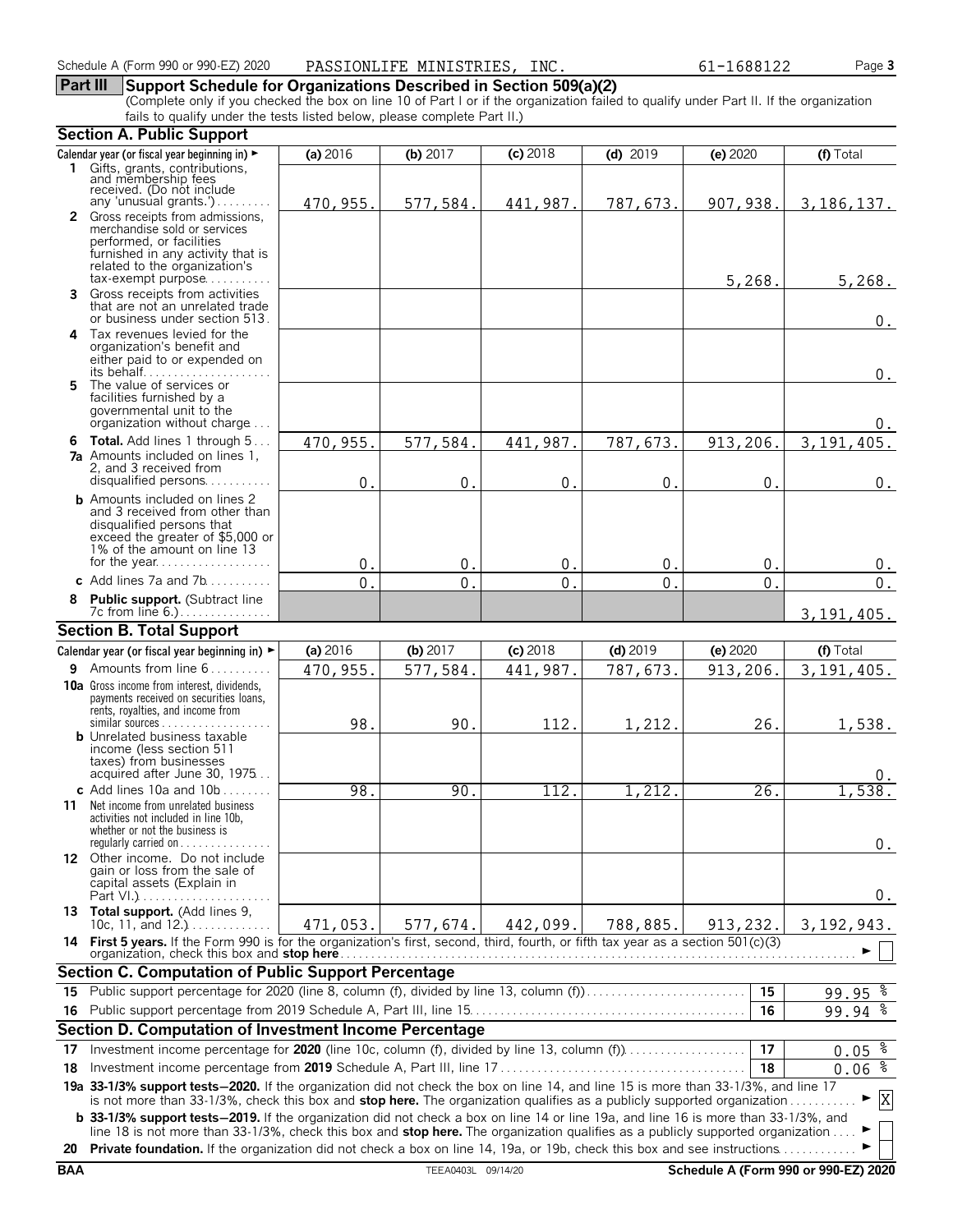#### **Part IV Supporting Organizations**

(Complete only if you checked a box in line 12 on Part I. If you checked box 12a, Part I, complete Sections A and B. If you checked box 12b, Part I, complete Sections A and C. If you checked box 12c, Part I, complete Sections A, D, and E. If you checked box 12d, Part I, complete Sections A and D, and complete Part V.)

#### **Section A. All Supporting Organizations**

|   |                                                                                                                                                                                                                                                                                                                                                                                                                                                                                                                                                      |                 | Yes | <b>No</b> |
|---|------------------------------------------------------------------------------------------------------------------------------------------------------------------------------------------------------------------------------------------------------------------------------------------------------------------------------------------------------------------------------------------------------------------------------------------------------------------------------------------------------------------------------------------------------|-----------------|-----|-----------|
|   | 1 Are all of the organization's supported organizations listed by name in the organization's governing documents?<br>If 'No,' describe in Part VI how the supported organizations are designated. If designated by class or purpose, describe<br>the designation. If historic and continuing relationship, explain.                                                                                                                                                                                                                                  | $\mathbf{1}$    |     |           |
|   | 2 Did the organization have any supported organization that does not have an IRS determination of status under section<br>509(a)(1) or (2)? If 'Yes,' explain in Part VI how the organization determined that the supported organization was<br>described in section $509(a)(1)$ or (2).                                                                                                                                                                                                                                                             | $\overline{2}$  |     |           |
|   | 3a Did the organization have a supported organization described in section 501(c)(4), (5), or (6)? If 'Yes,' answer lines 3b<br>and 3c below.                                                                                                                                                                                                                                                                                                                                                                                                        | 3a              |     |           |
|   | <b>b</b> Did the organization confirm that each supported organization qualified under section 501(c)(4), (5), or (6) and<br>satisfied the public support tests under section 509( $a(2)$ ? If 'Yes,' describe in Part VI when and how the organization<br>made the determination.                                                                                                                                                                                                                                                                   | 3 <sub>b</sub>  |     |           |
|   | c Did the organization ensure that all support to such organizations was used exclusively for section $170(c)(2)(B)$<br>purposes? If 'Yes,' explain in <b>Part VI</b> what controls the organization put in place to ensure such use.                                                                                                                                                                                                                                                                                                                | 3 <sub>c</sub>  |     |           |
|   | 4a Was any supported organization not organized in the United States ('foreign supported organization')? If 'Yes' and<br>if you checked box 12a or 12b in Part I, answer lines 4b and 4c below.                                                                                                                                                                                                                                                                                                                                                      | 4a              |     |           |
|   | <b>b</b> Did the organization have ultimate control and discretion in deciding whether to make grants to the foreign supported<br>organization? If 'Yes,' describe in <b>Part VI</b> how the organization had such control and discretion despite being controlled<br>or supervised by or in connection with its supported organizations.                                                                                                                                                                                                            | 4b              |     |           |
|   | c Did the organization support any foreign supported organization that does not have an IRS determination under<br>sections 501(c)(3) and 509(a)(1) or (2)? If 'Yes,' explain in <b>Part VI</b> what controls the organization used to ensure that<br>all support to the foreign supported organization was used exclusively for section $170(c)(2)(B)$ purposes.                                                                                                                                                                                    | 4c              |     |           |
|   | 5a Did the organization add, substitute, or remove any supported organizations during the tax year? If 'Yes,' answer lines<br>5b and 5c below (if applicable). Also, provide detail in <b>Part VI</b> , including (i) the names and EIN numbers of the<br>supported organizations added, substituted, or removed; (ii) the reasons for each such action; (iii) the<br>authority under the organization's organizing document authorizing such action; and (iv) how the action was<br>accomplished (such as by amendment to the organizing document). | 5a              |     |           |
|   | <b>b</b> Type I or Type II only. Was any added or substituted supported organization part of a class already designated in the<br>organization's organizing document?                                                                                                                                                                                                                                                                                                                                                                                | 5b              |     |           |
|   | c Substitutions only. Was the substitution the result of an event beyond the organization's control?                                                                                                                                                                                                                                                                                                                                                                                                                                                 | 5c              |     |           |
| 6 | Did the organization provide support (whether in the form of grants or the provision of services or facilities) to<br>anyone other than (i) its supported organizations, (ii) individuals that are part of the charitable class benefited by one<br>or more of its supported organizations, or (iii) other supporting organizations that also support or benefit one or more of<br>the filing organization's supported organizations? If 'Yes,' provide detail in Part VI.                                                                           | 6               |     |           |
| 7 | Did the organization provide a grant, loan, compensation, or other similar payment to a substantial contributor<br>(as defined in section $4958(c)(3)(c)$ ), a family member of a substantial contributor, or a 35% controlled entity with<br>regard to a substantial contributor? If 'Yes,' complete Part I of Schedule L (Form 990 or 990-EZ).                                                                                                                                                                                                     | 7               |     |           |
| 8 | Did the organization make a loan to a disqualified person (as defined in section 4958) not described in line 7? If 'Yes,'<br>complete Part I of Schedule L (Form 990 or 990-EZ).                                                                                                                                                                                                                                                                                                                                                                     | 8               |     |           |
|   | 9a Was the organization controlled directly or indirectly at any time during the tax year by one or more disqualified persons,<br>as defined in section 4946 (other than foundation managers and organizations described in section 509(a)(1) or (2))?<br>If 'Yes,' provide detail in <b>Part VI.</b>                                                                                                                                                                                                                                                | 9a              |     |           |
|   | <b>b</b> Did one or more disqualified persons (as defined in line 9a) hold a controlling interest in any entity in which the<br>supporting organization had an interest? If 'Yes,' provide detail in Part VI.                                                                                                                                                                                                                                                                                                                                        | 9b              |     |           |
|   | c Did a disqualified person (as defined in line 9a) have an ownership interest in, or derive any personal benefit from,<br>assets in which the supporting organization also had an interest? If 'Yes,' provide detail in <b>Part VI.</b>                                                                                                                                                                                                                                                                                                             | 9c              |     |           |
|   | 10a Was the organization subject to the excess business holdings rules of section 4943 because of section 4943(f) (regarding<br>certain Type II supporting organizations, and all Type III non-functionally integrated supporting organizations)? If 'Yes,'<br>answer line 10b below.                                                                                                                                                                                                                                                                | 10a             |     |           |
|   | <b>b</b> Did the organization have any excess business holdings in the tax year? (Use Schedule C, Form 4720, to determine<br>whether the organization had excess business holdings.).                                                                                                                                                                                                                                                                                                                                                                | 10 <sub>b</sub> |     |           |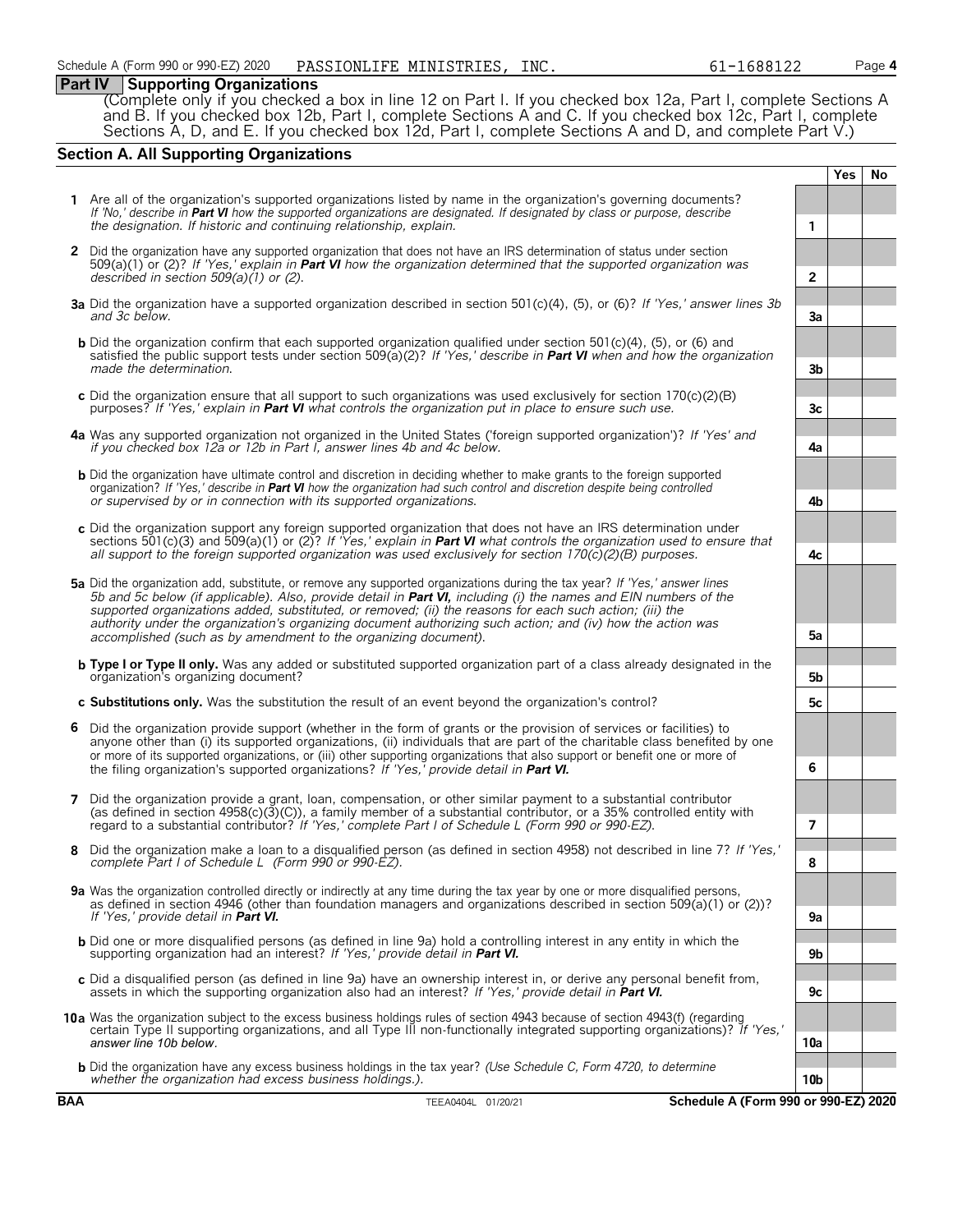| <b>Part IV</b><br><b>Supporting Organizations</b> (continued)                                                                           |                 |      |    |
|-----------------------------------------------------------------------------------------------------------------------------------------|-----------------|------|----|
|                                                                                                                                         |                 | Yes. | N0 |
| Has the organization accepted a gift or contribution from any of the following persons?<br>11.                                          |                 |      |    |
| a A person who directly or indirectly controls, either alone or together with persons described in lines 11b and 11c below,             |                 |      |    |
| the governing body of a supported organization?                                                                                         | 11a             |      |    |
| <b>b</b> A family member of a person described in line 11a above?                                                                       | 11 <sub>b</sub> |      |    |
| c A 35% controlled entity of a person described in line 11a or 11b above? If 'Yes' to line 11a, 11b, or 11c, provide detail in Part VI. | 11c             |      |    |

#### **Section B. Type I Supporting Organizations**

- **1** Did the governing body, members of the governing body, officers acting in their official capacity, or membership of one or more supported organizations have the power to regularly appoint or elect at least a majority of the organization's officers, directors, or trustees at all times during the tax year? *If 'No,' describe in Part VI how the supported organization(s) effectively operated, supervised, or controlled the organization's activities. If the organization had more than one supported organization, describe how the powers to appoint and/or remove officers, directors, or trustees were allocated among the supported organizations and what conditions or restrictions, if any, applied to such powers* **<sup>1</sup>** *during the tax* year.
- **2** Did the organization operate for the benefit of any supported organization other than the supported organization(s) that operated, supervised, or controlled the supporting organization? *If 'Yes,' explain in Part VI how providing such benefit carried out the purposes of the supported organization(s) that operated, supervised, or controlled the supporting organization.* **2**

#### **Section C. Type II Supporting Organizations**

**Yes No 1** Were a majority of the organization's directors or trustees during the tax year also a majority of the directors or trustees of each of the organization's supported organization(s)? *If 'No,' describe in Part VI how control or management of the supporting organization was vested in the same persons that controlled or managed the supported organization(s).* **1**

#### **Section D. All Type III Supporting Organizations**

|  |                                                                                                                                                                                                                                                                                                                                                                                       |  | ∕e< |  |
|--|---------------------------------------------------------------------------------------------------------------------------------------------------------------------------------------------------------------------------------------------------------------------------------------------------------------------------------------------------------------------------------------|--|-----|--|
|  | 1 Did the organization provide to each of its supported organizations, by the last day of the fifth month of the<br>organization's tax year, (i) a written notice describing the type and amount of support provided during the prior tax<br>year, (ii) a copy of the Form 990 that was most recently filed as of the date of notification, and (iii) copies of the                   |  |     |  |
|  | organization's governing documents in effect on the date of notification, to the extent not previously provided?                                                                                                                                                                                                                                                                      |  |     |  |
|  | 2 Were any of the organization's officers, directors, or trustees either (i) appointed or elected by the supported organization(s) or (ii) serving on the governing body of a supported organization? If 'No,' explain in Part                                                                                                                                                        |  |     |  |
|  |                                                                                                                                                                                                                                                                                                                                                                                       |  |     |  |
|  | 3 By reason of the relationship described in line 2, above, did the organization's supported organizations have a significant<br>voice in the organization's investment policies and in directing the use of the organization's income or assets at<br>all times during the tax year? If 'Yes,' describe in <b>Part VI</b> the role the organization's supported organizations played |  |     |  |
|  | in this regard.                                                                                                                                                                                                                                                                                                                                                                       |  |     |  |

#### **Section E. Type III Functionally Integrated Supporting Organizations**

- **1** *Check the box next to the method that the organization used to satisfy the Integral Part Test during the year (see instructions).*
	- **a** The organization satisfied the Activities Test. *Complete line 2 below.*
	- **b** The organization is the parent of each of its supported organizations. *Complete line 3 below.*
	- **c** The organization supported a governmental entity. *Describe in Part VI how you supported a governmental entity (see instructions).*

#### **2** Activities Test. *Answer lines 2a and 2b below.* **Yes No**

- **a** Did substantially all of the organization's activities during the tax year directly further the exempt purposes of the supported organization(s) to which the organization was responsive? *If 'Yes,' then in Part VI identify those supported organizations and explain how these activities directly furthered their exempt purposes, how the organization was responsive to those supported organizations, and how the organization determined that these activities constituted substantially all of its activities.* **2a**
- **b** Did the activities described in line 2a, above, constitute activities that, but for the organization's involvement, one or more of the organization's supported organization(s) would have been engaged in? *If 'Yes,' explain in Part VI the reasons for the organization's position that its supported organization(s) would have engaged in these activities but for the organization's involvement.* **2b**
- **3** Parent of Supported Organizations. *Answer lines 3a and 3b below.*
- **a** Did the organization have the power to regularly appoint or elect a majority of the officers, directors, or trustees of each of the supported organizations? *If 'Yes' or 'No,' provide details in Part VI.* **3a**
- **b** Did the organization exercise a substantial degree of direction over the policies, programs, and activities of each of its supported organizations? *If 'Yes,' describe in Part VI the role played by the organization in this regard.* **3b**

**Yes No**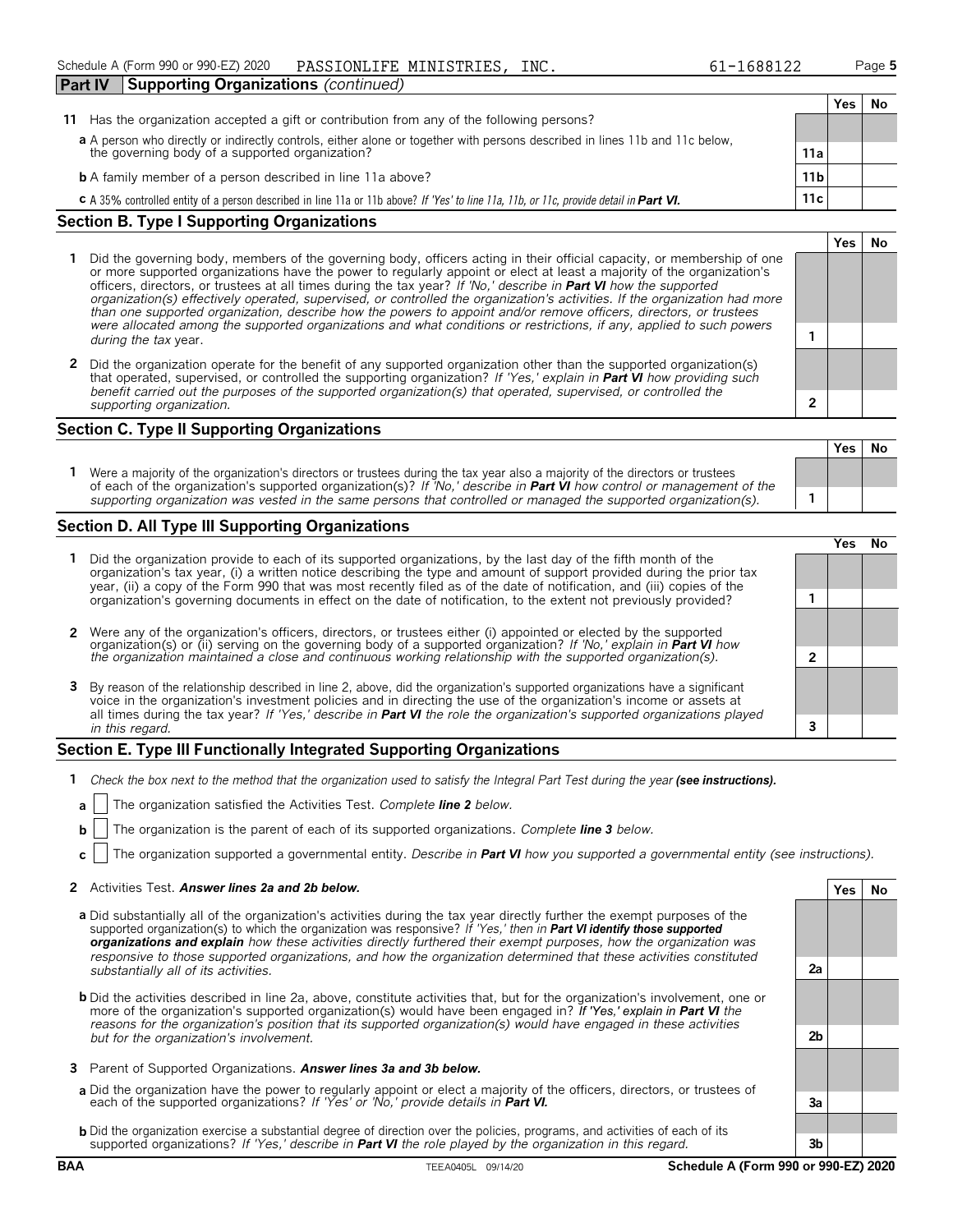|                                | Schedule A (Form 990 or 990-EZ) 2020 PASSIONLIFE MINISTRIES, INC.                                                                                                                                                                                             |                         |                | 61-1688122                     | Page 6 |
|--------------------------------|---------------------------------------------------------------------------------------------------------------------------------------------------------------------------------------------------------------------------------------------------------------|-------------------------|----------------|--------------------------------|--------|
| Part V                         | Type III Non-Functionally Integrated 509(a)(3) Supporting Organizations                                                                                                                                                                                       |                         |                |                                |        |
| 1                              | Check here if the organization satisfied the Integral Part Test as a qualifying trust on Nov. 20, 1970 (explain in Part VI). See<br>instructions. All other Type III non-functionally integrated supporting organizations must complete Sections A through E. |                         |                |                                |        |
|                                | Section A - Adjusted Net Income                                                                                                                                                                                                                               |                         | (A) Prior Year | (B) Current Year<br>(optional) |        |
| 1 Net short-term capital gain  |                                                                                                                                                                                                                                                               | 1                       |                |                                |        |
| $\mathbf{2}$                   | Recoveries of prior-year distributions                                                                                                                                                                                                                        | $\overline{2}$          |                |                                |        |
| 3                              | Other gross income (see instructions)                                                                                                                                                                                                                         | 3                       |                |                                |        |
| 4<br>Add lines 1 through 3.    |                                                                                                                                                                                                                                                               | 4                       |                |                                |        |
| 5                              | Depreciation and depletion                                                                                                                                                                                                                                    | 5                       |                |                                |        |
| 6                              | Portion of operating expenses paid or incurred for production or collection of gross<br>income or for management, conservation, or maintenance of property held for<br>production of income (see instructions)                                                | 6                       |                |                                |        |
| 7                              | Other expenses (see instructions)                                                                                                                                                                                                                             | $\overline{7}$          |                |                                |        |
| 8                              | <b>Adjusted Net Income</b> (subtract lines 5, 6, and 7 from line 4)                                                                                                                                                                                           | 8                       |                |                                |        |
|                                | <b>Section B - Minimum Asset Amount</b>                                                                                                                                                                                                                       |                         | (A) Prior Year | (B) Current Year<br>(optional) |        |
|                                | 1 Aggregate fair market value of all non-exempt-use assets (see instructions for short<br>tax year or assets held for part of year):                                                                                                                          |                         |                |                                |        |
|                                | <b>a</b> Average monthly value of securities                                                                                                                                                                                                                  | 1a                      |                |                                |        |
|                                | <b>b</b> Average monthly cash balances                                                                                                                                                                                                                        | 1 <sub>b</sub>          |                |                                |        |
|                                | c Fair market value of other non-exempt-use assets                                                                                                                                                                                                            | 1c                      |                |                                |        |
|                                | d Total (add lines 1a, 1b, and 1c)                                                                                                                                                                                                                            | 1 <sub>d</sub>          |                |                                |        |
|                                | <b>e Discount</b> claimed for blockage or other factors<br>(explain in detail in <b>Part VI</b> ):                                                                                                                                                            |                         |                |                                |        |
|                                | 2 Acquisition indebtedness applicable to non-exempt-use assets                                                                                                                                                                                                | $\overline{2}$          |                |                                |        |
| 3                              | Subtract line 2 from line 1d.                                                                                                                                                                                                                                 | $\overline{\mathbf{3}}$ |                |                                |        |
| 4<br>see instructions).        | Cash deemed held for exempt use. Enter 0.015 of line 3 (for greater amount,                                                                                                                                                                                   | 4                       |                |                                |        |
| 5                              | Net value of non-exempt-use assets (subtract line 4 from line 3)                                                                                                                                                                                              | 5                       |                |                                |        |
| 6<br>Multiply line 5 by 0.035. |                                                                                                                                                                                                                                                               | 6                       |                |                                |        |
| 7                              | Recoveries of prior-year distributions                                                                                                                                                                                                                        | $\overline{7}$          |                |                                |        |
| 8                              | Minimum Asset Amount (add line 7 to line 6)                                                                                                                                                                                                                   | 8                       |                |                                |        |
|                                | Section C - Distributable Amount                                                                                                                                                                                                                              |                         |                | <b>Current Year</b>            |        |
| 1.                             | Adjusted net income for prior year (from Section A, line 8, column A)                                                                                                                                                                                         | 1                       |                |                                |        |
| Enter 0.85 of line 1.<br>2     |                                                                                                                                                                                                                                                               | $\overline{2}$          |                |                                |        |
| 3                              | Minimum asset amount for prior year (from Section B, line 8, column A)                                                                                                                                                                                        | 3                       |                |                                |        |
| 4                              | Enter greater of line 2 or line 3.                                                                                                                                                                                                                            | 4                       |                |                                |        |

**5** Income tax imposed in prior year **5 6 Distributable Amount.** Subtract line 5 from line 4, unless subject to emergency temporary reduction (see instructions). **6**

**7**  $\mid$  Check here if the current year is the organization's first as a non-functionally integrated Type III supporting organization (see instructions).

**BAA Schedule A (Form 990 or 990-EZ) 2020**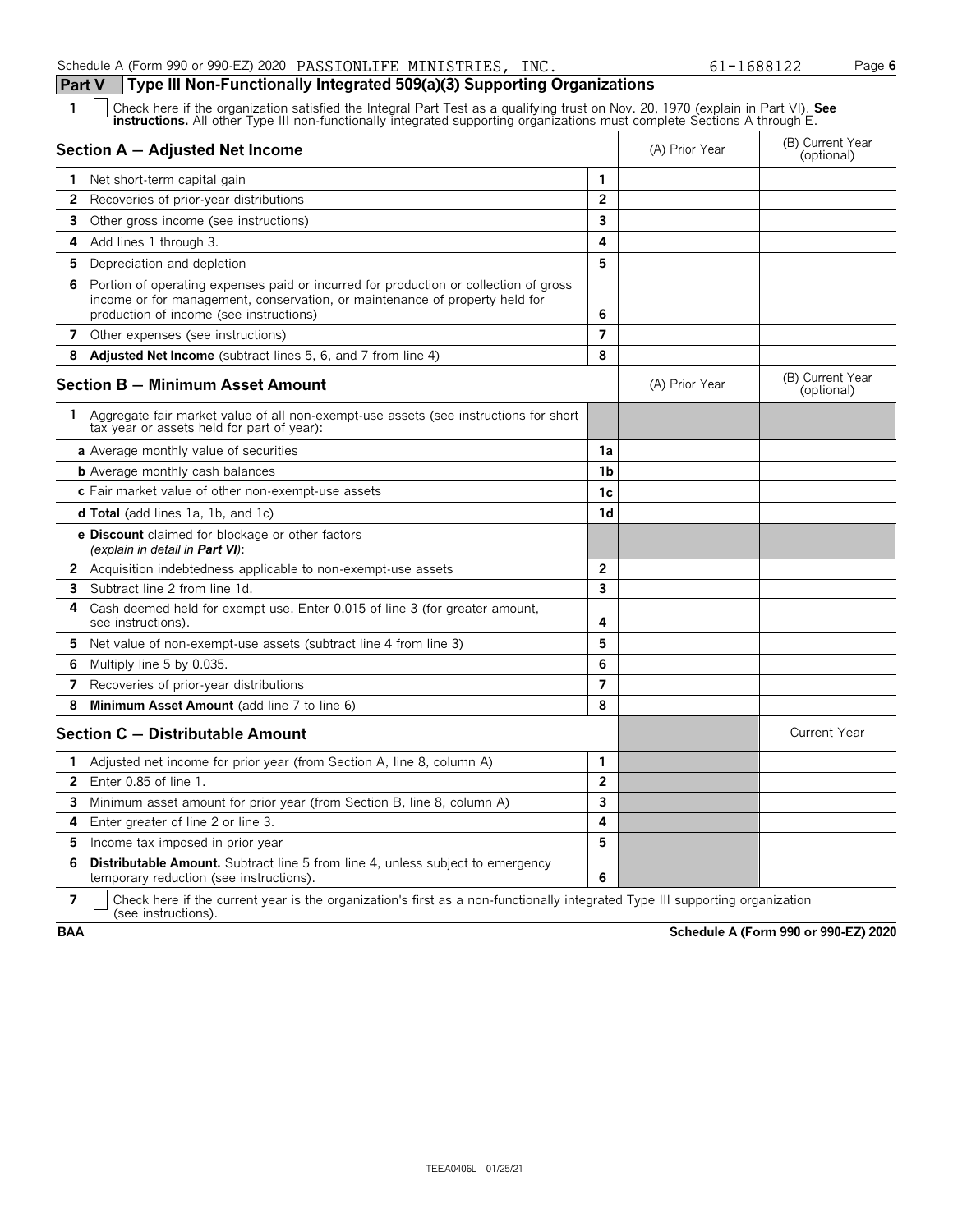|    | Type III Non-Functionally Integrated 509(a)(3) Supporting Organizations (continued)<br><b>Part V</b>                                                                          |                                              |                                              |    |                                                  |
|----|-------------------------------------------------------------------------------------------------------------------------------------------------------------------------------|----------------------------------------------|----------------------------------------------|----|--------------------------------------------------|
|    | <b>Section D - Distributions</b>                                                                                                                                              |                                              |                                              |    | <b>Current Year</b>                              |
| 1  | Amounts paid to supported organizations to accomplish exempt purposes                                                                                                         |                                              |                                              | 1  |                                                  |
| 2  | Amounts paid to perform activity that directly furthers exempt purposes of supported organizations,<br>in excess of income from activity                                      |                                              | 2                                            |    |                                                  |
| 3  |                                                                                                                                                                               |                                              | 3                                            |    |                                                  |
| 4  | Administrative expenses paid to accomplish exempt purposes of supported organizations<br>Amounts paid to acquire exempt-use assets                                            |                                              | 4                                            |    |                                                  |
| 5  | Qualified set-aside amounts (prior IRS approval required – provide details in Part VI)                                                                                        |                                              |                                              | 5  |                                                  |
| 6  | Other distributions (describe in Part VI). See instructions.                                                                                                                  |                                              |                                              | 6  |                                                  |
| 7  | Total annual distributions. Add lines 1 through 6.                                                                                                                            |                                              |                                              | 7  |                                                  |
| 8  | Distributions to attentive supported organizations to which the organization is responsive (provide details                                                                   |                                              |                                              |    |                                                  |
|    | in Part VI). See instructions.                                                                                                                                                |                                              |                                              | 8  |                                                  |
| 9  | Distributable amount for 2020 from Section C, line 6                                                                                                                          |                                              |                                              | 9  |                                                  |
|    | 10 Line 8 amount divided by line 9 amount                                                                                                                                     |                                              |                                              | 10 |                                                  |
|    | Section E - Distribution Allocations (see instructions)                                                                                                                       | (i)<br><b>Excess</b><br><b>Distributions</b> | (i)<br><b>Underdistributions</b><br>Pre-2020 |    | (iii)<br><b>Distributable</b><br>Amount for 2020 |
|    | Distributable amount for 2020 from Section C, line 6                                                                                                                          |                                              |                                              |    |                                                  |
|    | 2 Underdistributions, if any, for years prior to 2020 (reasonable<br>cause required - explain in Part VI). See instructions.                                                  |                                              |                                              |    |                                                  |
|    | 3 Excess distributions carryover, if any, to 2020                                                                                                                             |                                              |                                              |    |                                                  |
|    | a From 2015                                                                                                                                                                   |                                              |                                              |    |                                                  |
|    | b From 2016                                                                                                                                                                   |                                              |                                              |    |                                                  |
|    | c From 2017.                                                                                                                                                                  |                                              |                                              |    |                                                  |
|    | <b>d</b> From 2018                                                                                                                                                            |                                              |                                              |    |                                                  |
|    | e From 2019                                                                                                                                                                   |                                              |                                              |    |                                                  |
|    | f Total of lines 3a through 3e                                                                                                                                                |                                              |                                              |    |                                                  |
|    | g Applied to underdistributions of prior years                                                                                                                                |                                              |                                              |    |                                                  |
|    | h Applied to 2020 distributable amount                                                                                                                                        |                                              |                                              |    |                                                  |
|    | <i>i</i> Carryover from 2015 not applied (see instructions)                                                                                                                   |                                              |                                              |    |                                                  |
|    | j Remainder. Subtract lines 3g, 3h, and 3i from line 3f.                                                                                                                      |                                              |                                              |    |                                                  |
| 4  | Distributions for 2020 from Section D.<br>\$<br>line 7:                                                                                                                       |                                              |                                              |    |                                                  |
|    | a Applied to underdistributions of prior years                                                                                                                                |                                              |                                              |    |                                                  |
|    | <b>b</b> Applied to 2020 distributable amount                                                                                                                                 |                                              |                                              |    |                                                  |
|    | c Remainder. Subtract lines 4a and 4b from line 4.                                                                                                                            |                                              |                                              |    |                                                  |
| 5. | Remaining underdistributions for years prior to 2020, if any.<br>Subtract lines 3g and 4a from line 2. For result greater than<br>zero, explain in Part VI. See instructions. |                                              |                                              |    |                                                  |
|    | 6 Remaining underdistributions for 2020. Subtract lines 3h and 4b<br>from line 1. For result greater than zero, explain in Part VI. See<br>instructions.                      |                                              |                                              |    |                                                  |
|    | 7 Excess distributions carryover to 2021. Add lines 3j and 4c.                                                                                                                |                                              |                                              |    |                                                  |
|    | 8 Breakdown of line 7:                                                                                                                                                        |                                              |                                              |    |                                                  |
|    | <b>a</b> Excess from $2016$                                                                                                                                                   |                                              |                                              |    |                                                  |
|    | $b$ Excess from 2017.                                                                                                                                                         |                                              |                                              |    |                                                  |
|    | <b>c</b> Excess from 2018                                                                                                                                                     |                                              |                                              |    |                                                  |
|    | <b>d</b> Excess from 2019                                                                                                                                                     |                                              |                                              |    |                                                  |
|    | <b>e</b> Excess from 2020                                                                                                                                                     |                                              |                                              |    |                                                  |

**BAA Schedule A (Form 990 or 990-EZ) 2020**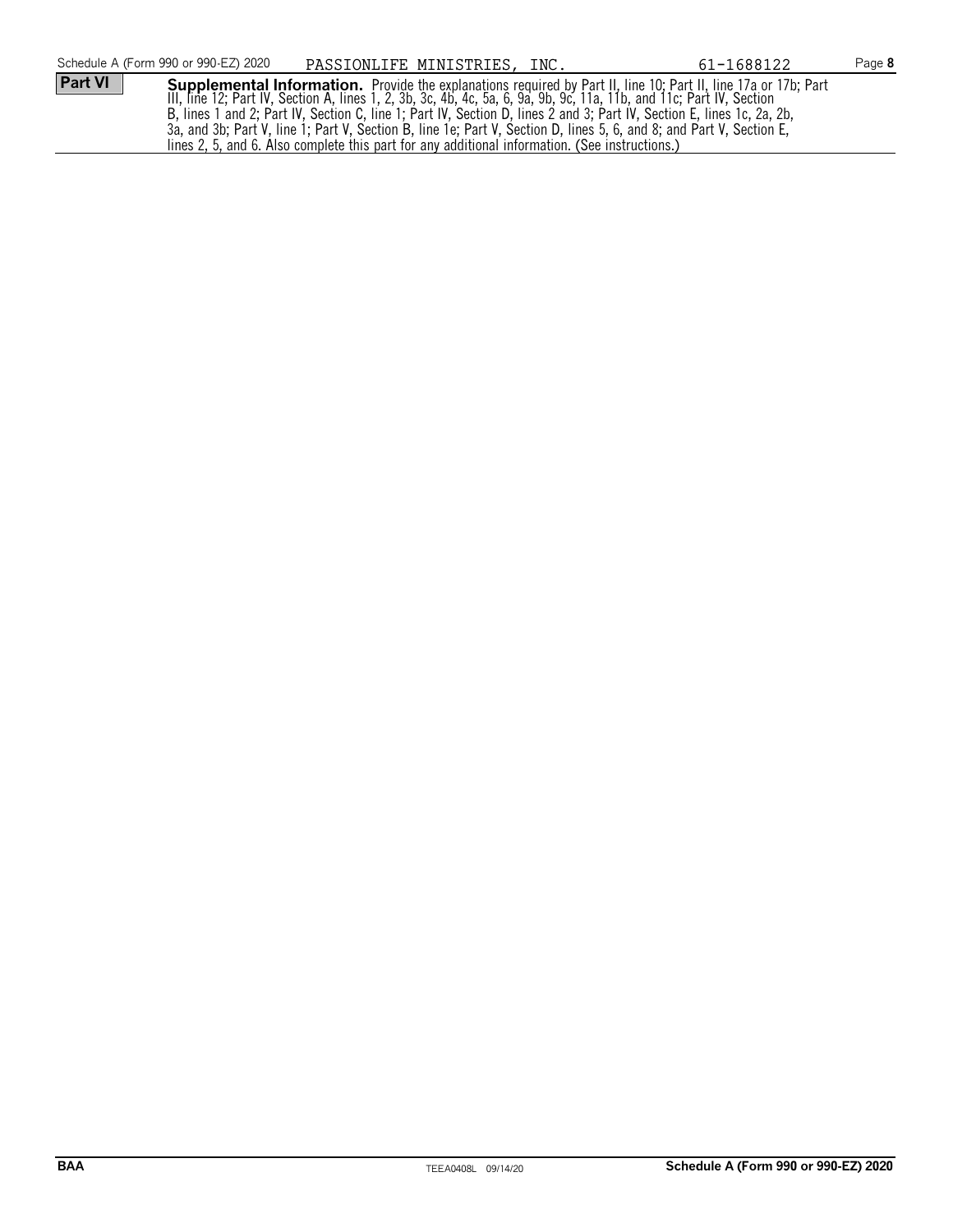| <b>SCHEDULE D</b> |  |
|-------------------|--|
| (Form 990)        |  |

## OMB No. 1545-0047 **SCHEDULE D Supplemental Financial Statements (Form 990)**

**Part IV, line 6, 7, 8, 9, 10, 11a, 11b, 11c, 11d, 11e, 11f, 12a, or 12b. 2020** 

Attach to Form 990.

Department of the Treasury **Department of the Treasury <b>Department** of the Treasury **Department of the Treasury <b>I** Go to *www.irs.gov/Form990* for instructions and the latest information.<br>Name of the organization number

|                 | Name of the organization                                                                                                                                                                                                                                                                                                           |                         | <b>Employer identification number</b>          |                                                    |  |
|-----------------|------------------------------------------------------------------------------------------------------------------------------------------------------------------------------------------------------------------------------------------------------------------------------------------------------------------------------------|-------------------------|------------------------------------------------|----------------------------------------------------|--|
|                 |                                                                                                                                                                                                                                                                                                                                    |                         |                                                |                                                    |  |
| Part I          | PASSIONLIFE MINISTRIES, INC.<br>Organizations Maintaining Donor Advised Funds or Other Similar Funds or Accounts.                                                                                                                                                                                                                  |                         |                                                | 61-1688122                                         |  |
|                 | Complete if the organization answered 'Yes' on Form 990, Part IV, line 6.                                                                                                                                                                                                                                                          |                         |                                                |                                                    |  |
|                 |                                                                                                                                                                                                                                                                                                                                    | (a) Donor advised funds |                                                | (b) Funds and other accounts                       |  |
| 1               | Total number at end of year                                                                                                                                                                                                                                                                                                        |                         |                                                |                                                    |  |
| 2               | Aggregate value of contributions to (during year).                                                                                                                                                                                                                                                                                 |                         |                                                |                                                    |  |
| 3               | Aggregate value of grants from (during year)                                                                                                                                                                                                                                                                                       |                         |                                                |                                                    |  |
| 4               | Aggregate value at end of year                                                                                                                                                                                                                                                                                                     |                         |                                                |                                                    |  |
|                 |                                                                                                                                                                                                                                                                                                                                    |                         |                                                |                                                    |  |
| 5               | Did the organization inform all donors and donor advisors in writing that the assets held in donor advised funds<br>are the organization's property, subject to the organization's exclusive legal control?                                                                                                                        |                         |                                                | Yes<br>No                                          |  |
| 6               | Did the organization inform all grantees, donors, and donor advisors in writing that grant funds can be used only for charitable purposes and not for the benefit of the donor or donor advisor, or for any other purpose conf                                                                                                     |                         |                                                |                                                    |  |
|                 |                                                                                                                                                                                                                                                                                                                                    |                         |                                                | <b>Yes</b><br>No                                   |  |
| Part II         | <b>Conservation Easements.</b>                                                                                                                                                                                                                                                                                                     |                         |                                                |                                                    |  |
|                 | Complete if the organization answered 'Yes' on Form 990, Part IV, line 7.                                                                                                                                                                                                                                                          |                         |                                                |                                                    |  |
| 1.              | Purpose(s) of conservation easements held by the organization (check all that apply).                                                                                                                                                                                                                                              |                         |                                                |                                                    |  |
|                 | Preservation of land for public use (for example, recreation or education)                                                                                                                                                                                                                                                         |                         |                                                | Preservation of a historically important land area |  |
|                 | Protection of natural habitat                                                                                                                                                                                                                                                                                                      |                         | Preservation of a certified historic structure |                                                    |  |
|                 | Preservation of open space                                                                                                                                                                                                                                                                                                         |                         |                                                |                                                    |  |
| 2               | Complete lines 2a through 2d if the organization held a qualified conservation contribution in the form of a conservation easement on the                                                                                                                                                                                          |                         |                                                |                                                    |  |
|                 | last day of the tax year.                                                                                                                                                                                                                                                                                                          |                         |                                                |                                                    |  |
|                 |                                                                                                                                                                                                                                                                                                                                    |                         |                                                | Held at the End of the Tax Year                    |  |
|                 |                                                                                                                                                                                                                                                                                                                                    |                         | 2a                                             |                                                    |  |
|                 |                                                                                                                                                                                                                                                                                                                                    |                         | 2 <sub>b</sub>                                 |                                                    |  |
|                 | c Number of conservation easements on a certified historic structure included in (a)                                                                                                                                                                                                                                               |                         | 2c                                             |                                                    |  |
|                 | d Number of conservation easements included in (c) acquired after 7/25/06, and not on a historic                                                                                                                                                                                                                                   |                         |                                                |                                                    |  |
|                 |                                                                                                                                                                                                                                                                                                                                    |                         | 2d                                             |                                                    |  |
| 3               | Number of conservation easements modified, transferred, released, extinguished, or terminated by the organization during the<br>tax year $\blacktriangleright$                                                                                                                                                                     |                         |                                                |                                                    |  |
| 4               | Number of states where property subject to conservation easement is located $\blacktriangleright$                                                                                                                                                                                                                                  |                         |                                                |                                                    |  |
| 5               | Does the organization have a written policy regarding the periodic monitoring, inspection, handling of violations,                                                                                                                                                                                                                 |                         |                                                |                                                    |  |
|                 |                                                                                                                                                                                                                                                                                                                                    |                         |                                                | Yes<br>No                                          |  |
| 6               | Staff and volunteer hours devoted to monitoring, inspecting, handling of violations, and enforcing conservation easements during the year                                                                                                                                                                                          |                         |                                                |                                                    |  |
|                 |                                                                                                                                                                                                                                                                                                                                    |                         |                                                |                                                    |  |
| 7               | Amount of expenses incurred in monitoring, inspecting, handling of violations, and enforcing conservation easements during the year                                                                                                                                                                                                |                         |                                                |                                                    |  |
|                 | ►\$                                                                                                                                                                                                                                                                                                                                |                         |                                                |                                                    |  |
|                 | Does each conservation easement reported on line 2(d) above satisfy the requirements of section 170(h)(4)(B)(i)                                                                                                                                                                                                                    |                         |                                                | No<br>Yes                                          |  |
| 9               |                                                                                                                                                                                                                                                                                                                                    |                         |                                                |                                                    |  |
|                 | In Part XIII, describe how the organization reports conservation easements in its revenue and expense statement and balance sheet, and<br>include, if applicable, the text of the footnote to the organization's financial statements that describes the organization's accounting for                                             |                         |                                                |                                                    |  |
|                 | conservation easements.                                                                                                                                                                                                                                                                                                            |                         |                                                |                                                    |  |
| <b>Part III</b> | Organizations Maintaining Collections of Art, Historical Treasures, or Other Similar Assets.                                                                                                                                                                                                                                       |                         |                                                |                                                    |  |
|                 | Complete if the organization answered 'Yes' on Form 990, Part IV, line 8.                                                                                                                                                                                                                                                          |                         |                                                |                                                    |  |
|                 | 1a If the organization elected, as permitted under FASB ASC 958, not to report in its revenue statement and balance sheet works of art,<br>historical treasures, or other similar assets held for public exhibition, education, or research in furtherance of public service, provide in                                           |                         |                                                |                                                    |  |
|                 | Part XIII the text of the footnote to its financial statements that describes these items.                                                                                                                                                                                                                                         |                         |                                                |                                                    |  |
|                 | b If the organization elected, as permitted under FASB ASC 958, to report in its revenue statement and balance sheet works of art,<br>historical treasures, or other similar assets held for public exhibition, education, or research in furtherance of public service, provide the<br>following amounts relating to these items: |                         |                                                |                                                    |  |
|                 |                                                                                                                                                                                                                                                                                                                                    |                         |                                                | ► s                                                |  |
|                 |                                                                                                                                                                                                                                                                                                                                    |                         |                                                | ►Ŝ                                                 |  |
| 2               | If the organization received or held works of art, historical treasures, or other similar assets for financial gain, provide the following amounts required to be reported under FASB ASC 958 relating to these items:                                                                                                             |                         |                                                |                                                    |  |
|                 |                                                                                                                                                                                                                                                                                                                                    |                         |                                                | $\blacktriangleright$ \$                           |  |
|                 |                                                                                                                                                                                                                                                                                                                                    |                         |                                                | $\triangleright$ \$                                |  |
|                 | BAA For Paperwork Reduction Act Notice, see the Instructions for Form 990. TEEA3301L 08/18/20                                                                                                                                                                                                                                      |                         |                                                | Schedule D (Form 990) 2020                         |  |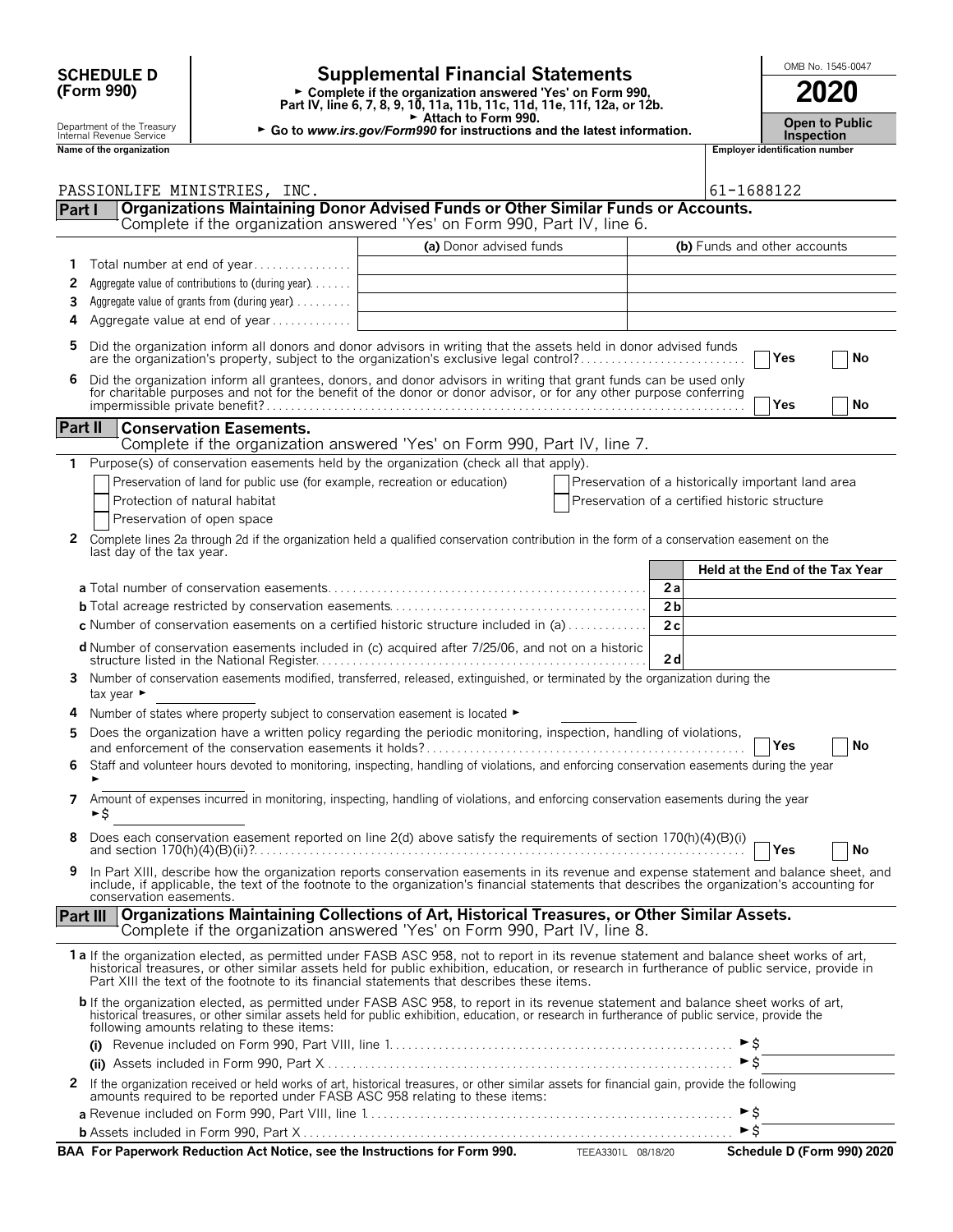| Schedule D (Form 990) 2020 PASSIONLIFE MINISTRIES, INC.                                                                                                                                                                   |                  |                                         |                |                                    | 61-1688122                      |                            | Page 2 |
|---------------------------------------------------------------------------------------------------------------------------------------------------------------------------------------------------------------------------|------------------|-----------------------------------------|----------------|------------------------------------|---------------------------------|----------------------------|--------|
| Organizations Maintaining Collections of Art, Historical Treasures, or Other Similar Assets (continued)<br>Part III                                                                                                       |                  |                                         |                |                                    |                                 |                            |        |
| Using the organization's acquisition, accession, and other records, check any of the following that make significant use of its collection<br>3<br>items (check all that apply):                                          |                  |                                         |                |                                    |                                 |                            |        |
| Public exhibition<br>a                                                                                                                                                                                                    |                  | d                                       |                | Loan or exchange program           |                                 |                            |        |
| Scholarly research<br>b                                                                                                                                                                                                   |                  | е                                       | Other          |                                    |                                 |                            |        |
| Preservation for future generations<br>С                                                                                                                                                                                  |                  |                                         |                |                                    |                                 |                            |        |
| Provide a description of the organization's collections and explain how they further the organization's exempt purpose in<br>4<br>Part XIII.                                                                              |                  |                                         |                |                                    |                                 |                            |        |
| During the year, did the organization solicit or receive donations of art, historical treasures, or other similar assets to be sold to raise funds rather than to be maintained as part of the organization's collection? |                  |                                         |                |                                    |                                 | Yes                        | No     |
| Part IV Escrow and Custodial Arrangements. Complete if the organization answered 'Yes' on Form 990, Part IV,<br>line 9, or reported an amount on Form 990, Part X, line 21.                                               |                  |                                         |                |                                    |                                 |                            |        |
| 1a Is the organization an agent, trustee, custodian or other intermediary for contributions or other assets not included                                                                                                  |                  |                                         |                |                                    |                                 |                            |        |
|                                                                                                                                                                                                                           |                  |                                         |                |                                    |                                 | Yes                        | No     |
| <b>b</b> If 'Yes,' explain the arrangement in Part XIII and complete the following table:                                                                                                                                 |                  |                                         |                |                                    |                                 | Amount                     |        |
|                                                                                                                                                                                                                           |                  |                                         |                |                                    | 1 с                             |                            |        |
|                                                                                                                                                                                                                           |                  |                                         |                |                                    | 1 d                             |                            |        |
|                                                                                                                                                                                                                           |                  |                                         |                |                                    | 1е                              |                            |        |
|                                                                                                                                                                                                                           |                  |                                         |                |                                    | 1f                              |                            |        |
| 2a Did the organization include an amount on Form 990, Part X, line 21, for escrow or custodial account liability?                                                                                                        |                  |                                         |                |                                    |                                 | Yes                        | No     |
|                                                                                                                                                                                                                           |                  |                                         |                |                                    |                                 |                            |        |
|                                                                                                                                                                                                                           |                  |                                         |                |                                    |                                 |                            |        |
| <b>Part V</b><br><b>Endowment Funds.</b> Complete if the organization answered 'Yes' on Form 990, Part IV, line 10.                                                                                                       |                  |                                         |                |                                    |                                 |                            |        |
|                                                                                                                                                                                                                           | (a) Current year |                                         | (b) Prior year | (c) Two years back                 | (d) Three years back            | (e) Four years back        |        |
| <b>1 a</b> Beginning of year balance                                                                                                                                                                                      |                  |                                         |                |                                    |                                 |                            |        |
| <b>b</b> Contributions                                                                                                                                                                                                    |                  |                                         |                |                                    |                                 |                            |        |
| c Net investment earnings, gains,<br>and losses                                                                                                                                                                           |                  |                                         |                |                                    |                                 |                            |        |
| <b>d</b> Grants or scholarships $\ldots$                                                                                                                                                                                  |                  |                                         |                |                                    |                                 |                            |        |
| <b>e</b> Other expenditures for facilities<br>and programs                                                                                                                                                                |                  |                                         |                |                                    |                                 |                            |        |
| f Administrative expenses                                                                                                                                                                                                 |                  |                                         |                |                                    |                                 |                            |        |
| <b>g</b> End of year balance $\ldots \ldots \ldots$                                                                                                                                                                       |                  |                                         |                |                                    |                                 |                            |        |
| 2 Provide the estimated percentage of the current year end balance (line 1g, column (a)) held as:                                                                                                                         |                  |                                         |                |                                    |                                 |                            |        |
| a Board designated or quasi-endowment $\blacktriangleright$                                                                                                                                                               |                  |                                         |                |                                    |                                 |                            |        |
| <b>b</b> Permanent endowment ►                                                                                                                                                                                            |                  |                                         |                |                                    |                                 |                            |        |
| c Term endowment ►                                                                                                                                                                                                        | ୭                |                                         |                |                                    |                                 |                            |        |
| The percentages on lines 2a, 2b, and 2c should equal 100%.                                                                                                                                                                |                  |                                         |                |                                    |                                 |                            |        |
| 3a Are there endowment funds not in the possession of the organization that are held and administered for the                                                                                                             |                  |                                         |                |                                    |                                 |                            |        |
| organization by:                                                                                                                                                                                                          |                  |                                         |                |                                    |                                 | <b>Yes</b>                 | No     |
|                                                                                                                                                                                                                           |                  |                                         |                |                                    |                                 | 3a(i)                      |        |
|                                                                                                                                                                                                                           |                  |                                         |                |                                    |                                 | 3a(ii)                     |        |
|                                                                                                                                                                                                                           |                  |                                         |                |                                    |                                 | 3b                         |        |
| Describe in Part XIII the intended uses of the organization's endowment funds.<br>4                                                                                                                                       |                  |                                         |                |                                    |                                 |                            |        |
| Part VI   Land, Buildings, and Equipment.                                                                                                                                                                                 |                  |                                         |                |                                    |                                 |                            |        |
| Complete if the organization answered 'Yes' on Form 990, Part IV, line 11a. See Form 990, Part X, line 10.                                                                                                                |                  |                                         |                |                                    |                                 |                            |        |
| Description of property                                                                                                                                                                                                   |                  | (a) Cost or other basis<br>(investment) |                | (b) Cost or other<br>basis (other) | (c) Accumulated<br>depreciation | (d) Book value             |        |
|                                                                                                                                                                                                                           |                  |                                         |                |                                    |                                 |                            |        |
|                                                                                                                                                                                                                           |                  |                                         |                |                                    |                                 |                            |        |
| c Leasehold improvements                                                                                                                                                                                                  |                  |                                         |                |                                    |                                 |                            |        |
|                                                                                                                                                                                                                           |                  |                                         |                | 14,036.                            | 9,661.                          |                            | 4,375. |
|                                                                                                                                                                                                                           |                  |                                         |                |                                    | ▶                               |                            |        |
| <b>BAA</b>                                                                                                                                                                                                                |                  |                                         |                |                                    |                                 | Schedule D (Form 990) 2020 | 4,375. |
|                                                                                                                                                                                                                           |                  |                                         |                |                                    |                                 |                            |        |

TEEA3302L 08/18/20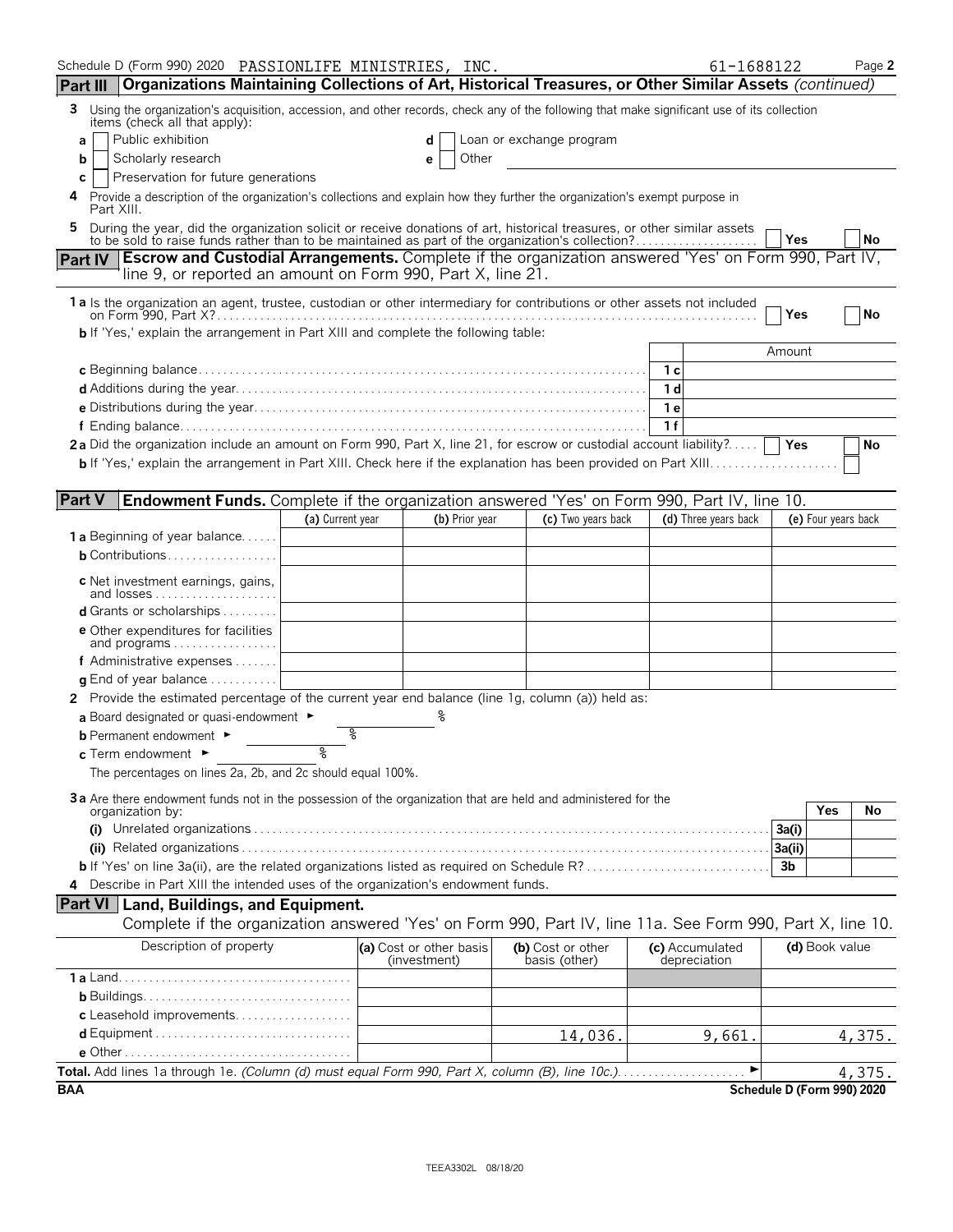| Schedule D (Form 990) 2020<br>PASSIONLIFE MINISTRIES, INC.                                                                                               |                              |                                                           | Page 3<br>61-1688122 |
|----------------------------------------------------------------------------------------------------------------------------------------------------------|------------------------------|-----------------------------------------------------------|----------------------|
| Part VII   Investments - Other Securities.<br>Complete if the organization answered 'Yes' on Form 990, Part IV, line 11b. See Form 990, Part X, line 12. |                              | N/A                                                       |                      |
| (a) Description of security or category (including name of security)                                                                                     | (b) Book value               | (c) Method of valuation: Cost or end-of-year market value |                      |
| (1) Financial derivatives                                                                                                                                |                              |                                                           |                      |
| (2) Closely held equity interests                                                                                                                        |                              |                                                           |                      |
| (3) Other                                                                                                                                                |                              |                                                           |                      |
| (A)                                                                                                                                                      |                              |                                                           |                      |
| (B)                                                                                                                                                      |                              |                                                           |                      |
| (C)                                                                                                                                                      |                              |                                                           |                      |
| (D)<br>(E)                                                                                                                                               |                              |                                                           |                      |
| (F)                                                                                                                                                      |                              |                                                           |                      |
| (G)                                                                                                                                                      |                              |                                                           |                      |
| (H)                                                                                                                                                      |                              |                                                           |                      |
| $($ l $)$                                                                                                                                                |                              |                                                           |                      |
| Total. (Column (b) must equal Form 990, Part X, column (B) line 12.)                                                                                     |                              |                                                           |                      |
| Part VIII Investments - Program Related.                                                                                                                 |                              | N/A                                                       |                      |
| Complete if the organization answered 'Yes' on Form 990, Part IV, line 11c. See Form 990, Part X, line 13.                                               |                              |                                                           |                      |
| (a) Description of investment                                                                                                                            | (b) Book value               | (c) Method of valuation: Cost or end-of-year market value |                      |
| (1)                                                                                                                                                      |                              |                                                           |                      |
| (2)                                                                                                                                                      |                              |                                                           |                      |
| (3)                                                                                                                                                      |                              |                                                           |                      |
| (4)                                                                                                                                                      |                              |                                                           |                      |
| (5)<br>(6)                                                                                                                                               |                              |                                                           |                      |
| (7)                                                                                                                                                      |                              |                                                           |                      |
| (8)                                                                                                                                                      |                              |                                                           |                      |
| (9)                                                                                                                                                      |                              |                                                           |                      |
| (10)                                                                                                                                                     |                              |                                                           |                      |
| Total. (Column (b) must equal Form 990, Part X, column (B) line 13.).                                                                                    |                              |                                                           |                      |
| Part IX<br><b>Other Assets.</b><br>Complete if the organization answered 'Yes' on Form 990, Part IV, line 11d. See Form 990, Part X, line 15.            | N/A                          |                                                           |                      |
|                                                                                                                                                          | (a) Description              |                                                           | (b) Book value       |
| (1)                                                                                                                                                      |                              |                                                           |                      |
| (2)                                                                                                                                                      |                              |                                                           |                      |
| (3)                                                                                                                                                      |                              |                                                           |                      |
| (4)                                                                                                                                                      |                              |                                                           |                      |
| $\overline{(5)}$                                                                                                                                         |                              |                                                           |                      |
| (6)<br>(7)                                                                                                                                               |                              |                                                           |                      |
| (8)                                                                                                                                                      |                              |                                                           |                      |
| (9)                                                                                                                                                      |                              |                                                           |                      |
| (10)                                                                                                                                                     |                              |                                                           |                      |
|                                                                                                                                                          |                              |                                                           | ▶                    |
| <b>Other Liabilities.</b><br>Part X<br>Complete if the organization answered 'Yes' on Form 990, Part IV, line 11e or 11f. See Form 990, Part X, line 25. |                              |                                                           |                      |
| 1.                                                                                                                                                       | (a) Description of liability |                                                           | (b) Book value       |
| (1) Federal income taxes                                                                                                                                 |                              |                                                           |                      |
| (2)                                                                                                                                                      |                              |                                                           |                      |
| (3)                                                                                                                                                      |                              |                                                           |                      |
| (4)<br>$\overline{(5)}$                                                                                                                                  |                              |                                                           |                      |
| (6)                                                                                                                                                      |                              |                                                           |                      |
| (7)                                                                                                                                                      |                              |                                                           |                      |
| (8)                                                                                                                                                      |                              |                                                           |                      |
| (9)                                                                                                                                                      |                              |                                                           |                      |
| (10)                                                                                                                                                     |                              |                                                           |                      |
| (11)                                                                                                                                                     |                              |                                                           |                      |
| augl Form 000, Dart V, solumn (D) ling 25                                                                                                                |                              |                                                           |                      |

**Total.** *(Column (b) must equal Form 990, Part X, column (B) line 25.)*. . . . . . . . . . . . . . . . . . . . . . . . . . . . . . . . . . . . . . . . . . . . . . . . . . . . . . . . . . . . . G

**2.** Liability for uncertain tax positions. In Part XIII, provide the text of the footnote to the organization's financial statements that reports the organization's liability for uncertain tax positions under FASB ASC 740. Check here if the text of the footnote has been provided in Part XIII. . . . . . . . . . . . . . . . . . . . . . . . . . . . . . . . . . . . . . . . . . . . . . . . . . . . . . . .

 $\Box$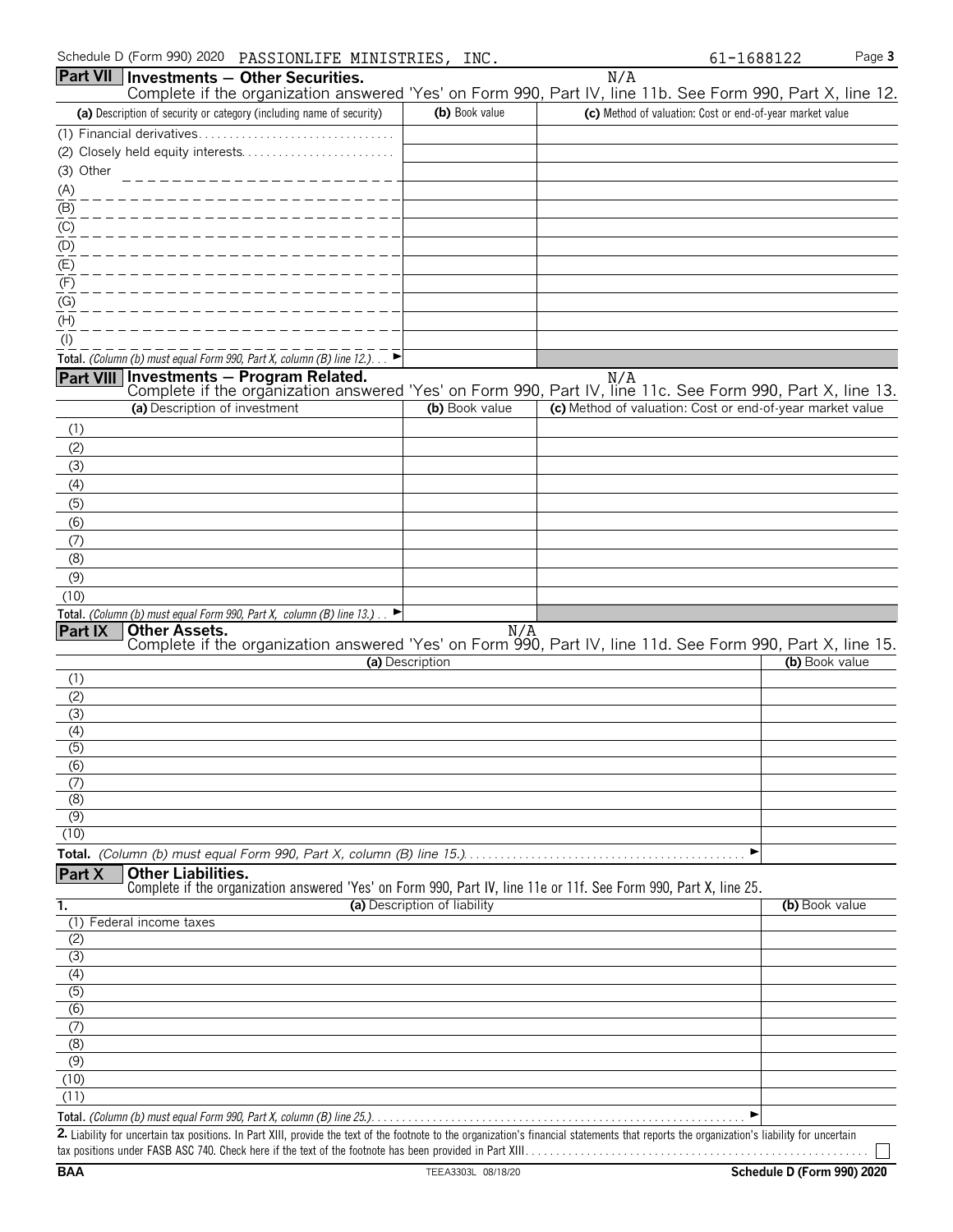| Schedule D (Form 990) 2020  PASSIONLIFE MINISTRIES, INC.                                                 | 61-1688122     | Page 4 |
|----------------------------------------------------------------------------------------------------------|----------------|--------|
| <b>Part XI</b> Reconciliation of Revenue per Audited Financial Statements With Revenue per Return. $N/A$ |                |        |
| Complete if the organization answered 'Yes' on Form 990, Part IV, line 12a.                              |                |        |
| 1 Total revenue, gains, and other support per audited financial statements                               | $\mathbf{1}$   |        |
| Amounts included on line 1 but not on Form 990, Part VIII, line 12:<br>2                                 |                |        |
|                                                                                                          |                |        |
| 2 <sub>h</sub>                                                                                           |                |        |
|                                                                                                          |                |        |
|                                                                                                          |                |        |
|                                                                                                          | 2e             |        |
| 3.                                                                                                       | $\overline{3}$ |        |
| Amounts included on Form 990, Part VIII, line 12, but not on line 1:<br>4                                |                |        |
|                                                                                                          |                |        |
|                                                                                                          |                |        |
|                                                                                                          | 4 c            |        |
| 5 Total revenue. Add lines 3 and 4c. (This must equal Form 990, Part I, line 12.)                        | 5              |        |
| Part XII   Reconciliation of Expenses per Audited Financial Statements With Expenses per Return. N/A     |                |        |
| Complete if the organization answered 'Yes' on Form 990, Part IV, line 12a.                              |                |        |
|                                                                                                          | -1             |        |
| 2 Amounts included on line 1 but not on Form 990, Part IX, line 25:                                      |                |        |
|                                                                                                          |                |        |
| 2 <sub>h</sub>                                                                                           |                |        |
|                                                                                                          |                |        |
|                                                                                                          |                |        |
|                                                                                                          | 2e             |        |
| 3                                                                                                        | 3              |        |
| Amounts included on Form 990, Part IX, line 25, but not on line 1:<br>4                                  |                |        |
| <b>a</b> Investment expenses not included on Form 990, Part VIII, line 7b. 4a                            |                |        |
|                                                                                                          |                |        |
|                                                                                                          | 4 c            |        |
| 5 Total expenses. Add lines 3 and 4c. (This must equal Form 990, Part I, line 18.)                       | $\overline{5}$ |        |
| Part XIII Supplemental Information.                                                                      |                |        |

Provide the descriptions required for Part II, lines 3, 5, and 9; Part III, lines 1a and 4; Part IV, lines 1b and 2b; Part V,

line 4; Part X, line 2; Part XI, lines 2d and 4b; and Part XII, lines 2d and 4b. Also complete this part to provide any additional information.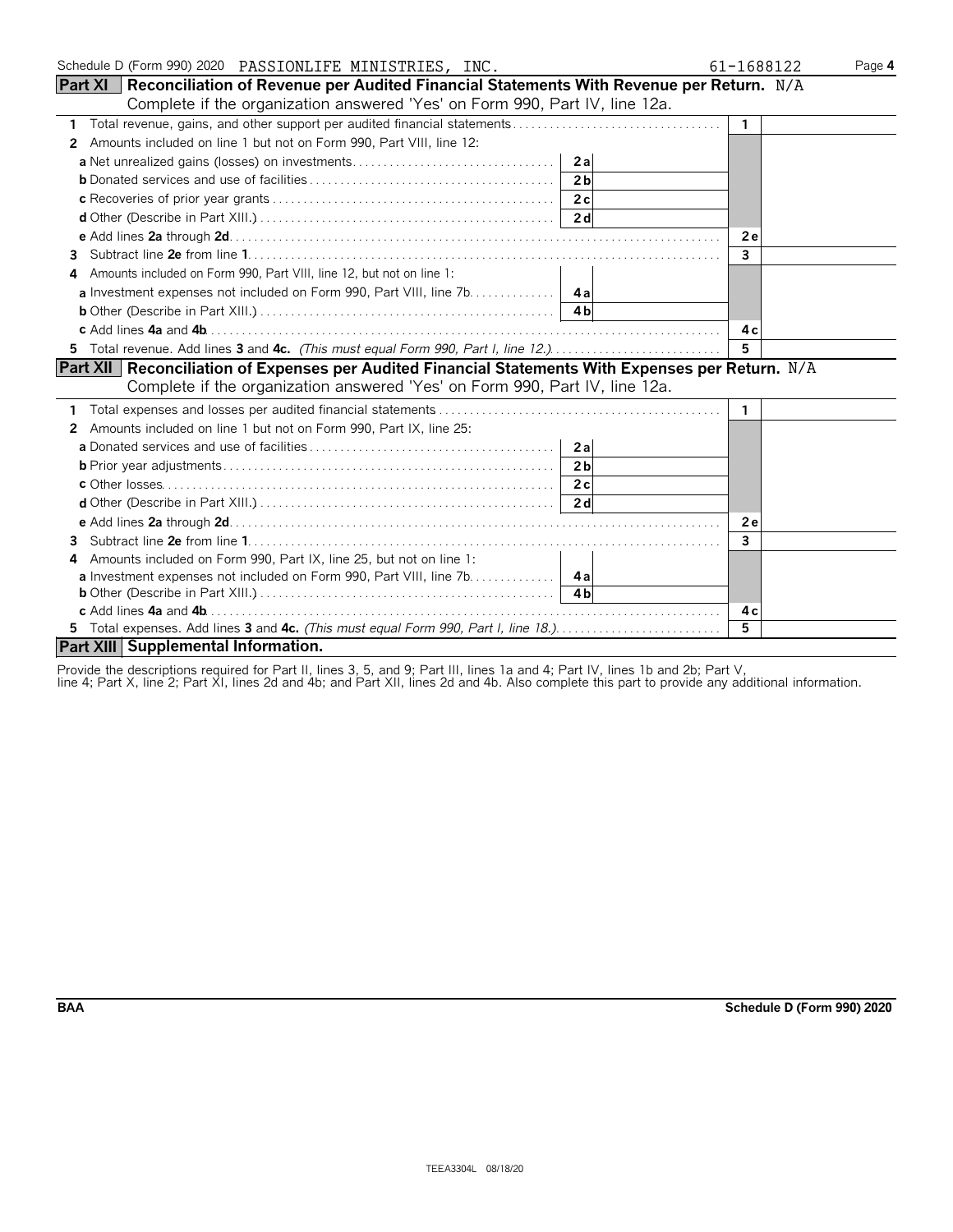| <b>SCHEDULE F</b> |  |
|-------------------|--|
| (Form 990)        |  |

### **Statement of Activities Outside the United States LECTIONB No. 1545-0047**

| SUMEDULE F<br>(Form 990)                               | Statement of Activities Outside the United States<br>Complete if the organization answered 'Yes' on Form 990, Part IV, line 14b, 15, or 16.<br>$\blacktriangleright$ Attach to Form 990. | U<br>2020                                  |
|--------------------------------------------------------|------------------------------------------------------------------------------------------------------------------------------------------------------------------------------------------|--------------------------------------------|
| Department of the Treasury<br>Internal Revenue Service | Go to www.irs.gov/Form990 for instructions and the latest information.                                                                                                                   | <b>Open to Public</b><br><b>Inspection</b> |
| Name of the organization                               |                                                                                                                                                                                          | <b>Employer identification number</b>      |

|                                                                                                                             | 61-1688122<br>PASSIONLIFE MINISTRIES. INC. |                                                                                           |                                                                                                                                                                                                                                                                  |                                                                                                                       |                                                                                   |  |  |
|-----------------------------------------------------------------------------------------------------------------------------|--------------------------------------------|-------------------------------------------------------------------------------------------|------------------------------------------------------------------------------------------------------------------------------------------------------------------------------------------------------------------------------------------------------------------|-----------------------------------------------------------------------------------------------------------------------|-----------------------------------------------------------------------------------|--|--|
| Part I<br>on Form 990, Part IV, line 14b.                                                                                   |                                            |                                                                                           | General Information on Activities Outside the United States. Complete if the organization answered 'Yes'                                                                                                                                                         |                                                                                                                       |                                                                                   |  |  |
|                                                                                                                             |                                            |                                                                                           | 1 For grantmakers. Does the organization maintain records to substantiate the amount of its grants and other assistance,<br>the grantees' eligibility for the grants or assistance, and the selection criteria used to award the grants or assistance? $[X]$ Yes |                                                                                                                       | $\vert$ No                                                                        |  |  |
| United States.<br>Part V                                                                                                    |                                            |                                                                                           | 2 For grantmakers. Describe in Part V the organization's procedures for monitoring the use of its grants and other assistance outside the                                                                                                                        |                                                                                                                       |                                                                                   |  |  |
|                                                                                                                             |                                            |                                                                                           | 3 Activities per Region. (The following Part I, line 3 table can be duplicated if additional space is needed.)                                                                                                                                                   |                                                                                                                       |                                                                                   |  |  |
| (a) Region                                                                                                                  | (b) Number of<br>offices in the<br>region  | (c) Number of<br>employees,<br>agents, and<br>independent<br>contractors<br>in the region | (d) Activities conducted in<br>the region (by type) (such<br>as, fundraising, program<br>services, investments,<br>grants to recipients<br>located in the region)                                                                                                | (e) If activity listed in<br>(d) is a program<br>service, describe<br>specific type of<br>service(s) in<br>the region | (f) Total<br>expenditures for<br>and investments<br>in the region<br>Pt V<br>Pt V |  |  |
|                                                                                                                             |                                            |                                                                                           | Support for life                                                                                                                                                                                                                                                 | Training &                                                                                                            |                                                                                   |  |  |
| (1) East Asia                                                                                                               |                                            |                                                                                           | 1 activities                                                                                                                                                                                                                                                     | materials                                                                                                             | 60,704.                                                                           |  |  |
| (2)                                                                                                                         |                                            |                                                                                           |                                                                                                                                                                                                                                                                  |                                                                                                                       |                                                                                   |  |  |
| (3)                                                                                                                         |                                            |                                                                                           |                                                                                                                                                                                                                                                                  |                                                                                                                       |                                                                                   |  |  |
| (4)<br><u> 1989 - Jan Stein Stein Stein Stein Stein Stein Stein Stein Stein Stein Stein Stein Stein Stein Stein Stein S</u> |                                            |                                                                                           |                                                                                                                                                                                                                                                                  |                                                                                                                       |                                                                                   |  |  |
| (5)                                                                                                                         |                                            |                                                                                           |                                                                                                                                                                                                                                                                  |                                                                                                                       |                                                                                   |  |  |
| (6)                                                                                                                         |                                            |                                                                                           |                                                                                                                                                                                                                                                                  |                                                                                                                       |                                                                                   |  |  |
| (7)                                                                                                                         |                                            |                                                                                           |                                                                                                                                                                                                                                                                  |                                                                                                                       |                                                                                   |  |  |
| (8)<br><u> 1989 - Jan Stein Stein Stein Stein Stein Stein Stein Stein Stein Stein Stein Stein Stein Stein Stein Stein S</u> |                                            |                                                                                           |                                                                                                                                                                                                                                                                  |                                                                                                                       |                                                                                   |  |  |
| (9)<br><u> 1989 - Jan Stein Stein Stein Stein Stein Stein Stein Stein Stein Stein Stein Stein Stein Stein Stein Stein S</u> |                                            |                                                                                           |                                                                                                                                                                                                                                                                  |                                                                                                                       |                                                                                   |  |  |
| (10)<br><u> 1989 - Jan Barnett, politik e</u>                                                                               |                                            |                                                                                           |                                                                                                                                                                                                                                                                  |                                                                                                                       |                                                                                   |  |  |
| (11)                                                                                                                        |                                            |                                                                                           |                                                                                                                                                                                                                                                                  |                                                                                                                       |                                                                                   |  |  |
| (12)                                                                                                                        |                                            |                                                                                           |                                                                                                                                                                                                                                                                  |                                                                                                                       |                                                                                   |  |  |
| (13)                                                                                                                        |                                            |                                                                                           |                                                                                                                                                                                                                                                                  |                                                                                                                       |                                                                                   |  |  |
| (14)                                                                                                                        |                                            |                                                                                           |                                                                                                                                                                                                                                                                  |                                                                                                                       |                                                                                   |  |  |
| (15)                                                                                                                        |                                            |                                                                                           |                                                                                                                                                                                                                                                                  |                                                                                                                       |                                                                                   |  |  |
| (16)                                                                                                                        |                                            |                                                                                           |                                                                                                                                                                                                                                                                  |                                                                                                                       |                                                                                   |  |  |
| (17)                                                                                                                        |                                            |                                                                                           |                                                                                                                                                                                                                                                                  |                                                                                                                       |                                                                                   |  |  |
| 3 a Subtotal.                                                                                                               |                                            | 1                                                                                         |                                                                                                                                                                                                                                                                  |                                                                                                                       | 60,704.                                                                           |  |  |
| <b>b</b> Total from continuation<br>sheets to Part I.                                                                       |                                            |                                                                                           |                                                                                                                                                                                                                                                                  |                                                                                                                       |                                                                                   |  |  |

**BAA For Paperwork Reduction Act Notice, see the Instructions for Form 990. Schedule F (Form 990) 2020**

**c Totals** (add lines 3a and 3b). . .

0  $1$  60,704.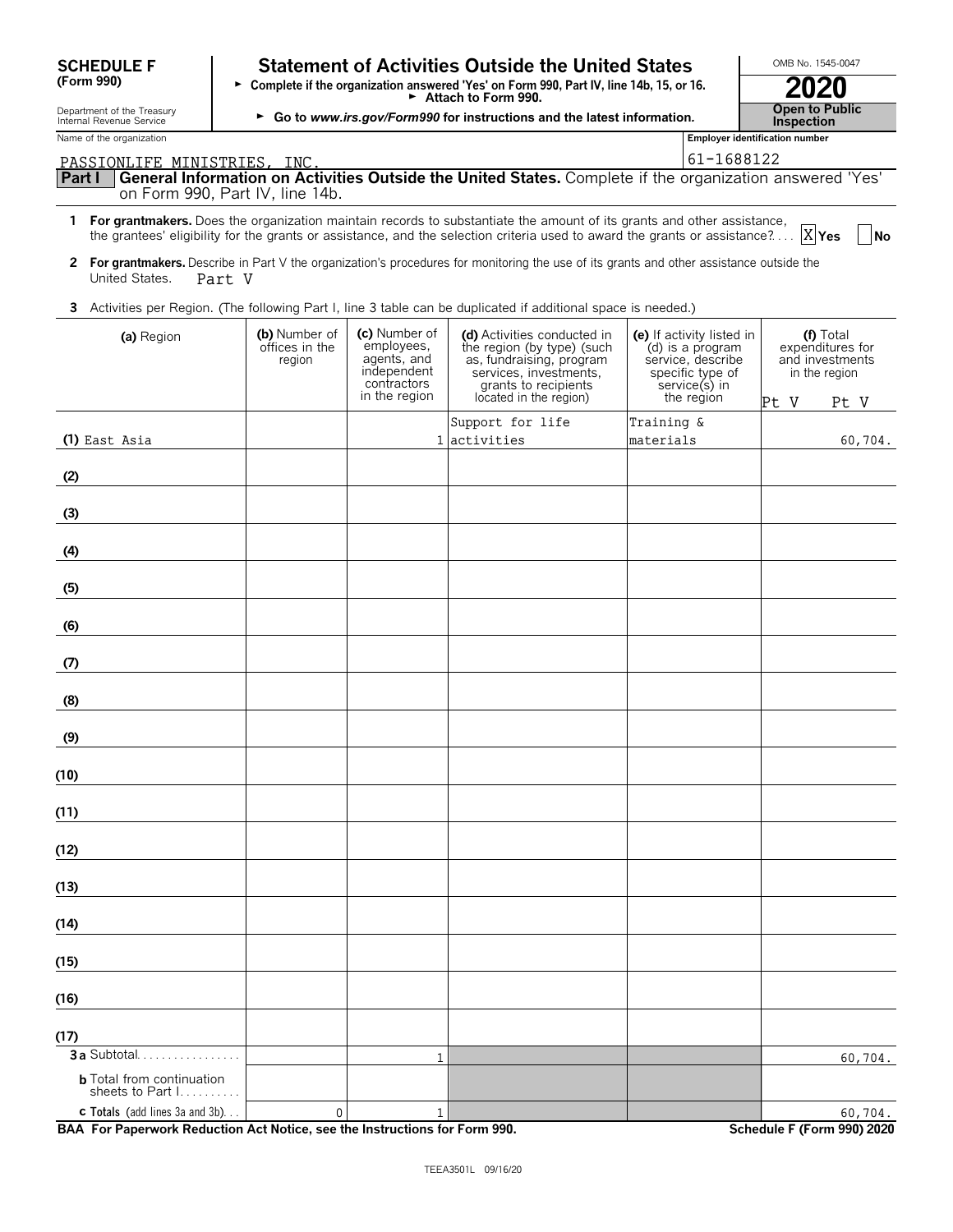**Part II Grants and Other Assistance to Organizations or Entities Outside the United States.** Complete if the organization answered 'Yes' on Form 990, Part IV, line 15, for any recipient who received more than \$5,000. Part II can be duplicated if additional space is needed.

| $\mathbf{1}$ | (a) Name of organization                                                                                                                                                                                                       | (b) IRS code<br>section and EIN<br>(if applicable) | (c) Region | (d) Purpose<br>of grant | (e) Amount of<br>cash grant | (f) Manner of<br>cash<br>disbursement | (g) Amount of<br>noncash<br>assistance | (h) Description of<br>noncash<br>assistance | (i) Method of<br>valuation (book,<br>FMV, appraisal,<br>other) |
|--------------|--------------------------------------------------------------------------------------------------------------------------------------------------------------------------------------------------------------------------------|----------------------------------------------------|------------|-------------------------|-----------------------------|---------------------------------------|----------------------------------------|---------------------------------------------|----------------------------------------------------------------|
|              |                                                                                                                                                                                                                                |                                                    | East Asia  | Support                 |                             | 60,704. Transfer                      |                                        |                                             | Cash                                                           |
|              |                                                                                                                                                                                                                                |                                                    |            |                         |                             |                                       |                                        |                                             |                                                                |
|              |                                                                                                                                                                                                                                |                                                    |            |                         |                             |                                       |                                        |                                             |                                                                |
|              |                                                                                                                                                                                                                                |                                                    |            |                         |                             |                                       |                                        |                                             |                                                                |
|              |                                                                                                                                                                                                                                |                                                    |            |                         |                             |                                       |                                        |                                             |                                                                |
|              |                                                                                                                                                                                                                                |                                                    |            |                         |                             |                                       |                                        |                                             |                                                                |
|              |                                                                                                                                                                                                                                |                                                    |            |                         |                             |                                       |                                        |                                             |                                                                |
|              |                                                                                                                                                                                                                                |                                                    |            |                         |                             |                                       |                                        |                                             |                                                                |
|              |                                                                                                                                                                                                                                |                                                    |            |                         |                             |                                       |                                        |                                             |                                                                |
|              |                                                                                                                                                                                                                                |                                                    |            |                         |                             |                                       |                                        |                                             |                                                                |
|              |                                                                                                                                                                                                                                |                                                    |            |                         |                             |                                       |                                        |                                             |                                                                |
|              |                                                                                                                                                                                                                                |                                                    |            |                         |                             |                                       |                                        |                                             |                                                                |
|              |                                                                                                                                                                                                                                |                                                    |            |                         |                             |                                       |                                        |                                             |                                                                |
|              |                                                                                                                                                                                                                                |                                                    |            |                         |                             |                                       |                                        |                                             |                                                                |
|              |                                                                                                                                                                                                                                |                                                    |            |                         |                             |                                       |                                        |                                             |                                                                |
|              |                                                                                                                                                                                                                                |                                                    |            |                         |                             |                                       |                                        |                                             |                                                                |
|              | 2 Enter total number of recipient organizations listed above that are recognized as charities by the foreign country, recognized as a tax exempt 501(c)(3) organization by the IRS, or for which the grantee or counsel has pr |                                                    |            |                         |                             |                                       |                                        |                                             | $\pmb{0}$                                                      |
| <b>BAA</b>   |                                                                                                                                                                                                                                |                                                    |            |                         |                             |                                       |                                        |                                             | $\mathbf{1}$<br>Schedule F (Form 990) 2020                     |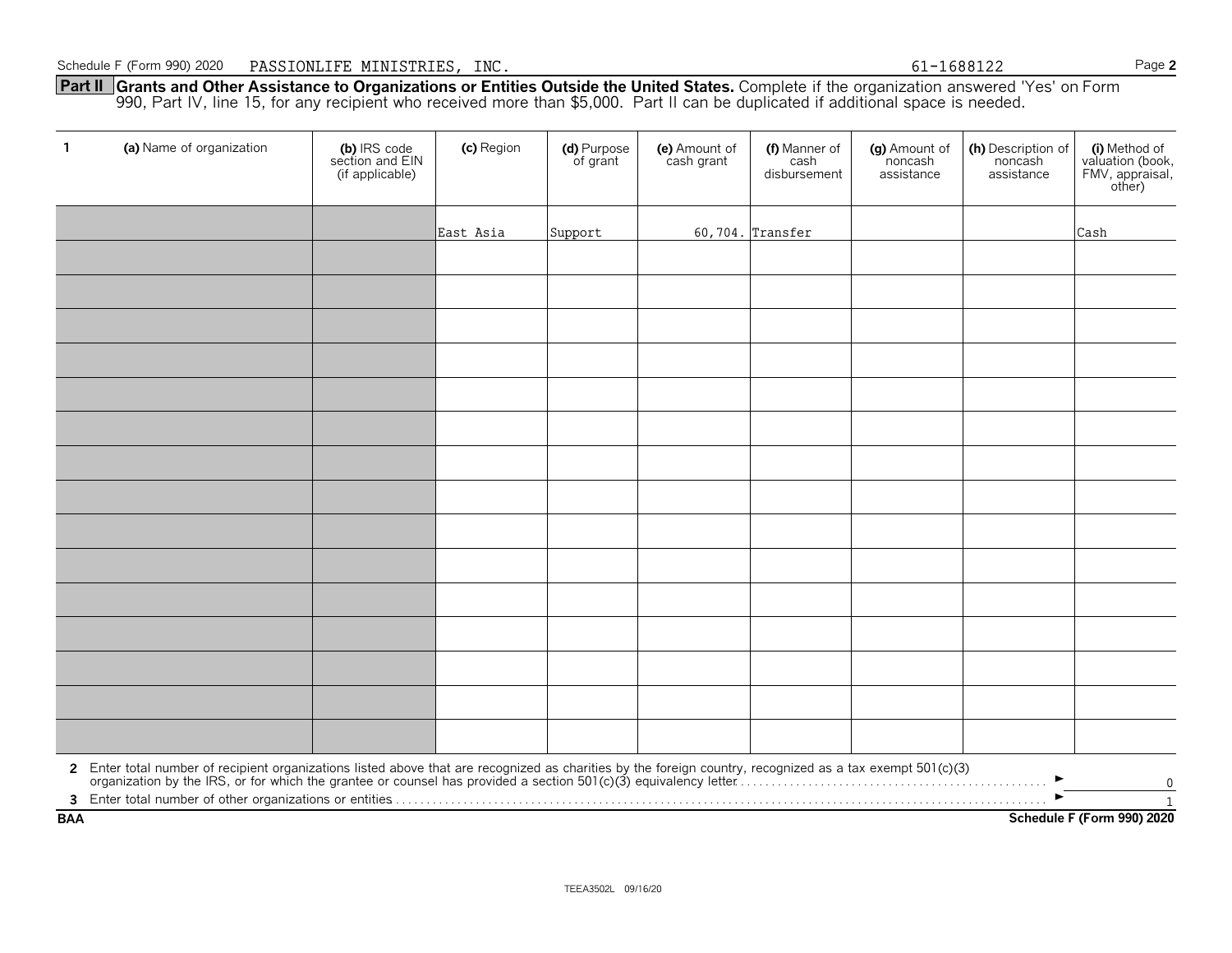#### Schedule F (Form 990) 2020 Page **3** PASSIONLIFE MINISTRIES, INC. 61-1688122

**Part III Grants and Other Assistance to Individuals Outside the United States.** Complete if the organization answered 'Yes' on Form 990, Part IV, line 16. Part III can be duplicated if additional space is needed.

| (a) Type of grant or assistance | (b) Region | (c) Number<br>of recipients | (d) Amount of<br>cash grant | (e) Manner of<br>cash<br>disbursement | (f) Amount of<br>noncash assistance | (g) Description of<br>noncash assistance | (h) Method of<br>valuation (book,<br>FMV, appraisal,<br>other) |
|---------------------------------|------------|-----------------------------|-----------------------------|---------------------------------------|-------------------------------------|------------------------------------------|----------------------------------------------------------------|
| (1)                             |            |                             |                             |                                       |                                     |                                          |                                                                |
| (2)                             |            |                             |                             |                                       |                                     |                                          |                                                                |
| (3)                             |            |                             |                             |                                       |                                     |                                          |                                                                |
| (4)                             |            |                             |                             |                                       |                                     |                                          |                                                                |
| (5)                             |            |                             |                             |                                       |                                     |                                          |                                                                |
| (6)                             |            |                             |                             |                                       |                                     |                                          |                                                                |
| (7)                             |            |                             |                             |                                       |                                     |                                          |                                                                |
| (8)                             |            |                             |                             |                                       |                                     |                                          |                                                                |
| (9)                             |            |                             |                             |                                       |                                     |                                          |                                                                |
| (10)                            |            |                             |                             |                                       |                                     |                                          |                                                                |
| (11)                            |            |                             |                             |                                       |                                     |                                          |                                                                |
| (12)                            |            |                             |                             |                                       |                                     |                                          |                                                                |
| (13)                            |            |                             |                             |                                       |                                     |                                          |                                                                |
| (14)                            |            |                             |                             |                                       |                                     |                                          |                                                                |
| (15)                            |            |                             |                             |                                       |                                     |                                          |                                                                |
| (16)                            |            |                             |                             |                                       |                                     |                                          |                                                                |
| (17)                            |            |                             |                             |                                       |                                     |                                          |                                                                |
| (18)<br><b>BAA</b>              |            |                             |                             |                                       |                                     |                                          | Schedule F (Form 990) 2020                                     |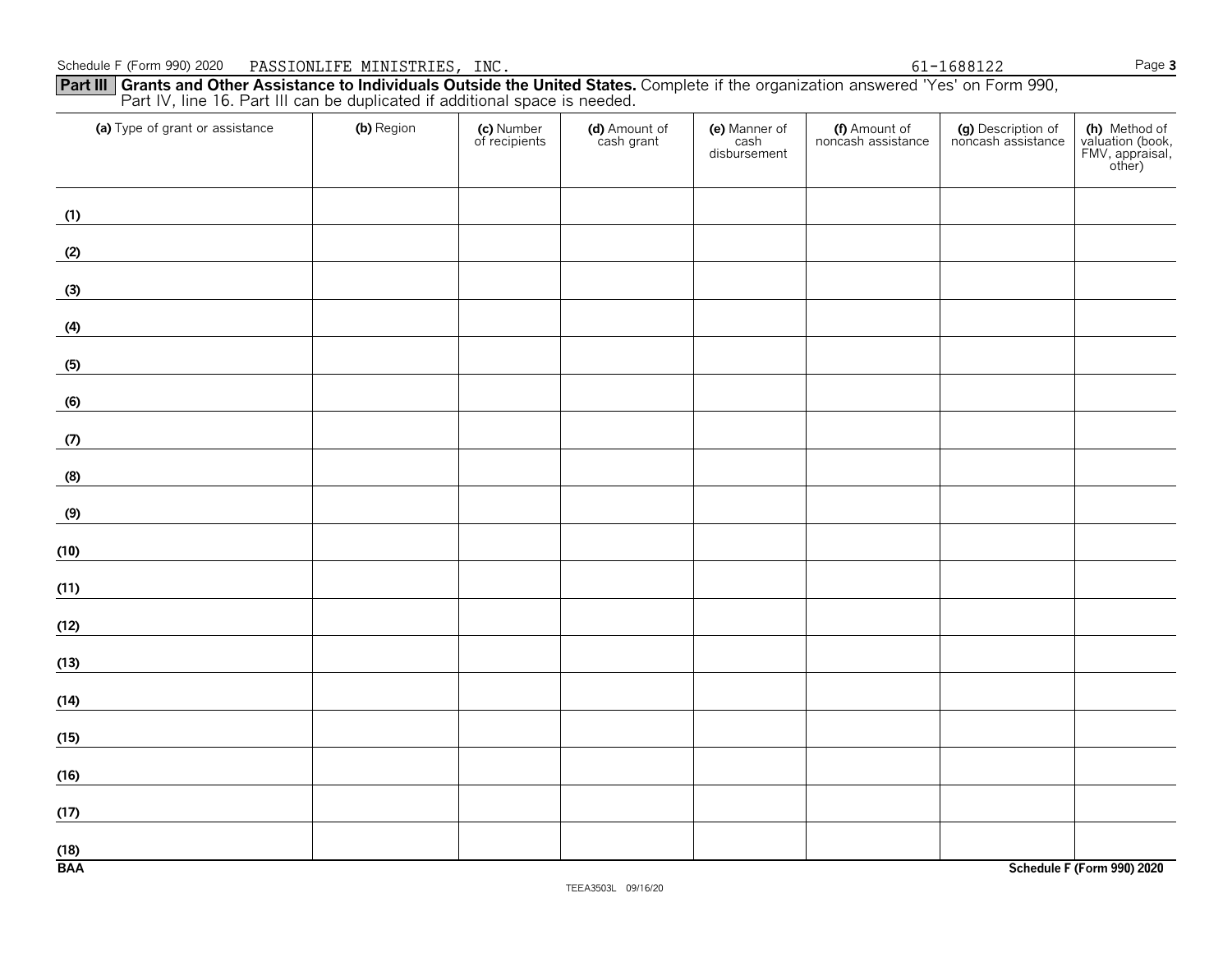|   | <b>Foreign Forms</b><br><b>Part IV</b>                                                                                                                                                                                                                                                                                                                                                                                 |            |      |
|---|------------------------------------------------------------------------------------------------------------------------------------------------------------------------------------------------------------------------------------------------------------------------------------------------------------------------------------------------------------------------------------------------------------------------|------------|------|
|   | Was the organization a U.S. transferor of property to a foreign corporation during the tax year? If 'Yes,' the<br>organization may be required to file Form 926, Return by a U.S. Transferor of Property to a Foreign                                                                                                                                                                                                  | Yes        | X No |
|   | Did the organization have an interest in a foreign trust during the tax year? If 'Yes,' the organization may be<br>required to separately file Form 3520, Annual Return To Report Transactions With Foreign Trusts and Receipt<br>of Certain Foreign Gifts, and/or Form 3520-A, Annual Information Return of Foreign Trust With a U.S.<br>Owner (see Instructions for Forms 3520 and 3520-A; don't file with Form 990) | Yes        | X No |
|   | Did the organization have an ownership interest in a foreign corporation during the tax year? If 'Yes,' the<br>organization may be required to file Form 5471, Information Return of U.S. Persons With Respect to Certain                                                                                                                                                                                              | Yes        | X No |
| 4 | Was the organization a direct or indirect shareholder of a passive foreign investment company or a qualified<br>electing fund during the tax year? If 'Yes,' the organization may be required to file Form 8621, Information<br>Return by a Shareholder of a Passive Foreign Investment Company or Qualified Electing Fund (see                                                                                        | <b>Yes</b> | X No |
| 5 | Did the organization have an ownership interest in a foreign partnership during the tax year? If 'Yes,' the<br>organization may be required to file Form 8865, Return of U.S. Persons With Respect to Certain Foreign                                                                                                                                                                                                  | <b>Yes</b> | X No |
| 6 | Did the organization have any operations in or related to any boycotting countries during the tax year?<br>If 'Yes,' the organization may be required to separately file Form 5713, International Boycott Report (see                                                                                                                                                                                                  | Yes        | No   |

**BAA** TEEA3505L 09/16/20 **Schedule F (Form 990) 2020**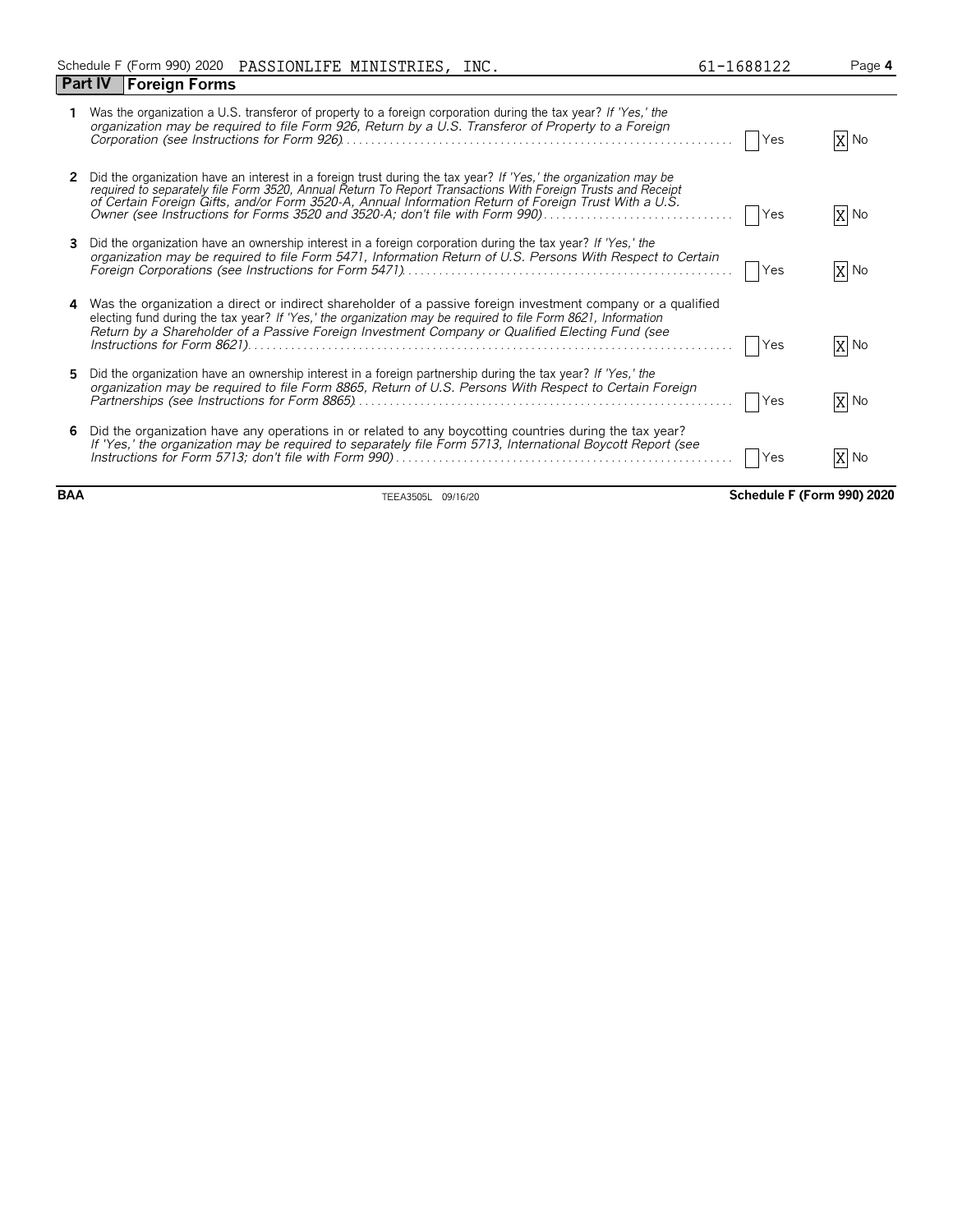#### **Part V Supplemental Information**

Provide the information required by Part I, line 2 (monitoring of funds); Part I, line 3, column (f) (accounting method; amounts of investments vs. expenditures per region); Part II, line 1 (accounting method); Part III (accounting method); and Part III, column (c) (estimated number of recipients), as applicable. Also complete this part to provide any additional information. See instructions.

#### **Part I, Line 2 - Grantmakers Explanation For Monitoring Use of Funds Outside US**

Reports and site visits.

#### **Part I, Line 3f - Method of Accounting**

Cash

#### **Part I, Line 3f - Investments & Expenditures Per Region**

Activities to support life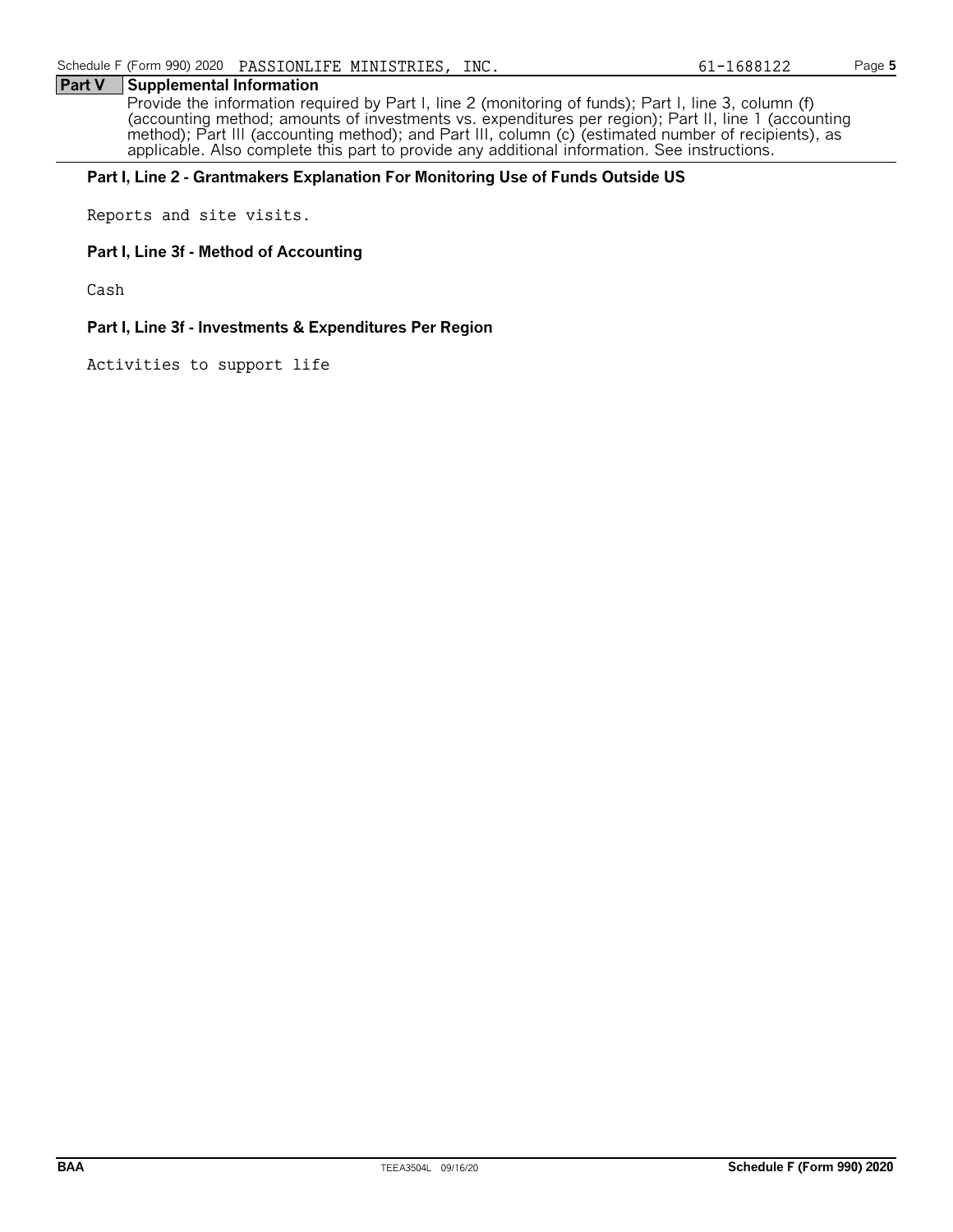| <b>SCHEDULE I</b><br>(Form 990)                                                                                                                                                                                                                                                   | <b>Grants and Other Assistance to Organizations,</b><br>Governments, and Individuals in the United States |                                    |                                                                                  |                                      |                                                             |                                          | OMB No. 1545-0047<br>2020             |
|-----------------------------------------------------------------------------------------------------------------------------------------------------------------------------------------------------------------------------------------------------------------------------------|-----------------------------------------------------------------------------------------------------------|------------------------------------|----------------------------------------------------------------------------------|--------------------------------------|-------------------------------------------------------------|------------------------------------------|---------------------------------------|
|                                                                                                                                                                                                                                                                                   |                                                                                                           |                                    | Complete if the organization answered 'Yes' on Form 990, Part IV, line 21 or 22. |                                      |                                                             |                                          |                                       |
| Department of the Treasury<br>Internal Revenue Service                                                                                                                                                                                                                            | Attach to Form 990.<br>► Go to www.irs.gov/Form990 for the latest information.                            |                                    |                                                                                  |                                      |                                                             |                                          |                                       |
| Name of the organization                                                                                                                                                                                                                                                          |                                                                                                           |                                    |                                                                                  |                                      |                                                             | <b>Employer identification number</b>    |                                       |
| PASSIONLIFE MINISTRIES, INC.                                                                                                                                                                                                                                                      |                                                                                                           |                                    |                                                                                  |                                      |                                                             | 61-1688122                               |                                       |
| Part I General Information on Grants and Assistance                                                                                                                                                                                                                               |                                                                                                           |                                    |                                                                                  |                                      |                                                             |                                          |                                       |
| 1 Does the organization maintain records to substantiate the amount of the grants or assistance, the grantees' eligibility for the grants or assistance, and                                                                                                                      |                                                                                                           |                                    |                                                                                  |                                      |                                                             | See Part IV                              | $X$ Yes<br> No                        |
| 2 Describe in Part IV the organization's procedures for monitoring the use of grant funds in the United States.                                                                                                                                                                   |                                                                                                           |                                    |                                                                                  |                                      |                                                             |                                          |                                       |
| Part II Grants and Other Assistance to Domestic Organizations and Domestic Governments. Complete if the organization answered 'Yes' on<br>Form 990, Part IV, line 21, for any recipient that received more than \$5,000. Part II can be duplicated if additional space is needed. |                                                                                                           |                                    |                                                                                  |                                      |                                                             |                                          |                                       |
| 1 (a) Name and address of organization<br>or government                                                                                                                                                                                                                           | $(b)$ $E$ IN                                                                                              | (c) IRC section<br>(if applicable) | (d) Amount of cash grant                                                         | (e) Amount of non-cash<br>assistance | (f) Method of valuation<br>(book, FMV, appraisal,<br>other) | (q) Description of<br>noncash assistance | (h) Purpose of grant<br>or assistance |
| (1) Heartbeat of Miami<br>390 W 49th St<br>Hialeah, FL 33012                                                                                                                                                                                                                      | 20-8155890 501 (c) 3                                                                                      |                                    | 13,000.                                                                          | $\mathbf 0$ .                        |                                                             |                                          | Support for<br>Life                   |
| (2) Heartbeat International, Inc.<br>5000 Arlington Center Blvd<br>Columbus, OH 43220                                                                                                                                                                                             | 23-7335592 501 (c) 3                                                                                      |                                    | 15,484.                                                                          | $\mathbf 0$                          |                                                             |                                          | Support for<br>life                   |
| (3)                                                                                                                                                                                                                                                                               |                                                                                                           |                                    |                                                                                  |                                      |                                                             |                                          |                                       |
| (4)                                                                                                                                                                                                                                                                               |                                                                                                           |                                    |                                                                                  |                                      |                                                             |                                          |                                       |
| (5)                                                                                                                                                                                                                                                                               |                                                                                                           |                                    |                                                                                  |                                      |                                                             |                                          |                                       |
| (6)                                                                                                                                                                                                                                                                               |                                                                                                           |                                    |                                                                                  |                                      |                                                             |                                          |                                       |
| (7)                                                                                                                                                                                                                                                                               |                                                                                                           |                                    |                                                                                  |                                      |                                                             |                                          |                                       |
| (8)                                                                                                                                                                                                                                                                               |                                                                                                           |                                    |                                                                                  |                                      |                                                             |                                          |                                       |
|                                                                                                                                                                                                                                                                                   |                                                                                                           |                                    |                                                                                  |                                      |                                                             |                                          | $\mathbf{1}$                          |

**BAA For Paperwork Reduction Act Notice, see the Instructions for Form 990.** TEEA3901L 07/15/20 **TEEA3901L 07/15/20**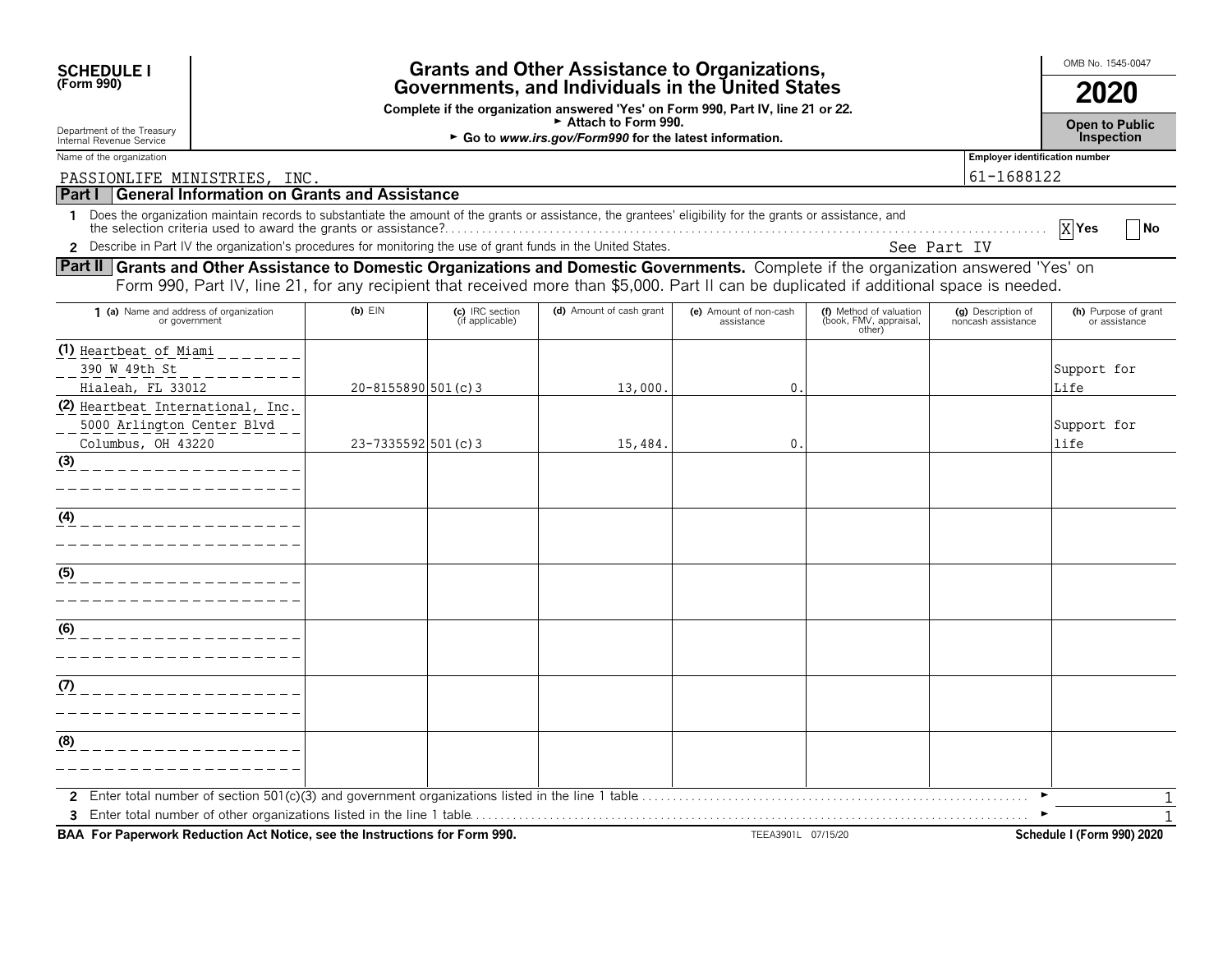**Part III Grants and Other Assistance to Domestic Individuals.** Complete if the organization answered 'Yes' on Form 990, Part IV, line 22. Part III can be duplicated if additional space is needed.

| (a) Type of grant or assistance                                                                                                                             | (b) Number of<br>recipients | (c) Amount of<br>cash grant | (d) Amount of<br>noncash assistance | (e) Method of valuation (book,<br>FMV, appraisal, other) | (f) Description of noncash assistance |  |
|-------------------------------------------------------------------------------------------------------------------------------------------------------------|-----------------------------|-----------------------------|-------------------------------------|----------------------------------------------------------|---------------------------------------|--|
|                                                                                                                                                             |                             |                             |                                     |                                                          |                                       |  |
|                                                                                                                                                             |                             |                             |                                     |                                                          |                                       |  |
|                                                                                                                                                             |                             |                             |                                     |                                                          |                                       |  |
|                                                                                                                                                             |                             |                             |                                     |                                                          |                                       |  |
|                                                                                                                                                             |                             |                             |                                     |                                                          |                                       |  |
|                                                                                                                                                             |                             |                             |                                     |                                                          |                                       |  |
|                                                                                                                                                             |                             |                             |                                     |                                                          |                                       |  |
| <b>Part IV</b><br>Supplemental Information. Provide the information required in Part I, line 2; Part III, column (b); and any other additional information. |                             |                             |                                     |                                                          |                                       |  |

**Part I, Line 2 - Procedures for Monitoring Use of Grants Funds in U.S.**

Reports and site visits.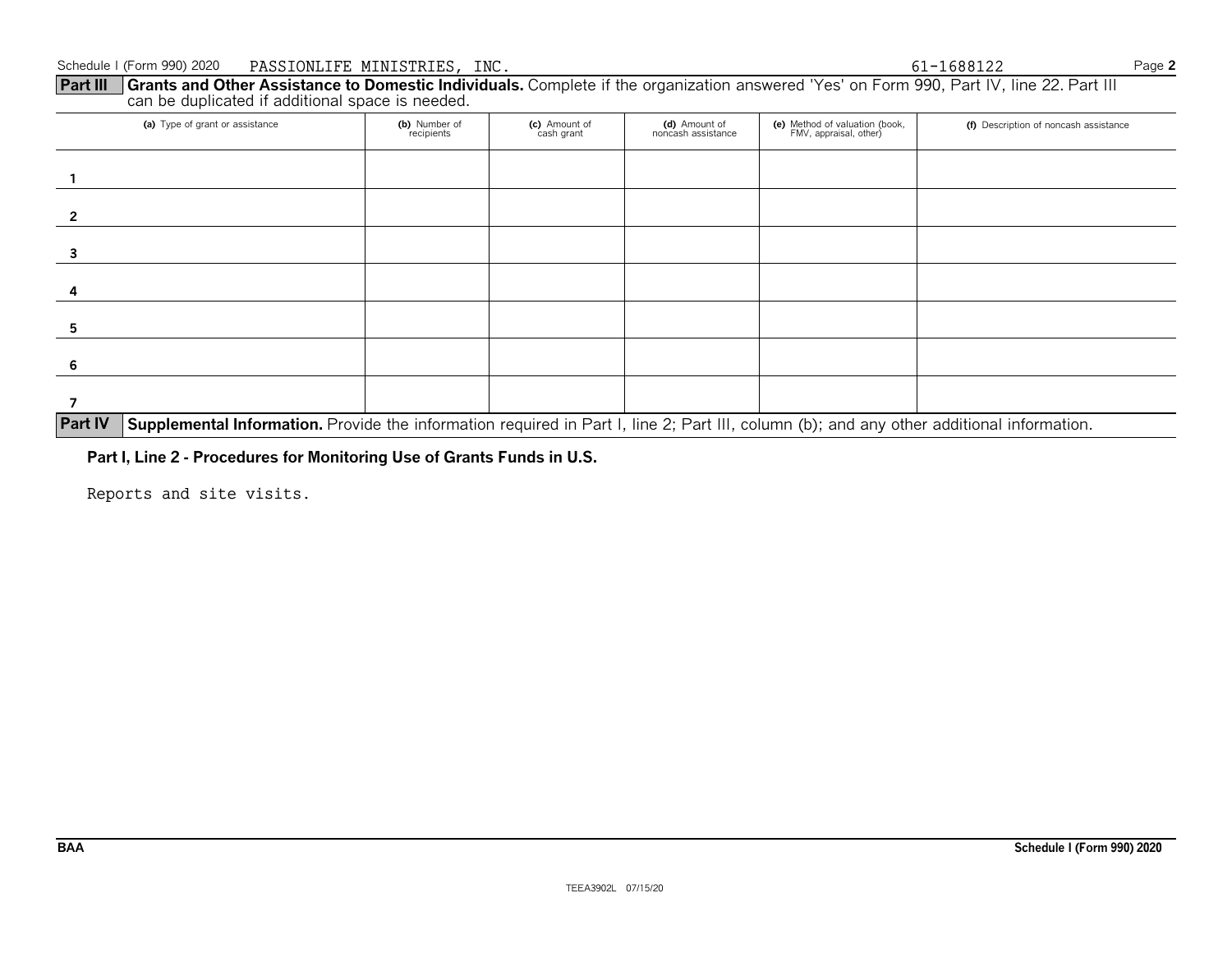Department of the Treasury **Constant Comment of the Collaboration Constant Constant Comment Constant Constant Constant Constant Constant Constant Constant Constant Constant Constant Constant Constant Constant Constant C** 

Name of the organization **Employer identification number Employer identification number** 

#### PASSIONLIFE MINISTRIES, INC. 61-1688122

#### **Form 990, Part III, Line 4a - Program Service Accomplishments**

During the past year, PassionLife designed, produced, manufactured, distributed and presented educational materials related to bio-ethics, pregnancy and fetal health in the provinces of China, Cuba, Vietnam, Kazakhstan, Kyrgyzstan, Taiwan, Columbia,Peru, Mexico and Nigeria. Using a training for trainer model, PassionLife provided bioethical training to community leaders and practical training in establishing local based, pregnancy crisis intervention services.

PassionLife trained 265 pregnancy help organizational leaders across the US in crisis intervention strategies. They in turn, trained their staff and volunteers (approximately 1,800). In China, our intervention teams directly assisted 182 mothers and couples in a pregnancy-related crisis and successfully helped them find the resources needed to have their babies. Another 385 people were equipped to offer intervention services in their local church and neighborhood. In India, Covid-19 forced the suspension of all planned leadership training, though training materials flowed freely using the internet. In Vietnam, in spite of Covid restrictions in the last half of the year, over 1,100 Church leaders were trained in bioethics and crisis intervention. They, in turn, taught approximately 3,200 local church members in crisis intervention counseling and direct outreach to mothers in crisis. In Cuba, 80 volunteers were trained, and they provided pregnancy help services to 375 mothers. In Mexico, 127 pastors and church leaders were equipped to teach bioethics and crisis intervention service to their churches. But the biggest impact this past year was in Colombia. About 210 pastors from Bogota, Medellin and Cali gathered to learn bioethics and crisis intervention and how to rapidly train their church members. They set out to teach an addition 1,100 pastors in bioethics and set a goal that by the